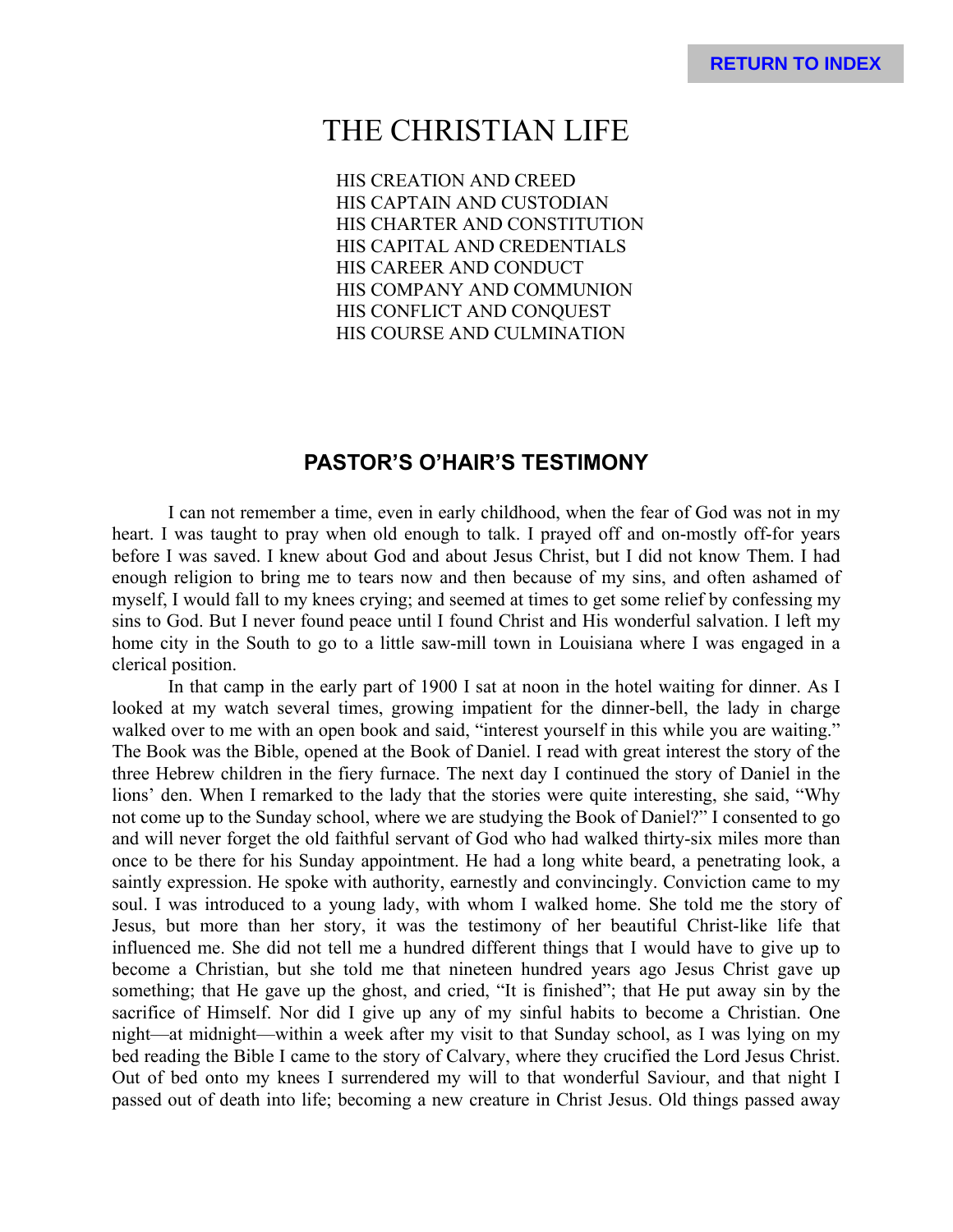and all things became new. My sinful habits left me. Such a transformation took place in my life. I started life anew, with new hopes and ambitions, new likes and dislikes. I became a Christian in a moment in the twinkling of an eye, when I said "yes" to the Saviour.

I have spent the past forty-three years with this young lady who is the mother of our six children, and the Lord Jesus Christ has been to us a Friend that sticketh closer than a brother. He has never disappointed us. I know I have often disappointed Him. But He has always proven faithful, a Helper in every time of need, in prosperity and adversity, in business and in our home, I have found the Lord Jesus Christ the solution of all of my problems. He was especially precious when we had to give up a bright little twenty months babe. He is a real Saviour, who never leaves nor forsakes His own.

During my seventeen years of business-life, before I entered into the ministry, I found that my greatest asset in business was Christian character, and if I had the time, I could recite to you so many instances where Christian character was responsible for business success.

From the day I started on the way by reading that chapter in Daniel I have been reading my Bible constantly, and surely it is a most scientific Book of things that pertain to the soul and eternity, and man's relation to God. "If any man willeth to do My will, he shall know," said the Lord; and how true it is.

I have today no more doubt about the truthfulness of the Bible and the eternal realities of Christianity than I have about the existence of the sun. Surely the Bible is the very Word of the true and living God. My favorite verse was Galatians 6:14: "But God forbid that I should glory, save in the cross of our Lord Jesus Christ, by whom the world is crucified unto me, and I unto the world."

So often have I longed to have some little booklet to hand to one who has confessed the Lord Jesus Christ as Saviour and started on this New Way. I do not know why I have delayed until this late date to try to prepare such a booklet. But at last I have determined to undertake it, no matter how imperfect it may be. For the want of something better I am making this effort, so that I can put into the hands of the new convert some simple instructions that will help him in the new life.

Truly, next to the joy of experiencing for ourselves the new birth, there is no joy in all this world comparable with the joy of leading a sinner to Christ where he can find eternal life in this almighty Saviour; and then we do want to put something in his hand to guide him. He has the Holy Spirit, the True Teacher, in his heart; and the Bible, his lamp and guide, in his hand. But God expects older Christians to help the new ones on their start, and Hence this effort.

May this little booklet be used to the glory of our Lord Jesus Christ Who was rich and for our sakes became poor that we through His poverty might be rich. June 1, 1944.

PASTOR J. C. O'HAIR, 1011 Wilson Avenue, Chicago, Illinois.

# **HOW TO BECOME A CHRISTIAN**

Are you a Christian? If your answer to this question is, "yes," then you should be ready to give a reason of the hope that is in you.

"And be ready always to give an answer to every man that asketh you a reason of the hope that is in you with meekness and fear." I Peter 3:15.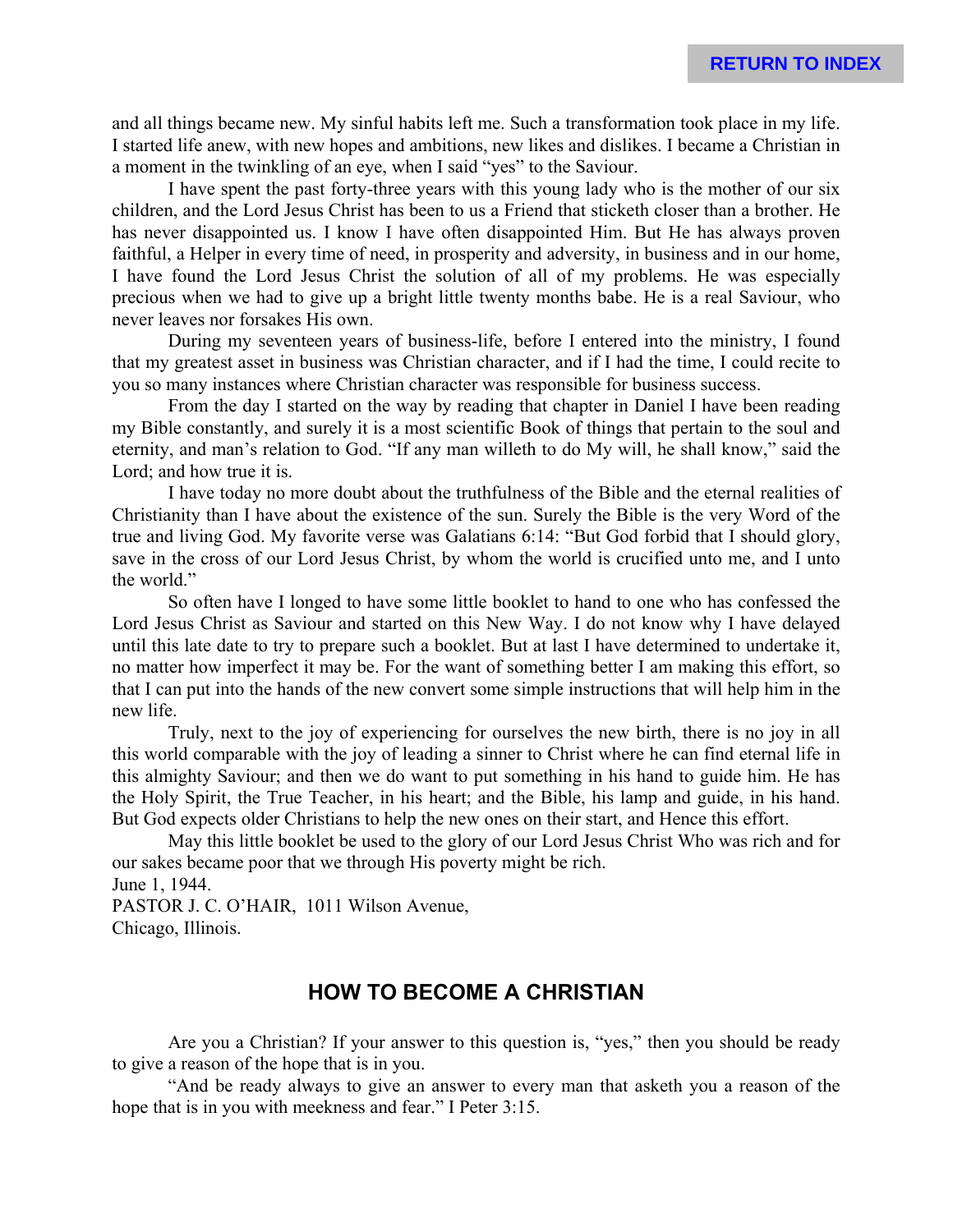In other words, how do you know that you are a Christian and how did you become a Christian? It is one thing to try to live a Christian life, or behave like a Christian; it is another thing to become a Christian. No one has ever become a Christian by trying to live a Christian life. Every Christian should be able to say, "The life which I now live in the flesh, I live by the faith of the Son of God who loved me and gave Himself for me." But he must first take the step that makes him a Christian before he can begin to live the life, or allow Christ to live His life in him.

Every Christian should be a workman for God; but no one can be a workman for God until that one is first the workmanship of God. We must be worked upon by God before God will permit us to work for Him. We can work out our own salvation with fear and trembling, because it is God that worketh in us both to will and to do of His own good pleasure. Philippians 2:13.

There are not many ways to become a Christian; there is just one way. A sinner may become a Christian in one day, in one hour, yea in a very few moments. Before the individual takes the final and decisive step that causes him to become a Christian, there may have been many influences and contributing causes, such as the prayers of God's people, some good sermons, Bible readings, Church attendance, serious and thoughtful meditation; but becoming a Christian is as definite an act as becoming a husband or wife.

Because of the confusion of this day when many people do not know the difference between a sentimental religion and eternal life, let us put the question in different words:

"Have you received from God the gift of eternal life through Jesus Christ our Lord?"

"Have you been born from above?"

"Are you saved?"

"Are you a child of God?"

"Are you a saint?"

"Is your name written in Heaven?"

"If any man be in Christ Jesus, he is a new creature." Are YOU?

Some time ago at the close of my gospel message there came forward a lady who was very much concerned about her relation to God. There was much doubt in her mind and more distress in her soul. I said, "Are you a Christian?" She replied, "Well, I'm a member of the Presbyterian Church, and have been for some years; but I'm no saint."

I said, "Lady, if you are not a saint, then you are a poor lost sinner." "But," said she, "I'm trying hard to live a Christian life; what else can I do?" I said to her, "You can never become a Christian by trying to do. You can be saved only by trusting in something that some One else has done." "Perhaps," said I, "you are a saint, and do not know it, but if you are, it is not because of anything or everything you have ever done, or ever will do; it is because you are a sinner saved by the grace of God on the basis of the shed blood of the Lord Jesus Christ, the sinner's Saviour; because of the value of His work on Calvary's cross."

It seems at times an impossible task to make people understand that sinners become Christians—or saints—not by working; but by believing. The Bible very clearly teaches that Christianity is both a creed and a life; that the creed must not only precede the life, but the life is ever because of the creed. Multitudes are deceived by the religious leaders of this day who tell their deluded followers that it makes very little difference what they believe; the thing that counts with God is what they do. But remember the Lord Jesus Christ said, "If ye believe not that I am, ye shall die in your sins." John 8:24. "With the heart, man believeth unto righteousness." Romans 10:10. "Believe on the Lord Jesus Christ, and thou shalt be saved." Acts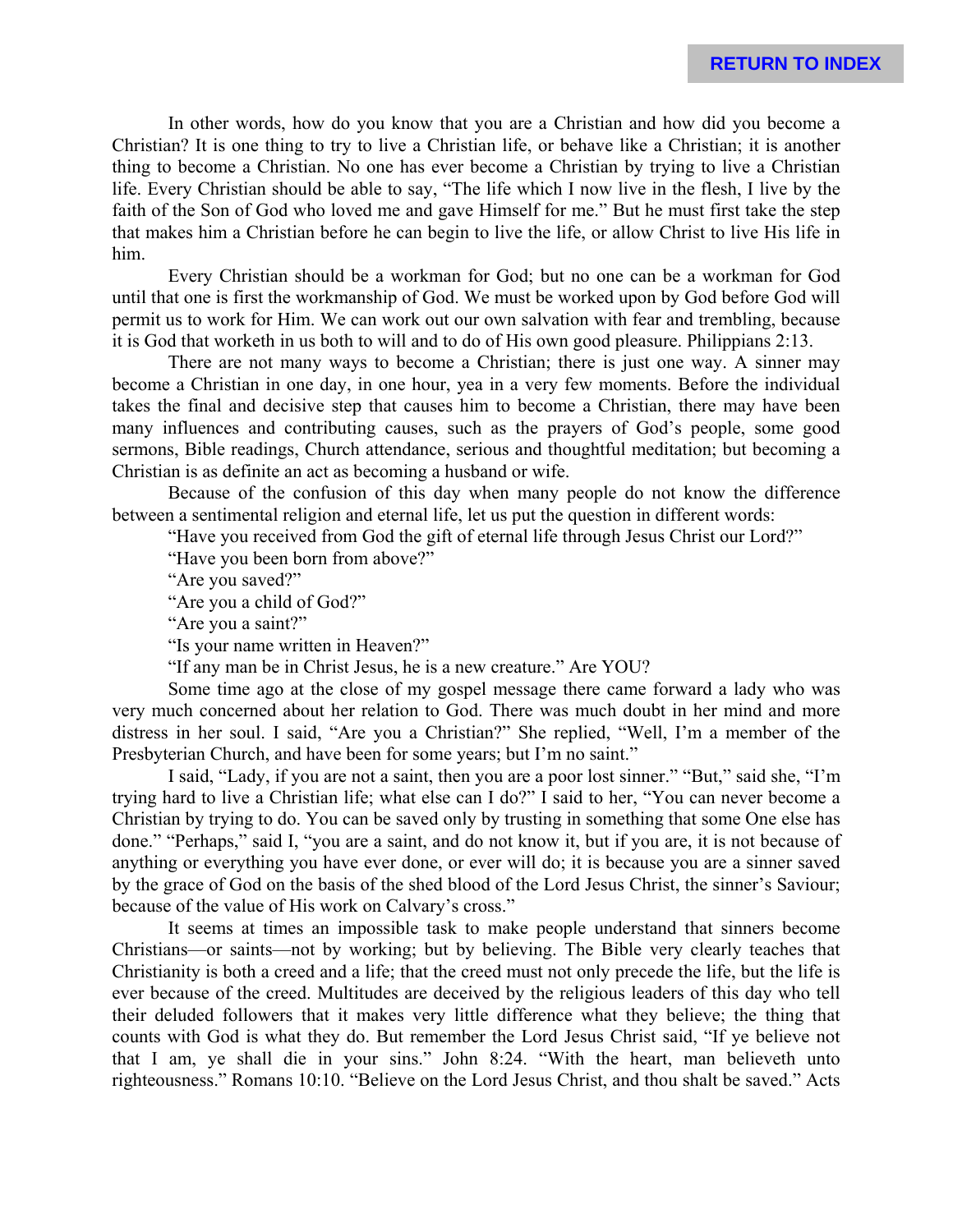16:31. Never can a man become a Christian except by believing the Record that God hath given concerning His Son. Every sinner must believe the same thing in order to become a Christian.

Let us carefully examine these words:

"For by grace are ye saved through faith; and that not of yourselves; It is the gift of God; Not of works lest any man should boast." Ephesians 2:8 and 9.

- 1. "By Grace" suggests that the sinner does not receive what he deserves when he receives from God the gift of eternal life or salvation.
- 2. "Through Faith" means that God gives the salvation to believers.
- 3. "Not of yourselves" teaches very clearly that salvation is not of yourself. No sinner has any inherent righteousness to offer to God, and no flesh can ever glory in God's presence. Man is by nature everything that he ought not to be and cannot please God. Therefore, "They that are in the flesh cannot please God." Romans 8:8. Nothing good in the flesh. Romans 7:18.
- 4. "The gift of God" means exactly what it says, God gives life to the sinner on the condition that the sinner will receive it as a free gift. If the sinner in any way earns it, or helps to pay for it, it is not a gift.
- 5. "Not of works" means that no sinner was ever saved by God by doing good deeds or living a good religious life, or by anything he did or could do for Him. No man is good enough to be saved apart from the grace of God. But thank God! no man is so bad that God's grace is not sufficient for his salvation. "Where sin abounded, grace did much more abound."

To be sure, all saved people should be faithful in their service for God. But no one was ever saved by serving God.

 God's children are called into a Heavenly calling, a Holy calling, a High calling. They are called to Salvation, Separation and Service—and in the order mentioned, not save by serving, but save to serve.

It requires the same grace of God to save the self-righteous, religious Church-member and the murderer ready for the gallows. There are some of the former class who profess to be disciples of Jesus because they are trying to live up to His moral philosophy. They speak in very complimentary terms concerning the Master. But they have never been saved, because they have never believed on the Lord Jesus Christ, as their Sinbearer. They refuse to confess themselves as ruined sinners apart from the grace of God. They are unwilling to say with Peter, "Depart from me for I am a sinful man," or with the publican, "God be merciful unto me, a sinner."

It is one thing to be moral and religious; it is an entirely different thing to be spiritual and righteous.

Remember! "Christ Jesus came into the world to save sinners."

"Christ died for our sins." "He appeared once in the end of the ages to put away sin by the sacrifice of Himself." Hebrews 9:26.

To be saved is to be saved by a Saviour, by The Saviour. "Neither is there salvation in any other . . ." Acts 4:12. The Father sent the Son to be the Saviour of the world. Can you truthfully say with assurance and certainty, "Christ is my Saviour"; "Christ liveth in me?"

The manhood of Jesus Christ the Righteous, with His moral philosophy, is an ideal to which no human being has ever attained. If we have to live like Jesus Christ lived before God will accept us, we certainly are without hope. There is no good news in such a proposition. There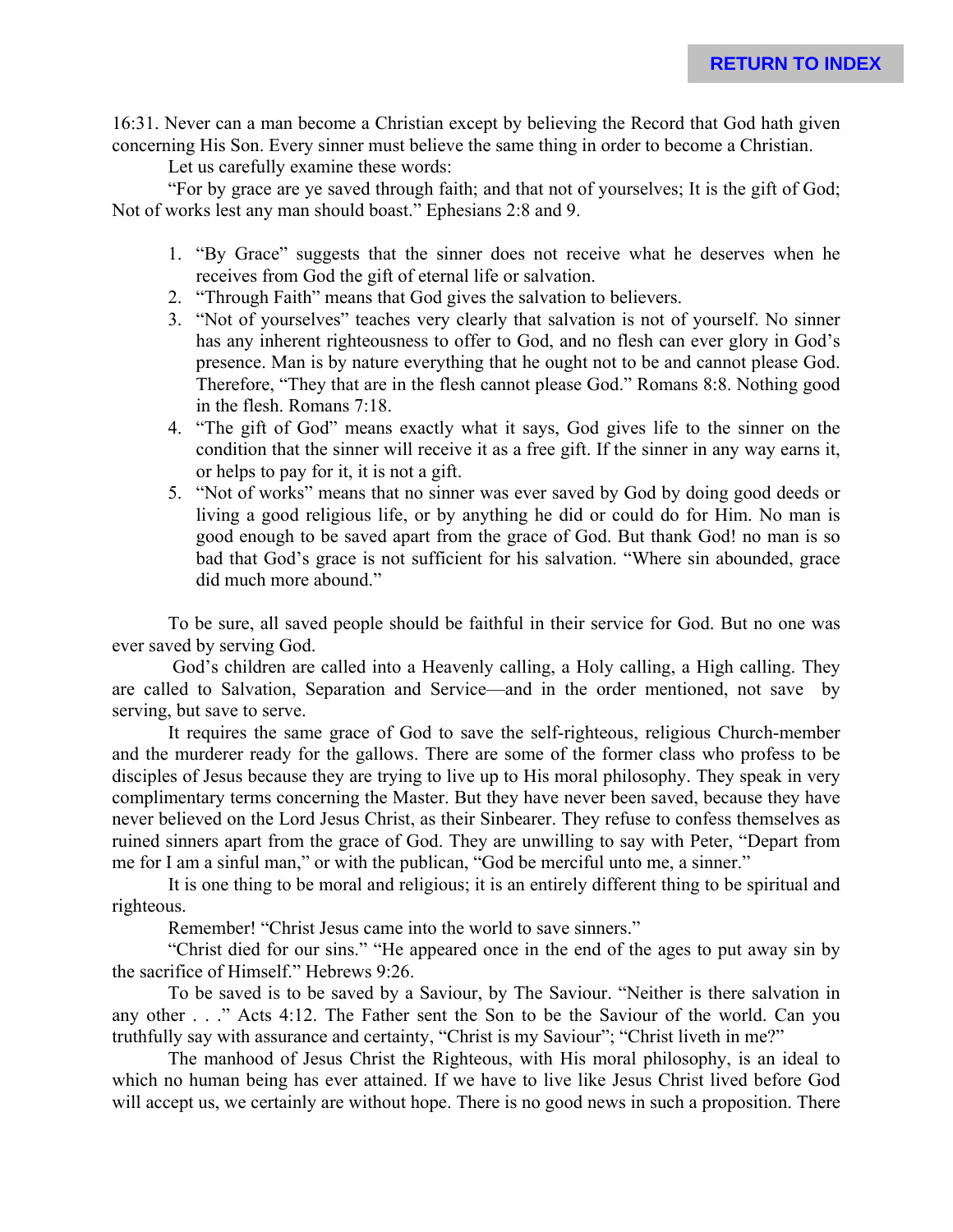are thousands and hundreds of thousands who are singing the song of redemption; because Jesus Christ died for the ungodly. Sinners are redeemed by the precious shed blood of this Lamb without spot or blemish.

"Who Himself bare our sins in His own body on the tree."

"Jesus, that He might sanctify the people with His own blood suffered without the gate." Hebrews 13:12.

Thus we see it is because Jesus died on Calvary's cross that believing sinners are sanctified. "We are sanctified through the offering of the body of Jesus Christ once for all." Hebrews 10:10. Every believer thus sanctified immediately becomes a saint; for a saint is one who has been sanctified through the offering of Christ on the cross. There is a very definite once-for-all sanctifying when the Holy Spirit first applies the precious blood of Christ to his sinful soul. Hebrews 10:10 to 14.

The same Holy Spirit who makes us saints of God by applying the precious blood of the slain Lamb, at the same time makes us children of God by faith in Christ Jesus. Galatians 3:26. He likewise enables us to walk as becometh saints after we are saved. "But as many as received Him to them gave He the right to become the sons of God." John 1:12.

God's message of grace to the sinner is also stated in these words. "If thou shalt confess with thy mouth Jesus is Lord and believe in thine heart that God hath raised Him from the dead, thou shalt be saved." Romans 10:9.

Thus we learn that the sinner must believe on the Lord Jesus Christ, must believe that God hath raised Him from the dead, must receive Him, and confess Him, in order to be saved. With this salvation comes the new creation, at which time the believer is called, "a new-born babe," and is instructed to desire the sincere milk of the Word that he may grow thereby. I Peter 2:2. Every new-born babe should grow; but he must be born before he can grow. "God's workmanship created in Christ Jesus unto good works." Ephesians 2:9 and 10.

"Happy is the man to whom the Lord will not impute sin." Romans 4:8. If you are a sinner and saved by grace, you are the happy man spoken of. If your sins have been charged to Christ, God will not charge them to you. You are a free man, because a most worthy Substitute took your place and bare your sins in His own body on the tree. Your standing before God is perfect, if you are in Christ Jesus. Before God can find fault with your standing, He would have to find fault with His Son, and this is impossible. You are accepted in the Beloved. You are complete in Him. Your state is far from perfect and while it is your duty to so live that you can say with Paul, "I am what I am by the grace of God," and also, "His grace which was bestowed upon me was not in vain," (I Corinthians 15:10), yet you are not saved because of the life you live. You live because you are saved.

God is not only a just and righteous God, but He is a longsuffering and gracious Saviour, not willing that any should perish. He is an Almighty God, "the God of all grace," eagerly waiting to bestow His grace upon any one who with true sorrow for sin and a sincere desire for salvation, believing that Jesus Christ was delivered for our offenses and raised again for our justification, will surrender to Him as Saviour. This is the step necessary to become a Christian. Read in I Timothy 2:4 to 7 that God will have all men to be saved and how.

Now, if you are sure that you have taken this necessary step, here is the good news for you, "By Him all that believe are justified from all things." Acts 13:39.

Do you believe? If you do, you are justified, redeemed, saved and sanctified. You are a child of God. Remember you are not saved because you feel like it; not because you understand the plan of salvation; not by reason. But because you believe. How foolish to depend upon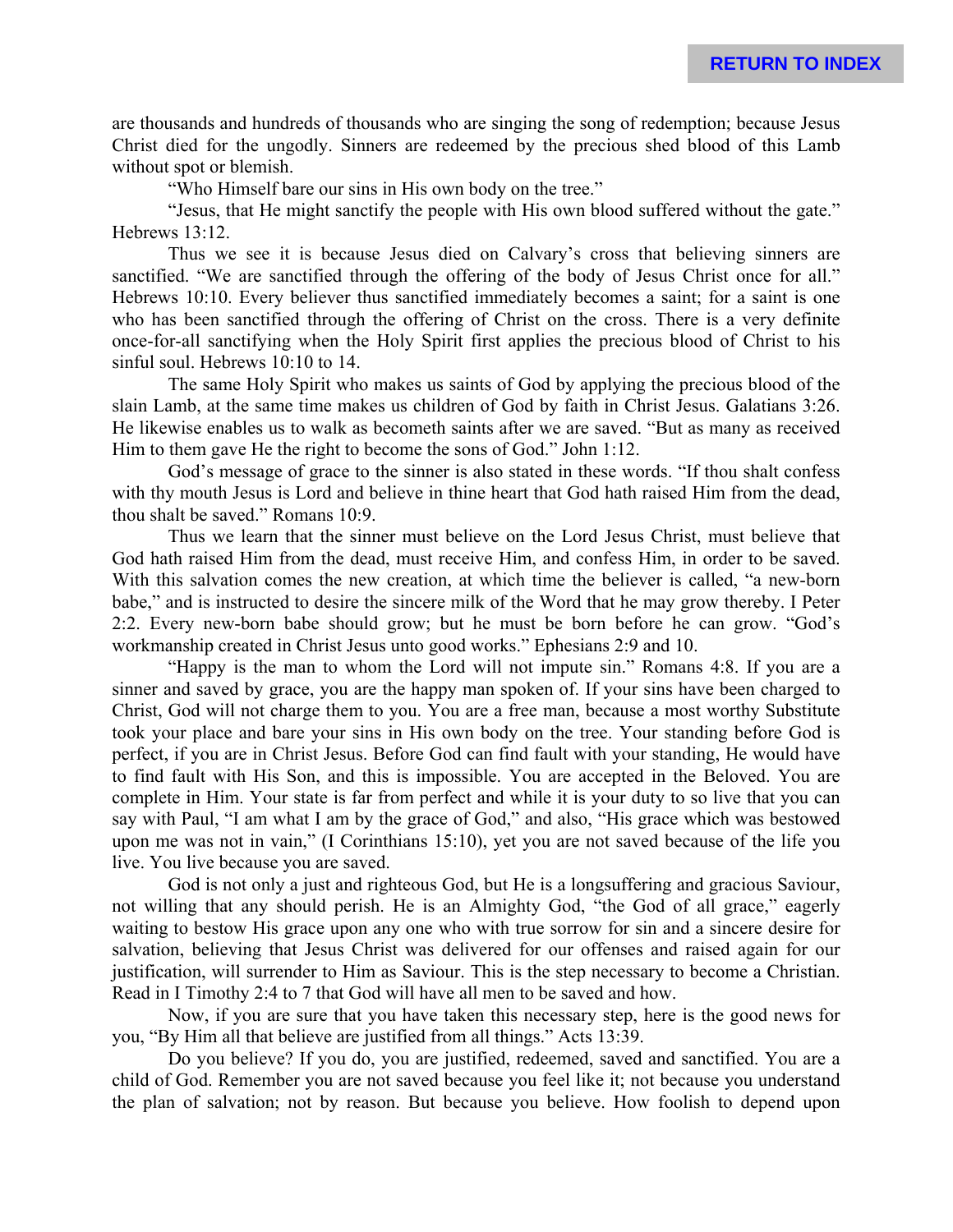feelings for salvation! The essential is faith in God's infallible Word. God cannot lie. Nothing more delights the heart of God than to forgive the sinner who will accept His Divine terms. Hear this wonderful message, "Christ once suffered for sins, the just for the unjust, that He might bring us to God." I beg you, sinner, believe this; and God, for Christ's sake, will forgive you freely and fully. Ephesians 4:32; Colossians 2:13.

The same Saviour who saved you when you were a sinner can and will surely keep you now that you are a saint.

Now your question is not, "What must I do to be saved?"; but "Now that I am saved, what must I do?"

JESUS SAID:— John 6:47

"Verily, verily, I say unto you, he that believeth on me (Jesus) hath everlasting life."

# **THE CHRISTIAN'S SECURITY AND ASSURANCE**

Satan causes many unsaved religious people to feel that they are perfectly safe and that all is well with their souls; while on the other hand he brings doubt and fear into the minds and hearts of many believers who are really saved, but who are untaught in the Word of God. Many such believers when asked the direct question, "Are you a Christian?" or "Are you saved?" reply, "I believe so"; "I think I am"; or "I hope to be saved when I die."

A young man tarried recently in a meeting to talk with me. The first question I put to him was, "Are you saved?" He replied, "I hope so." I said, "Do you hope that Christ died for your sins?" He said, "I know He did." Then I asked, "Do you hope that you believe on Him?" He said, "I am sure that I do." I then read to him these words from the Word of God:

"Verily, verily, I say unto you, He that heareth my word, and believeth Him that sent me, HATH EVERLASTING LIFE, and shall not come into judgment; but is passed out of death into life." John 5:24.

"Do you truly believe?" I asked the young man. "I most certainly do, was his reply. Then said I, "Are you saved?" He said, "I can only say 'I hope so."' "But what does the Word say? Read it for yourself." "Heareth . . . believeth . . . hath everlasting life." "Does it say that if you hear and believe you have the right to hope that some day you may he saved?" "No," said he, "hath everlasting life." "Then, said I, "why do you not believe it and have the assurance?" He said, "I wish I could." Dear friend, do not dishonor the Lord by doubting his Holy Word.

Many Christians are being taught by ignorant teachers to do all kinds of things to keep from losing their salvation. Others depend very largely for their assurance upon their feelings of their faithfulness in service. The Bible speaks of believers as those: "Who are kept by the power of God through faith unto salvation ready to be revealed in the last time, Wherein ye greatly rejoice." I Peter 1:5.

 The sinner is saved by the power of God through faith; and receiving the salvation, he becomes a Christian. The Christian is kept by the same power; by the same God; through the same faith. Let us refer to three verses in the Epistle to the Romans and emphasize the expression "much more";

"But God commendeth his love toward us, in that while we were yet sinners Christ died for us. MUCH MORE then, being now justified by His blood, we shall be saved from wrath through Him. For if, when we were enemies, we were reconciled to God by the death of His Son, MUCH MORE, being reconciled, we shall be saved by His life" Romans 5:8 to 10, also 20.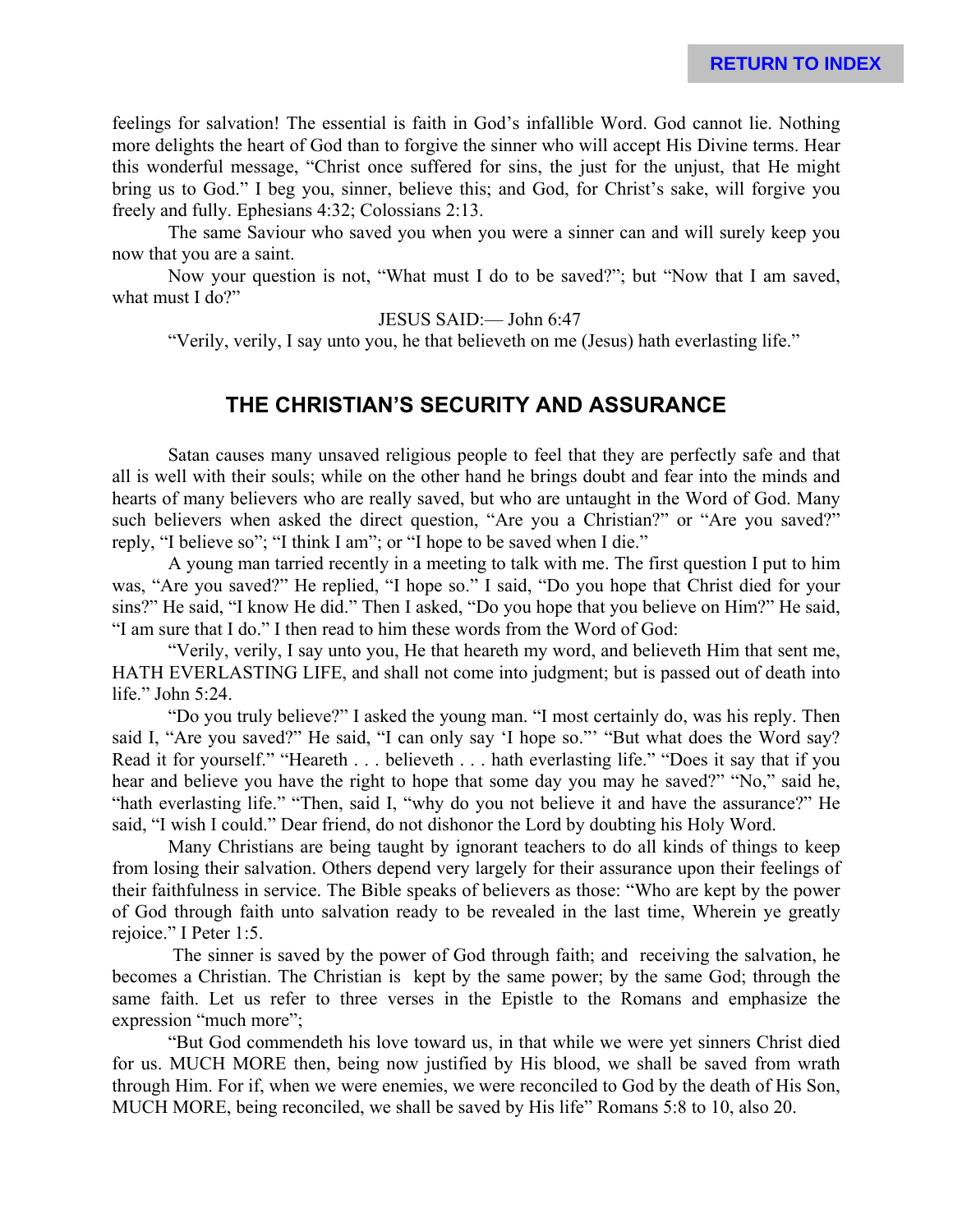Certainly if God loved us when we were the children of wrath, when we were His enemies, out in the world in sin, serving the devil, He will not love us any less, now that we have become His children. Looking moment by moment to our Father for grace and strength and guidance, we should walk worthy of the vocation wherewith we are called. We should seek to please Him in thought, word and deed; that is, we should act like God's children. But we are His children by faith in Christ Jesus. By grace are ye saved.

"Being confident of this very thing, that He which hath begun a good work in you will perform (further perfect) it until the day of Jesus Christ." Philippians 1:6.

 A Christian should be confident that the same sufficient grace of the same almighty Saviour, that saved his soul, will keep him until the day of redemption. "Beloved, now are we the children of God, and it doth not yet appear what we shall be: but we know

that, when He shall at appear, we shall be like Him: for we shall see Him as He is." I John 3:2.

Let us always remember that it is the gospel of Jesus Christ which is the power of God unto salvation to every one that believeth. When you believed the gospel of salvation, "Ye were sealed with that Holy Spirit of promise, which is the earnest of our inheritance until the redemption of the purchased possession." Ephesians 1:13 and 14. And furthermore God clearly states that this sealing is "unto the day of redemption," 4:30.

"For He hath said, I will never leave thee, nor forsake thee." Hebrews 13:5.

Can you not rest, as Paul did, in the gracious promises of the faithful God? Paul said, "in hope of eternal life which God, that cannot lie, promised before the world began." Titus 1:2. Therefore he had always sweet and blessed assurance.

Paul was willing to rest his soul in the One who died for him, and who had taken His seat in heaven, where He ever liveth to make intercession for His saints, and who is, therefore, "able also to save them to the uttermost that come unto God, by Him." Hebrews 7:25.

It was this same Christ who declared to His disciples in the tenth of John, that He was the Good Shepherd who would give His life for the sheep. In this chapter He said: "And I give unto them eternal life; and they shall never perish, neither shall any man pluck them out of my hand. My Father which gave them me is greater than all; and no man is able to pluck them out of my Father's hand." John 10:28 and 29. Eternal life is eternal life. It is not life for a few months, for a few years. It is life that is forever. And remember Christ said, "Verily, verily, I say unto you, He that believeth on me hath everlasting life." John 6:47. When He entered heaven once for all, He obtained eternal redemption for us. Hebrews 9:12. Eternal life never depends upon our faithfulness in service; it is the gift of God to believers. Romans 6:23. Our desire always should be to be faithful in service for Him who has done so much for us, and who said, "If any man serve me, him will my Father honor." But at the same time we should say at all times, "And be found in Him, not having mine own righteousness, which is of the law, but that which is through the faith of Christ, the righteousness which is of God, by faith." Philippians 3:9. We are not righteous in God's sight, because of our righteous acts, but because of the acts of Jesus Christ the Righteous. We should live righteously because we are on the way to heaven. But we are not on the way because we live righteously, but because we are righteous by faith in the One who was made sin on the cross of Calvary that we might be made the righteousness of God in Him. II Corinthians 5:21. We are not discounting the value of good works, but want to impress upon your mind and heart that the believer is justified without works. Christians should always maintain good works.

In the twelfth chapter of the Book of Exodus is recorded the story of the Passover. The children of Israel were instructed to slay the lamb and sprinkle its blood above their doors and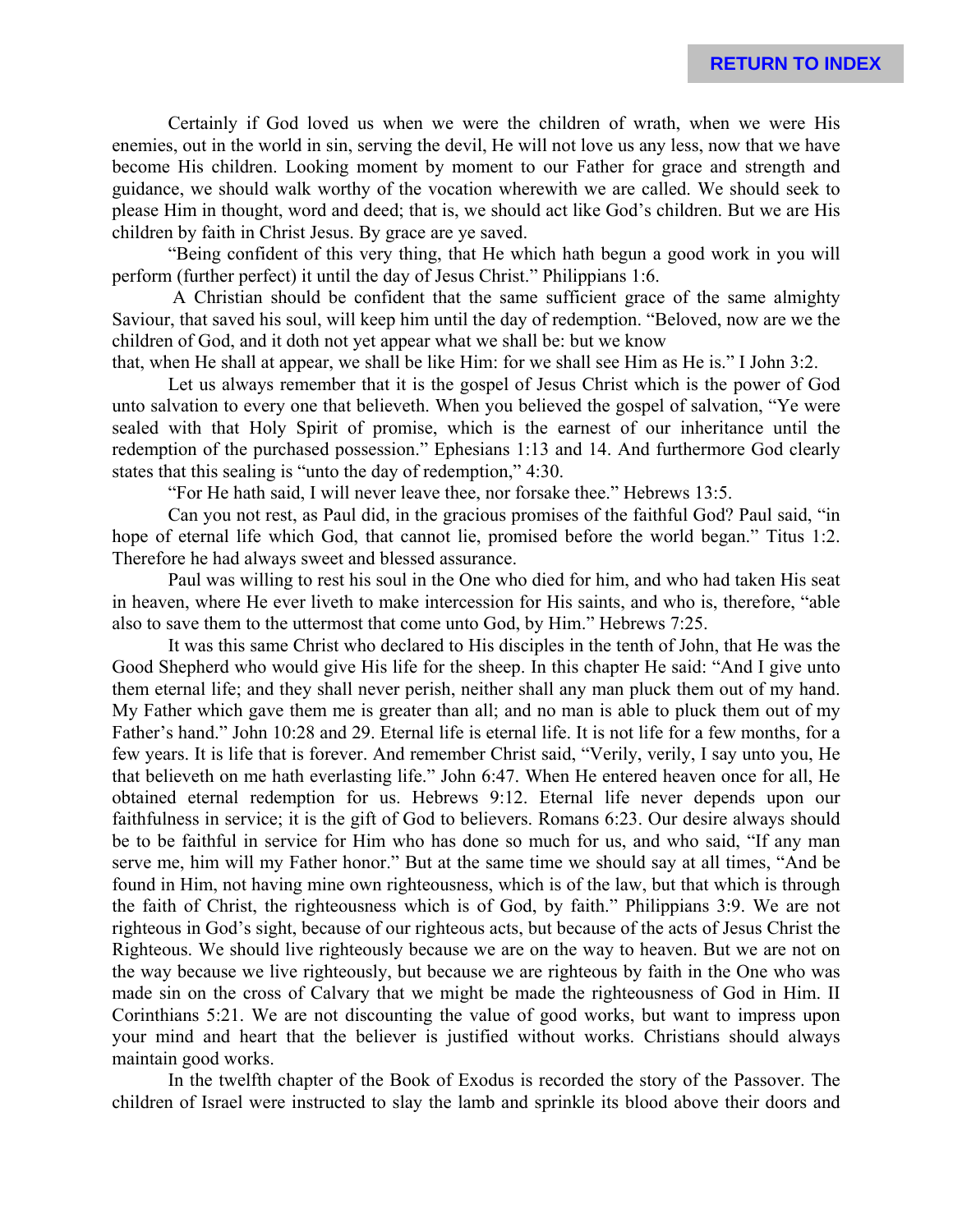thus escape the wrath of God when He came that night in judgment upon all the firstborn males of Egypt. God said, "When I see the blood, I will pass over you." "Under the blood" was the only place of safety that dark night. No one was safe because he felt all right, or felt safe. How many thousands of poor deluded sinners there are today on the road to perdition, to suffer forever the sorrows of the second death, who feel all right. They are apparently not the least disturbed about their spiritual welfare or their eternal destiny. "There is a way that seemeth right unto a man, but the end thereof are the ways of death."

The story has been told of two Hebrew boys, the firstborn sons, who were delivered that night in Egypt. Their fathers had been very careful to see that the blood was placed where God had told them. Therefore, the two boys were perfectly safe and in no danger of judgment. But, according to the story, there were two entirely different scenes in the two homes. The boy in one home went peacefully to sleep, having absolute confidence in God's promise and the assurance that he would rise to see another day. In the other home, the boy spent a sleepless and restless night and continually had to be reassured by his father as to the faithfulness of God and his own security under the blood. When the morning came he was just as much alive as the other firstborn, but he was worn in mind and body, and he was ashamed because of his lack of trust and confidence in the almighty Deliverer. Both boys were equally safe, but they were by no means equally certain and assured. So it is with Christians today. Are you not safe, sheltered under the precious blood of Christ?

It is dishonoring to God for any true believer to doubt his salvation; "For ye have not received the spirit of bondage again to fear; but ye have received the Spirit of adoption, whereby we cry Abba Father." Romans 8:15. "The Spirit Himself beareth witness with our spirit that we are the children of God." 8:16. And joint-heirs with Christ. Is it not blessed to be saved for time and eternity?

Let us remember that "Jesus having loved His own which were in the world, He loved them unto the end." John 13:1.

Do you doubt that God will hear and answer the prayer which Christ made for His own: "Father, I will that they also, whom Thou has given me, be with me where I am; that they may behold my glory?" John 17:24.

We believe our Saviour. And because we believe Him, we are going to say with Paul:

"I am persuaded, that neither death nor life, nor angels, nor principalities, nor powers, nor things present, nor things to come, nor height, nor depth, nor any other creature shall be able to separate us from the love of God, which is in Christ Jesus our Lord." Romans 8:38 and 39.

If you have really surrendered to the Son of God and are trusting in His finished work, if you have thrown yourself on the grace and merry of God for your salvation, in other words, if you have committed your way unto the Lord and you are also trusting in Him, remember that he will bring it to pass. Do not say, "I think I am saved," "I hope I am saved," "I believe I am saved:" But say, "I know I am saved." God says so.

"These things have I written unto you that believe on the name of the Son of God; that ye may KNOW that ye have eternal life, and that ye may believe on the name of the Son of God:" I John 5:13.

If you know that you believe, then you know that you are saved. Why? Because God's Word says so. And, "He, that believeth on the Son of God hath the witness in himself." I John 5:10.

There are other reasons which we shall consider in subsequent chapters; but this is quite sufficient for the present. Now bow and thank God for your assurance.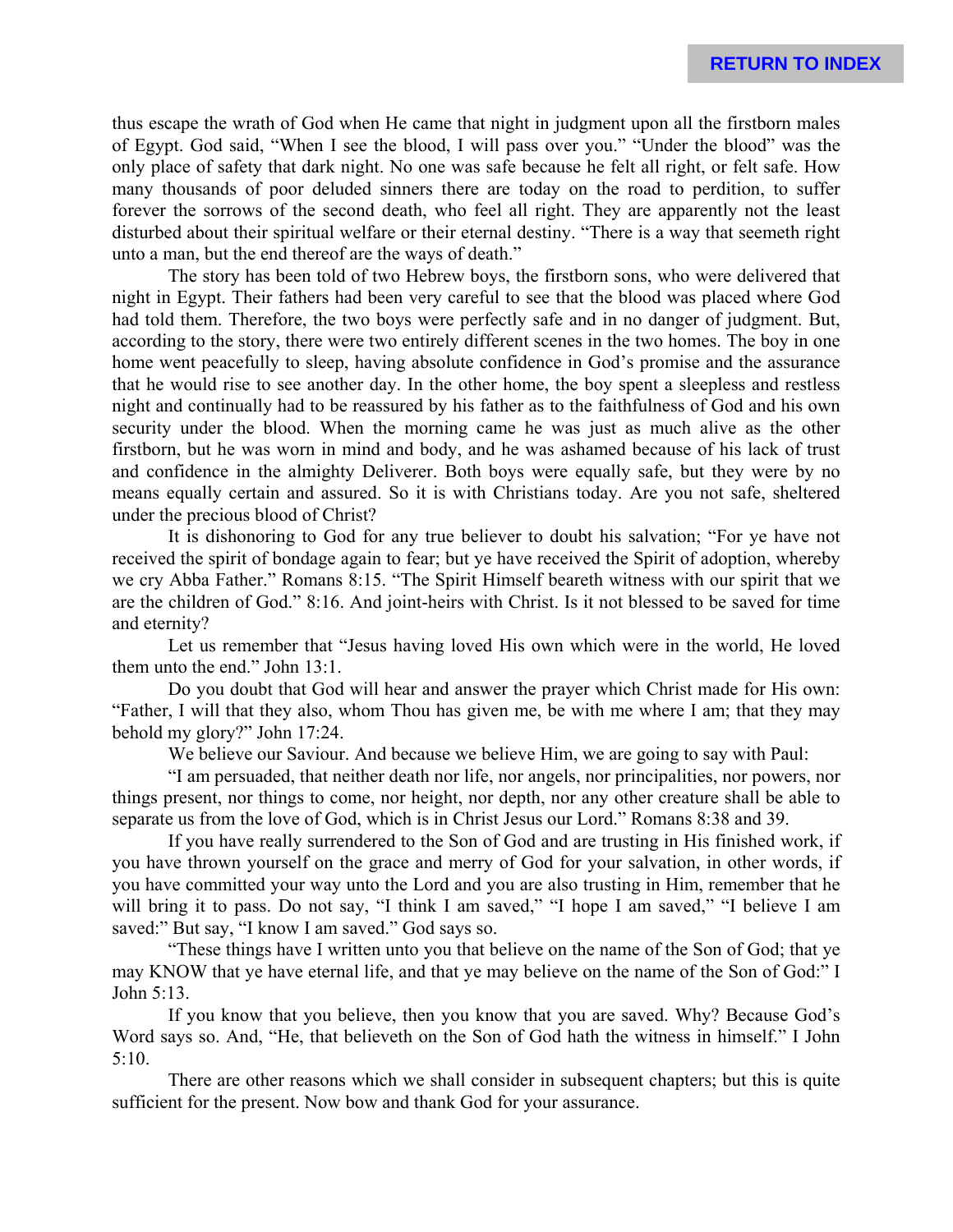"Blessed God, we do give thanks: we believe Thy Holy Word: We praise Thee for Thy wondrous love; for Jesus Christ our Lord. Our sins by Him were put away; in death He took our place. Eternal life is Thy free gift; we have received Thy grace. Now in Him we rest secure in Thine own beloved Son; Knowing He will consummate the work He has begun. By Thy Holy Spirit sealed, unto redemption day, Our risen Christ as Advocate will keep us all the way."

# **THE CHRISTIAN AND THE TWO NATURES**

When the sinner becomes a Christian, he receives a new nature from God; he becomes a partaker of the Divine nature. Because the Christian does not lose his old sinful nature, he is soon conscious of a warfare within. "For the flesh lusteth against the Spirit, and the Spirit against the flesh; and these are contrary one to the other; so that ye may not do the things that ye would." Galatians 5:17. Christians have tried all kinds of religious schemes and joined all kinds of fanatical movements to get rid of their sinful natures. Many of them have deceived themselves but no one else—into believing that they have been successful. There are many who claim for themselves that they have reached, through a second work of grace, the state of sinless perfection. Such a doctrine and position is not only contrary to Scripture, but contrary to the experience of any and every Christian. However, there is victory in Christ for every fully yielded believer.

The apostle Paul has well described the believer's experience in these words, "For I delight in the law of God after the inward man. But I see another law in my members warring against the law of my mind, and bringing me into captivity to the law of sin which is in my members." Romans 7:22 and 23. Notwithstanding this warfare, he exhorts his fellow-saints in these words: "Let not sin therefore REIGN in your mortal body, that ye should obey it in the lusts thereof." Romans 6:12. It is one thing for sin to dwell in the believer; it is another thing for sin to reign in him. The believer is urged to be constantly on his guard, to be sober, vigilant, prayerful, yielding himself moment by moment to the Lord.

"Wherefore let him that thinketh he standeth take heed lest he fall." "There hath no temptation taken you but such as is common to man; but God is faithful, who will not suffer you to be tempted above that ye are able; but will with the temptation also make a way of escape, that ye may be able to bear it." I Corinthians 10:12 and 13.

This does not mean that the Christian will lose his salvation, but he can fall into sin, if he does not do that which he is commanded to do: "Yield yourselves unto God, as those that are alive from the dead, and your members as instruments of righteousness unto God." Romans 6:13. He is likewise commanded, "Submit yourselves unto God. Resist the devil and he will flee from you." James 4:7.

"Ye are of God, little children, and have overcome them; because greater is He that is in you, than he that is in the world." I John 4:4. It is because of this great fact that God instructs us: "Reckon ye also yourselves to be dead indeed unto sin, but alive unto God through Jesus Christ our Lord." Romans 6:11. For said Paul, "I can do all things through Christ which strengtheneth me." Philippians 4:13.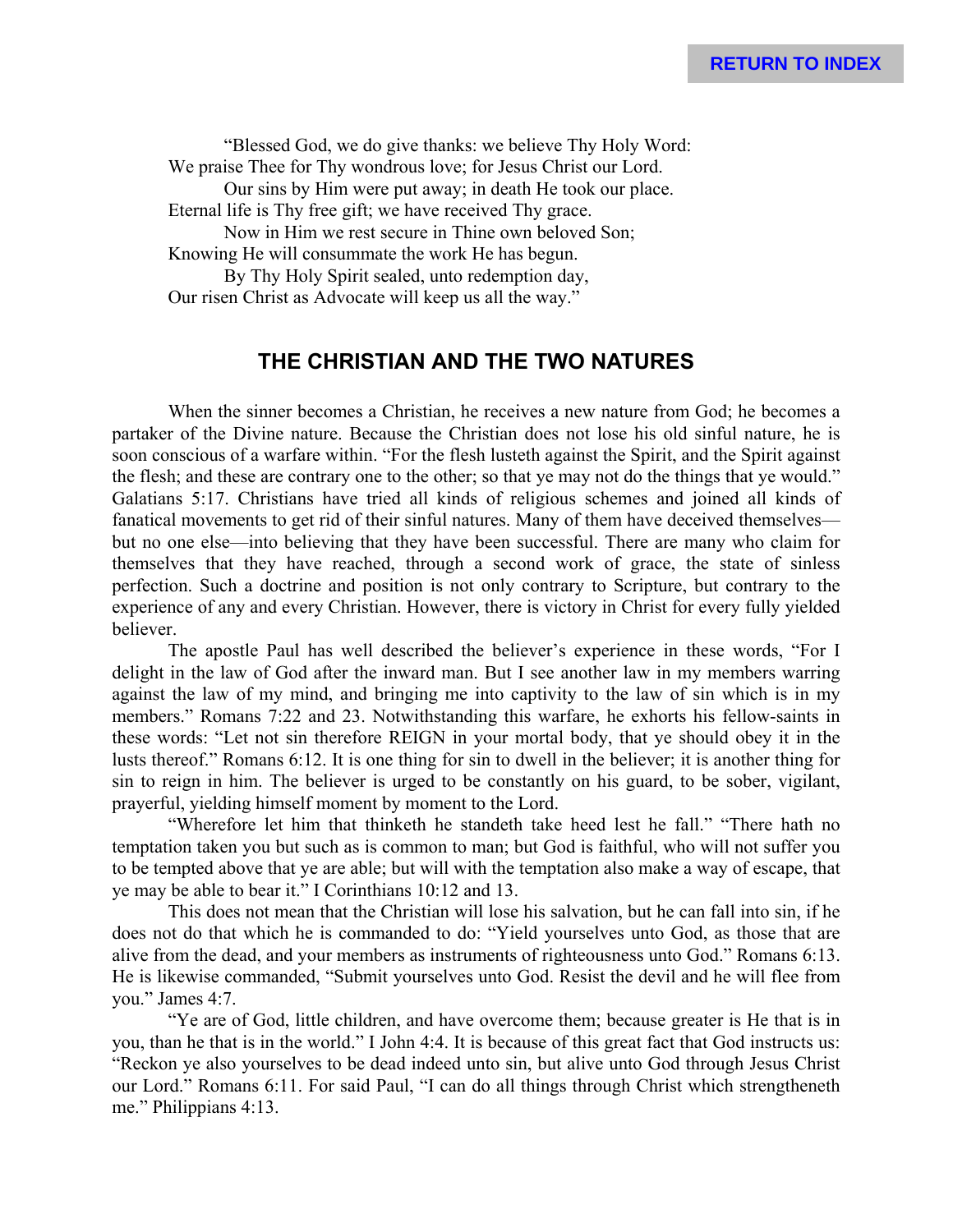"This I say then, Walk in the Spirit, and ye shall not fulfill the lust of the flesh." Galatians 5:16.

There is victory for the Christian in the Lord, and this victory comes by walking in the Spirit. All who thus walk fulfill the righteousness of the law by manifesting the fruit of the Spirit, which is love, joy, peace, longsuffering, gentleness, goodness, faith, meekness, temperance. Against such there is no law. Romans 8:4. Galatians 5:22.

"And if any man sin, we have an Advocate with the Father, Jesus Christ the righteous." I John 2:1.

"If we say that we have no sin, we deceive ourselves, and the truth is not in us." I John 1:8. "If we confess our sins, He is faithful and just to forgive us our sins, and to cleanse us from all unrighteousness." I John 1:9.

We shall deal in subsequent chapters with the Christian's conflict with the world and the devil, but we are here dealing with an enemy which in this life never leaves us nor forsakes us, but which will hinder, defeat and disgrace us unless we are ever and always yielded to the Lord, and can truly say, "The life which I now live in the flesh, I live by the faith of the Son of God, Who loved me and Who gave Himself for me." Galatians 2:20.

When we are born of our parents we inherit a nature of sin which abides with us as long as we abide on this earth. When we are born of God we receive a Divine nature. We are born from above. With such Divine power we can put to death the deeds of the flesh. The old man came to an end at Calvary. Romans 6:3 to 6. Believers died with Him. But the believer must constantly put off the old man and put on the new. "That ye put off, concerning the former conversation, the old man . . . And that ye put on the new man, which after God is created in righteousness and true holiness." Ephesians 4:24.

"Likewise reckon ye also yourselves to be dead indeed unto sin, but alive unto God through Jesus Christ Our Lord."

"Let not sin therefore reign in your mortal body, that ye should obey it in the lusts thereof."

"Neither yield ye your members as instruments of unrighteousness unto sin: but yield yourselves unto God, as those that are alive from the dead, and your members as instruments of righteousness unto God."

"For sin shall not have dominion over you: for ye are not under the law, but under grace." Roman 6:11 to 14.

# **THE CHRISTIAN'S WALK AND CONVERSATION**

We have learned from the preceding chapters that the believer's standing before God is perfect, because Christ, by one offering, hath perfected forever them that are sanctified. Hebrews 10:14. "He that believeth on the Son is not condemned." John 3:18.

On the cross of Calvary our Lord Jesus Christ became the propitiation for the sins of the whole world, and when the sinner, by faith, accepts that work, his relationship is forever established. The same Lord is now the believer's Advocate, at God's right hand, to maintain his fellowship with God. I John 2:1 and 2. There are many Christians who know very little about true fellowship with God, although they are children of God. This relationship has been established because of their faith in the finished work of the Lord Jesus Christ. They have salvation, but experience very little of the true joy of salvation.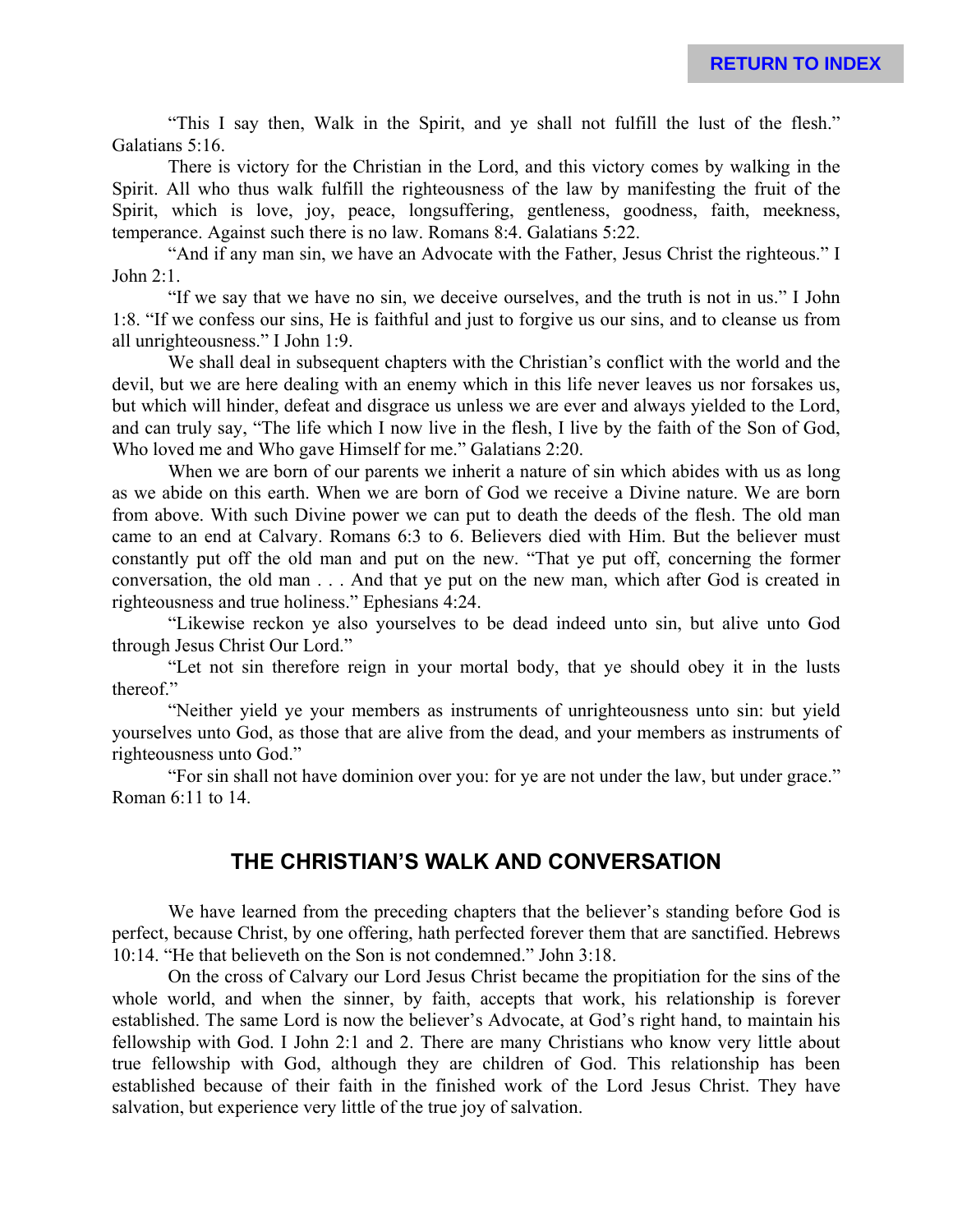We have been blessed "with all spiritual blessings in the heavenlies in Christ." Ephesians 1:3. "He that spared not His own Son, but delivered Him up for us all, how shall He not with Him also freely give us all things?" Romans 8:32.

"All are yours: And we are Christ's and Christ is God's. I Corinthians 3:23.

| "Delivered from the wrath to come"<br>I Thessalonians 1:10 |  |
|------------------------------------------------------------|--|
| Colossians 1:13<br>"Delivered from the power of darkness"  |  |
| "Delivered from the fear of death"<br>Hebrews 2:15         |  |
| "Delivered from the law"<br>Romans 7:6                     |  |
| "Delivered from this present evil age"<br>Galatians 1:4    |  |

Through faith in this same Lord Jesus Christ we have become:

| "Partakers of the Divine nature"    | II Peter $1:4$  |
|-------------------------------------|-----------------|
| "Partakers of His holiness"         | Hebrews $12:10$ |
| "Partakers of His sufferings"       | I Peter $4.13$  |
| "Partakers of the heavenly calling" | Hebrews 3:1     |

This is because we are partakers of Christ. Hebrews 3:14. Christ is our righteousness, our holiness and our redemption. I Corinthians 1:30.

The Christian's spiritual resources are unlimited, but very few Christians ever learn how to possess their possessions. Beginning as a newborn babe in Christ, the believer is exhorted to add to his faith, virtue; and to virtue, knowledge; and to knowledge, self-control, patience; and to; patience, godliness; and to godliness, brotherly kindness; and to brotherly kindness, love; and thus to grow in grace and in the knowledge of the Lord Jesus Christ. II Peter 1:5 to 7; II Peter 3:18.

"That ye might walk worthy of the Lord unto all pleasing, being fruitful in every good work, and increasing in the knowledge of God." Colossians 1:10.

Our God would have us abstain from the very appearance of evil. "Let every one that nameth the name of Christ depart from iniquity." So that we may be vessels, sanctified, and meet for the Master's Service. II Timothy 2:19 to 22. We are called to Salvation, Separation; Service.

Christ said: "Occupy till I come." Ever Christian should be constantly occupied with Christ and for Christ.

Read about the Lord Jesus and Mary and Martha in Luke 10:38 to 42. Martha was occupied for Jesus. Mary was occupied with Jesus. Christ said, "Mary hath chosen that good part." Luke 10:42.

#### **THE CHRISTIAN AND PRAYER**

"Men ought always to pray, and not to faint." Luke 18:1.

Christians not only have the privilege of praying to the almighty God, Who is their Father; but they are commanded to pray to Him. God's children prosper spiritually just in the degree they obey this most important command. So many problems of the Church could be solved today, if God's people would give themselves to prayer. How many defeated Christians there are, because of the neglect of prayer.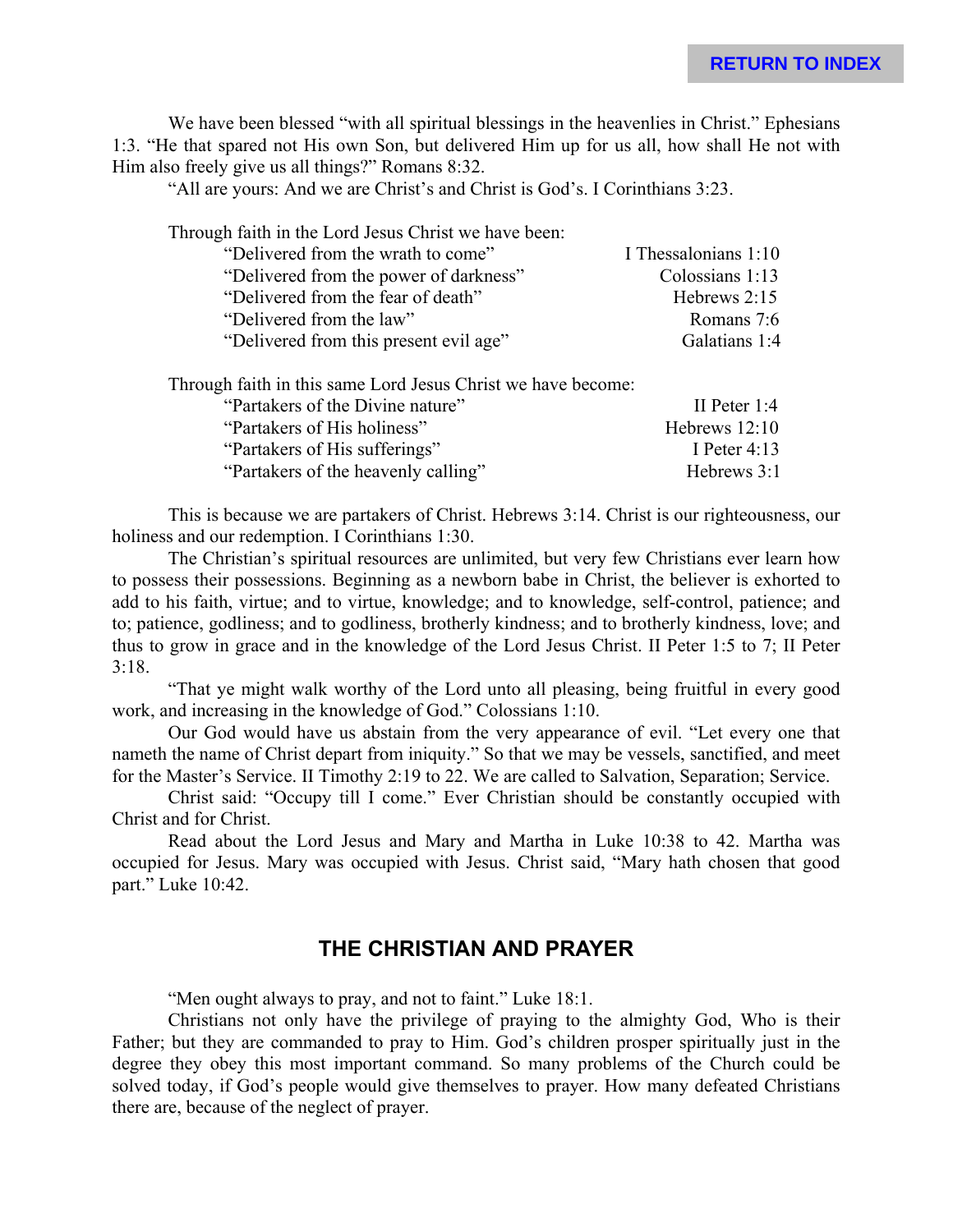"He that cometh to God must believe that He is, and that He is the rewarder of them that diligently seek Him." Hebrews 11:6.

"The eyes of the Lord are over the righteous, and His ears are open unto their prayers:" I Peter 3:12.

Is it not wonderful to think that a way has been provided whereby creatures here on this earth can really communicate with the Creator, who is all powerful and all wise; with the great God who is a loving and compassionate Father of redeemed sinners, sensitive to all of their needs? The ears of the reigning God, Who is willing, faithful and able, Who has never yet made one mistake, are open unto the praises and petitions of His children.

"Pray to thy Father which is in secret; and thy Father which seeth in secret shall reward thee openly." Matthew 6:6.

"The effectual fervent prayer of a righteous man availeth much." James 5:16.

"We know not what we should pray for as we ought, but the Spirit Himself maketh intercession for us with groanings which cannot be uttered." Romans 8:26.

It is recorded of Jesus, the Son of God, that He went up into the mountain to pray, that He continued all night in prayer to God. Luke 9:28, Mark 6:46 and Luke 6:12.

If the holy Son of God needed to pray, how about poor weak Christians like us? Men ought always to pray and not to faint.

 The members the early Church gave themselves continually to prayer. Acts 6:4. Christians are told to pray without out ceasing. I Thessalonians 5:7. Pray always Colossians 1:3 and Ephesians 6:18. Continuing instant in prayer. Romans 12:12. Give yourself to prayer and fasting, I Corinthians 7:5. Pray lest ye enter into temptation. Luke 22:46. Pray for one another. James 5:16. Be ye therefore sober and watch unto prayer. I Peter 4:7. In everything by prayer and supplication with thanksgiving let your requests be made known unto God. Philippians 4:6. Night and day praying. I Thessalonians 3:10. Evening and morning, and at noon will I pray. Psalm 55:17. Supplications, prayers, intercessions, and giving of thanks be made for all men. I Timothy 2:1.

"The prayer of the upright is His delight." Proverbs 15:8.

"What is the Almighty, that we should serve Him? And what profit should we have, if we pray to Him?" Job 21:15.

"All things, whatsoever ye shall ask in prayer, believing, ye shall receive." Matthew 21:22.

#### "THAT YOUR PRAYERS BE NOT HINDERED." I Peter 3:7.

"Ye ask and receive not, because ye ask amiss, that ye may consume it upon your lusts." James 4:3.

"If I regard iniquity in my heart, the Lord will not hear me." Psalm 66:18.

"When ye stand praying, forgive, if ye have ought against any that your Father also which is in heaven may forgive you your trespasses." Mark 11:25.

"Whatsoever we ask, we receive of Him, because we keep His commandments, and do those things that are pleasing in His sight." I John 3:22.

"And this is the confidence that we have in Him, that, if we ask anything according to His will. He heareth us." I John 5:14.

"If ye abide in me and my words abide in you, ye shall ask what ye will, and it shall be done unto you." John 15:7.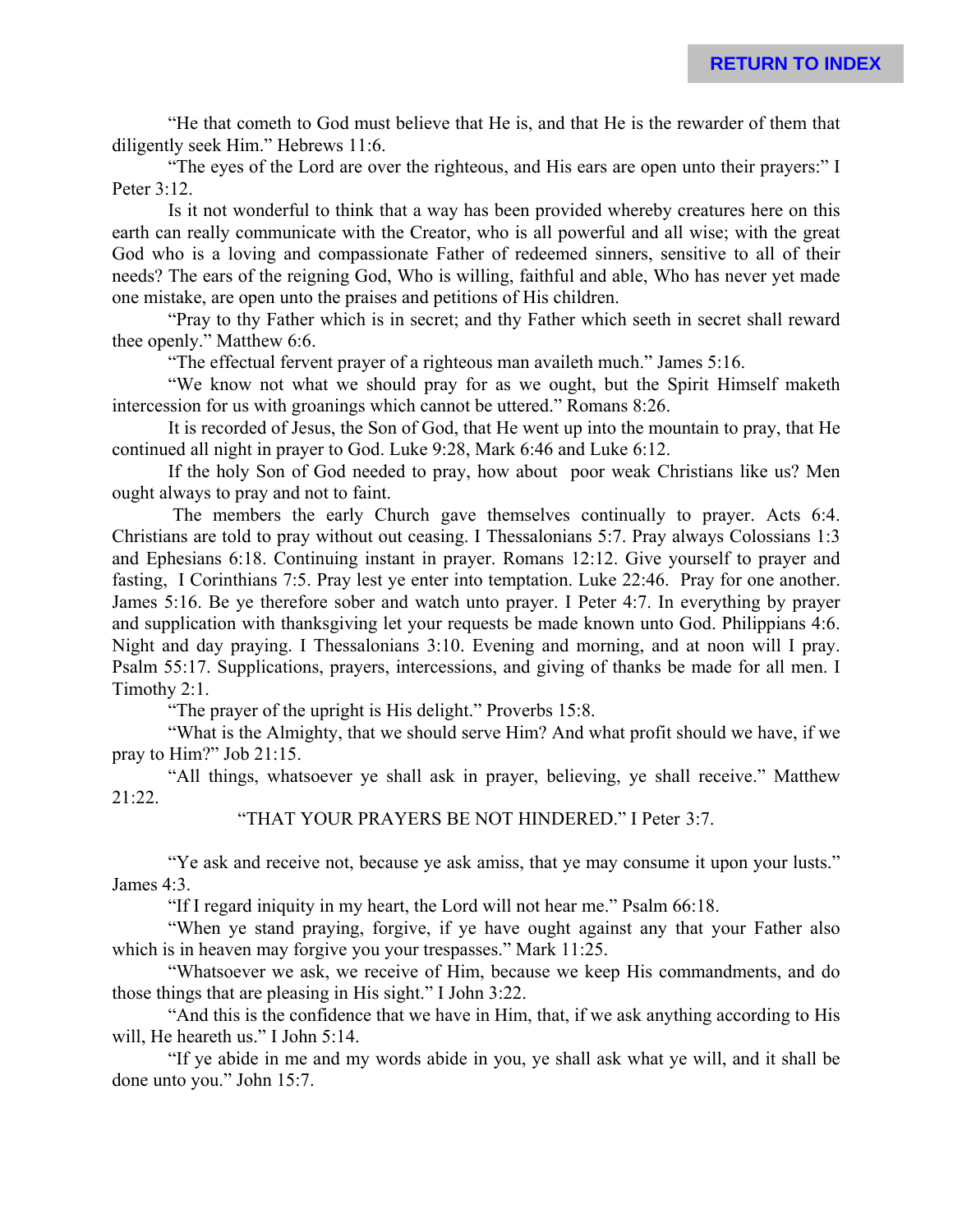"Verily, verily, I say unto you, Whatsoever ye shall ask the Father in my name, He will give it you." John 16:23 and John 14:13.

When Stephen was dying he said, "Lord Jesus, receive my spirit." Acts 7:59. But on the authority of the Lord Jesus, prayer should be directed to the Father, in the name of the Son.

May God help us to be faithful in prayer.

| Genesis        | 20:17  | Jonah    | 2:1  |
|----------------|--------|----------|------|
| <b>Numbers</b> | $11-2$ | Nehemiah | 1.4  |
| I Samuel       | 1.27   | Nehemiah | 2:4  |
| II Kings       | 6.17   | Ezra     | 10:1 |
| II Kings       | 19:15  | Daniel   | 6:11 |
|                |        |          |      |

May God help us to hear afresh the words of the Lord Jesus Christ as we look all about at the abounding sin and the powerless churches, "This kind goeth not out but by prayer and fasting." Matthew 17:21 and 9:29.

# **THE CHRISTIAN AND THE SCRIPTURES**

"Study to show thyself approved unto God, a workman that needeth not to be ashamed, rightly dividing the Word of truth:" II Timothy 2:15.

"We are His workmanship." Ephesians 2:10.

As we stated in an earlier chapter, we are not ready to work for God until we are sure that we are first the workmanship of God, "created in Christ Jesus;"

"God hath chosen you unto salvation through belief of the truth." II Thessalonians 2:13; "Thy Word is truth." John 17:17. The sinner saved by grace is the workmanship of God. To be saved by grace is to be born again, "not of corruptible seed, but of incorruptible, by the Word of God, which liveth and abideth forever."

There are times when some seem, fearful that the Word of God will be destroyed; but the Psalmist said: "Forever, O Lord, Thy Word is settled in heaven." Psalm 119:89. Truly the Word of God liveth and abideth forever. Men and generations may change in their attitude toward God's Word, but His Word never changes. By this Word of God, we are born again, and become new-born babes.

"As new-born babes desire the sincere milk of the Word, that ye may grow thereby." I Peter 2:2.

Some young Christians, as well as old ones, are unceasingly active, but growing very little, because they are not regularly and systematically studying the Word of God. One of the signs of a healthy Christian is a real appetite for the Word of God, an appetite satisfied by constantly feeding upon that Word.

Jeremiah said, "Thy Words were found, and I did eat them, and Thy Word was unto me the joy and the rejoicing of my heart." Jeremiah 15:16.

Hundreds of times. in the Bible do we find the expression, "The Word of the Lord." "God spake all these things." Surely the Word of God is life-giving and powerful, and is a discerner of the thoughts and intents of the heart. Hebrews 4:12.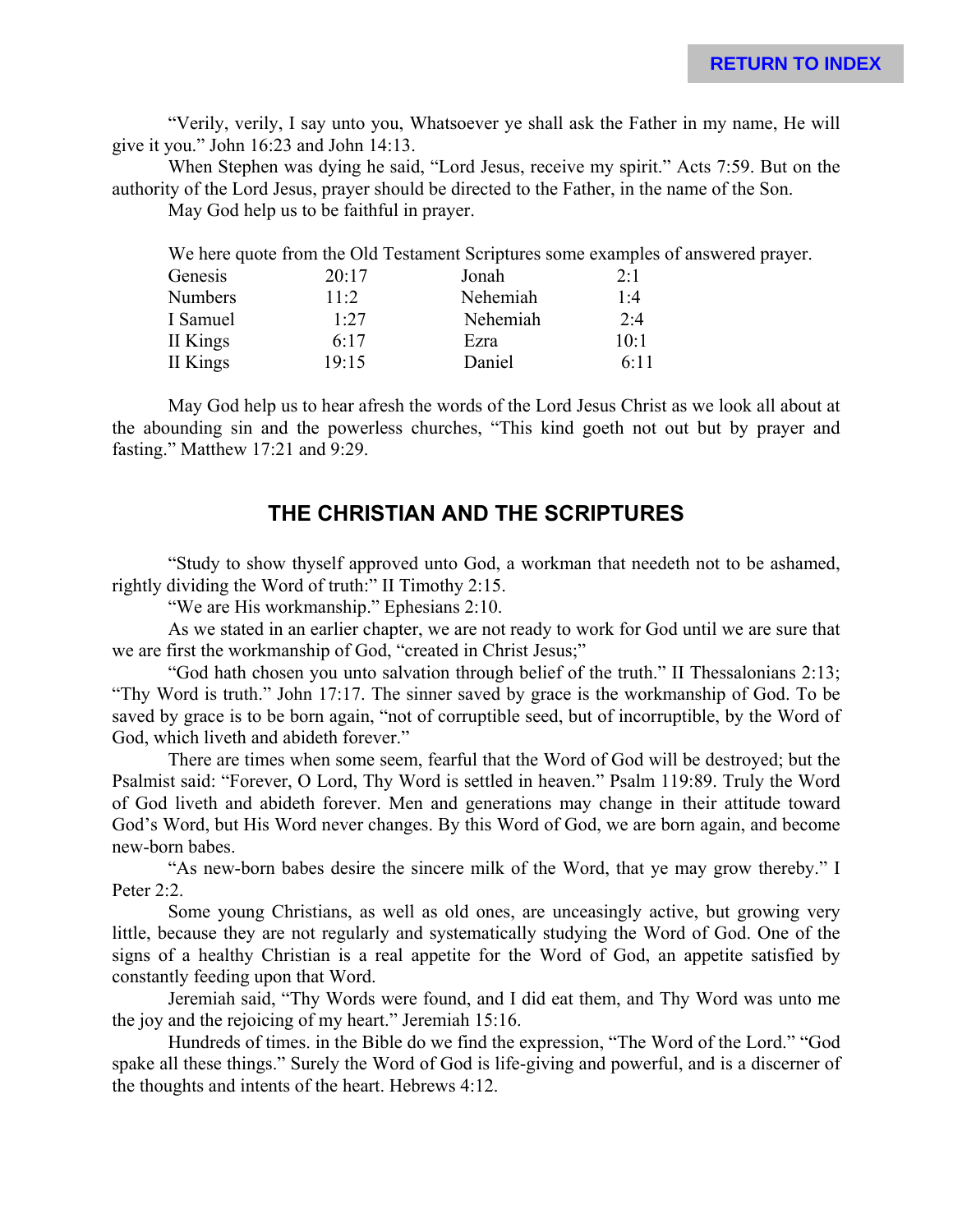The moment doubt creeps into the heart as to the plenary inspiration of God's Holy Book, the moment the individual begins to question the infallibility, accuracy or integrity of the Word of God, that moment holy respect for God's absolute authority begins to wane. And what follows, if faith and obedience are not restored? "Every man did that which was right in his own eyes."

The Psalmist said, "I rejoice at Thy Word, as one that findeth great spoil." Psalm 119:162.

"I have esteemed the words of His mouth more than my necessary food." Job 23:12.

The ignorance of the Word of God among Christians is appalling. Think of the wonderful privilege that we have today with the complete revealed will of God, bound in one volume, with every help imaginable; "and yet how few Christians are taking advantage of their opportunity." As someone has truly said, "The Church today needs more teach and less preach." Careful and prayerful Bible-students are not easily swept off their feet with false doctrines into Satanic and fanatical cults.

"Be not carried about with divers and strange doctrines. For it is a good thing that the heart be established with grace." Hebrews 13:9.

God's instruction to the saint is, "Try the spirits whether they are of God; because many false prophets are gone out into the world." I John 4:1. How can we try them unless we know the Scripture which is "given by inspiration of God, and is profitable for doctrine, for reproof, for correction, for instruction in righteousness; That the man of God may be perfect, thoroughly furnished unto all good works." II Timothy 3:16 and 17.

Every Christian should be like those at Berea, who "were more noble than they at Thessalonica, in that they received the word with all readiness of mind, and searched the scriptures daily, whether those things were so." Acts 17:11.

If you want to be a sower for God, remember, "The sower soweth the Word:" Mark 4:14. "Faith cometh by hearing, and hearing by the Word of God." Romans 10:17. There is no substitute for the Word of God. God has not promised to bless our logic and eloquence; unless they convey to the human heart His own eternal Word. Nor has He promised to save souls by human philosophies and schemes. The seed is the Word of God, "the Holy Scriptures which are able to make thee wise unto salvation." II Timothy 3:15.

When the Son of God was tempted by the devil He used the Sword of the Spirit, "It is written." Luke 4:4, 8 and 12. So every Christian in his conflict against the devil is instructed to use the Sword of the Spirit which is the Word of God. Ephesians 6:17.

Remember then, Christian, you cannot grow spiritually; you cannot defeat Satan; you cannot please God and get the greatest joy in your Christian life in service and victory; you cannot escape heresies; unless you diligently, systematically, and prayerfully study God's holy Book.

"How sweet are Thy Words unto my taste! Yea sweeter than honey to my mouth!" Psalm 119:103.

So we are born by the Word of God. I Peter 1:23. James 1:18 and 21. II Thessalonians 2:13.

We grow by the Word of God. I Peter 2:1 and 2. We are built up by the Word of God. Acts 20:32. We are separated by the Word of God. John 17:17. We are clean through the Word of God. John 15:3.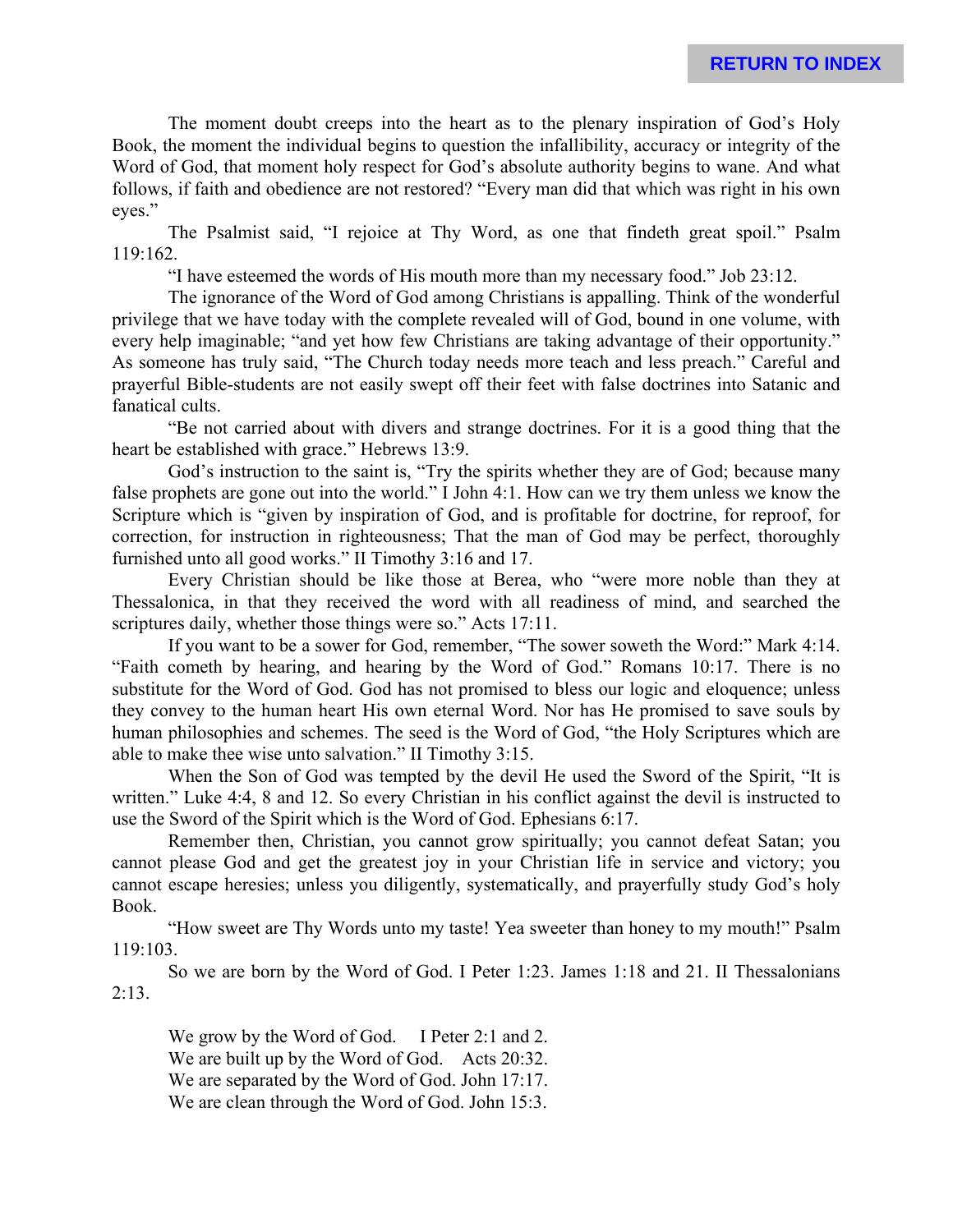We are to go everywhere and preach the Word of God. II Timothy 4:2; Acts 8:4.

"For all flesh is as grass, and all the glory of man as the flower of grass. The grass withereth, and the flower thereof falleth away: But the word of the Lord endureth forever. And this is the word which by the gospel is preached unto you:" I Peter 1:24 and 25.

"For ever, O Lord, thy word is settled in heaven:" Psalms 119:89.

"I will worship toward thy holy temple, and praise thy name for thy loving kindness and for thy truth; for thou bast magnified thy word above all thy name." Psalms 138:2.

"Thy word is very pure: therefore thy servant loveth it:" Psalms 119:140.

"Princes have persecuted me without a cause: but my heart standeth in awe of thy word. I rejoice at thy word, as one that findeth great spoil:" Psalms 119:161 and 162.

"Thy word is a lamp unto my feet, and a light unto my path." Psalms 119:105.

"Thy words were found, and I did eat them; and thy word was unto me the joy and rejoicing of mine heart: for I am called by thy name, O Lord God of hosts." Jeremiah 15:16.

#### **THE CHRISTIAN AND THE FATHER**

"For ye are the children of God by faith in Christ Jesus. Galatians 3:26.

Only Christians are the children of God, and only because of faith in Christ Jesus. Children of God!

God is not some impersonal principle, or some unknown inanimate force. God is a living, personal God. Some religious people know Him as the Supreme Being, but His children know Him as the God and Father of our Lord Jesus Christ. Ephesians 1:3, I Peter 1:3 and II Corinthians 11:31.

"Neither knoweth any man the Father, save the Son, and he to whomsoever the Son will reveal Him." Matthew 11:27. "God is a Spirit.'" John 4:24. "God is light." I John 1:5. "God is love." I John 4:8. "Our God is a consuming fire." Hebrews 12:29.

"This is life eternal that they might know Thee, the only true God, and Jesus Christ whom Thou hast sent." John 17:3.

This excludes all other gods. The only true God is known as "The God of Peace." Hebrews 13:20. "The God of all Comfort." II Corinthians 1:3. "The God of all Grace." I Peter 5:10. "The Father of Mercies." II Corinthians 1:3. "The Father of spirits." Hebrews 12:9. "The God of Hope." Romans 15:13.

This same God is known in the Old Testament Scriptures as the "God of Abraham, Isaac and Jacob." "The Lord which brought thee up out of the land of Egypt."

When we receive Christ, we are born of God and become the children of God. John 1:12 and 13. Then we belong to the Household of God. Ephesians 2:19. "For which cause He (Christ) is not ashamed to call them brethren." Hebrews 2:11. Christ said, "Go to my brethren, and say unto them, I ascend unto my Father, and your Father, and to my God, and your God." John  $20:17.$ 

The Bible is very clear in its teachings that the sinner has to be born into the family of God. One of the lies of Satan today is, that all men are the children of God. They quote, to support this teaching, the experience and language of the Prodigal Son, "I will arise and go to my father." Luke 15:18. Also, "For in Him, we live and move, and have our being," as certain also of your own poets have said, "For we are also His offspring." Acts 17:28. To be sure all have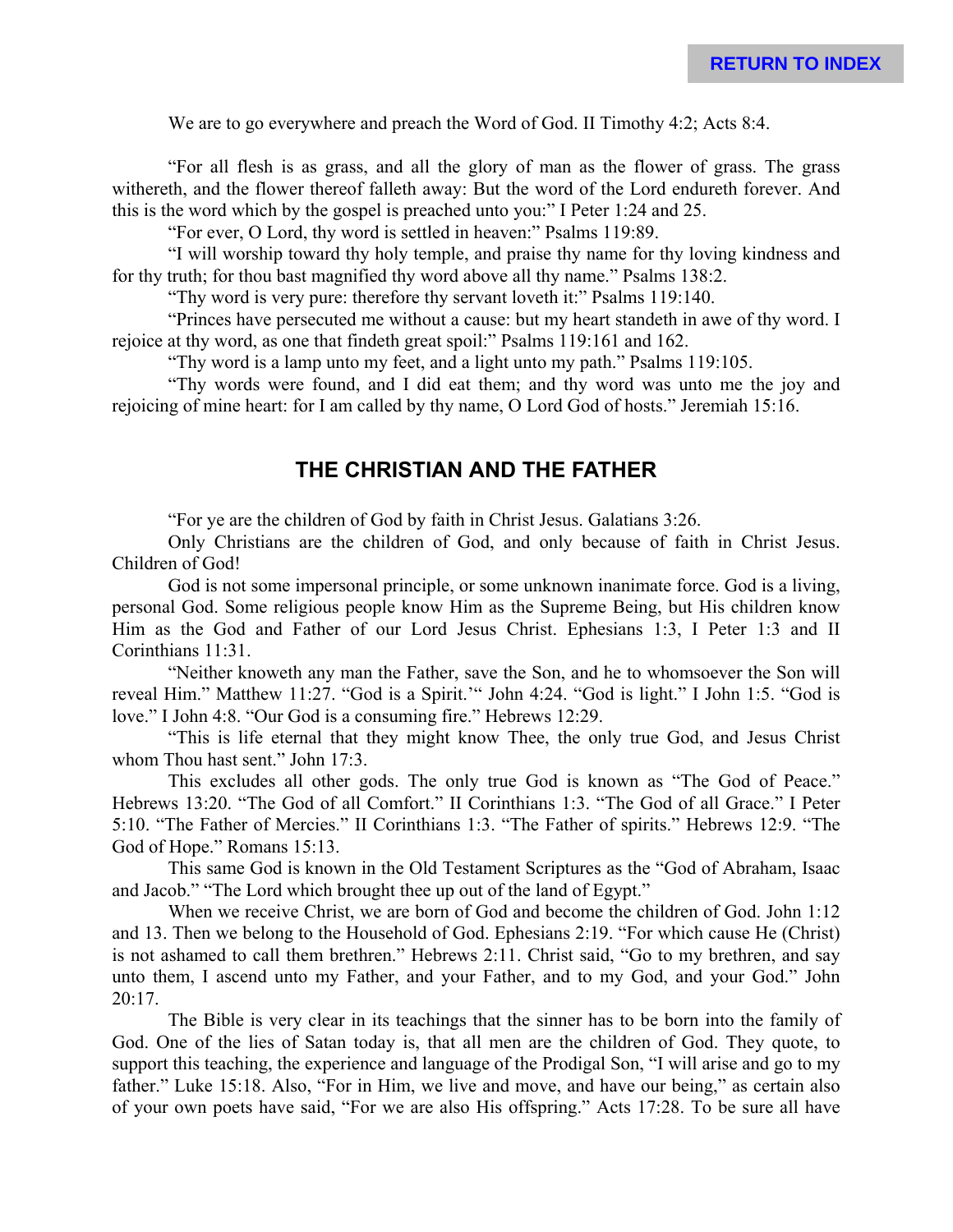their being in God; for there is no life apart from the living God. But it is one thing to be born of blood, the will of the flesh and of man; but something entirely different and separate to be born of God. John 1:13. The Prodigal had departed from his father's house: some saints do thus depart from God's House. But no unsaved one was ever in God's House. Through unbelief, Adam departed from God and took the whole human race with him.

To those religious men who rejected Him, Christ said, "Ye are of your father, the devil." John 8:44. To another Paul said, "Thou child of the devil." Acts 13:10.

"In this the children of God are manifest, and the children of the devil." I John 3:10. Thus we see there are two kinds of children in the world, and the cross of Calvary stands between them.

I was in a city holding a meeting when the preacher pointed out to me the home of one of his members and told me the sad story of a wrecked life. A fine young man had lived in that home with other children since babyhood. He at last had come to legal age and was told the story of his life; that the man whom he had always called his father was not his own father. He brooded over the story of a long covered disgrace until he became a physical and moral wreck. What a sad day it will be when the great multitudes of religious people who are asserting sonship without experiencing regeneration, will stand with all their guilt and sin uncovered before the true and holy God in that awful day of judgment!

Some religious self-righteous sinners are trying to behave like children of God without having experienced regeneration, without having received His Divine nature, the new birth which is the imperative for Divine sonship. Read Titus 3:5 to 7.

Remember, it is one thing to be born of human parents within the natural law of procreation; it is another thing to be born of God by the transforming power of the Holy Spirit. That which is born of the flesh is flesh. "Ye must be born again, 'from above,' of the Spirit." How? By receiving Christ. John 1:12. "He that hath the Son hath the Father." I John 3:1 to 7.

"And because ye are sons, God hath sent forth the Spirit of His Son into your hearts, crying 'Abba Father."' Galatians 4:6.

"The Spirit Himself beareth witness with our spirit that we are the children of God; and if children, then heirs, heirs of God and joint-heirs with Christ." Romans 8:17.

"The Father Himself loveth you, because ye have loved me." John 16:27.

When the apostle Paul wrote to the Philippians these words, "my God shall supply all of your need according to His riches in glory by Christ Jesus," (Philippians 4:19), he was confirming the statement of Christ, "If ye then, being evil, know how to give good gifts unto your children, how much more shall your Father which is in heaven give good things to them that ask Him." Matthew 7:11.

"Pray to thy Father." Matthew 6:6. This is the instruction of the Son, our Saviour. So prayer should be directed to the Father, through the Son, the Holy Spirit making intercessions for us. Romans 8:26.

God delights to be addressed as "Almighty God, Our Heavenly Father, the Creator of the Heavens and the Earth, the God and Father of our Lord Jesus Christ."

# **THE CHRISTIAN AND GOD, THE SON**

"And He is the Head of the Body, the Church; Who is the beginning, the first born from the dead; that in all things He might have the preeminence." Colossians 1:18.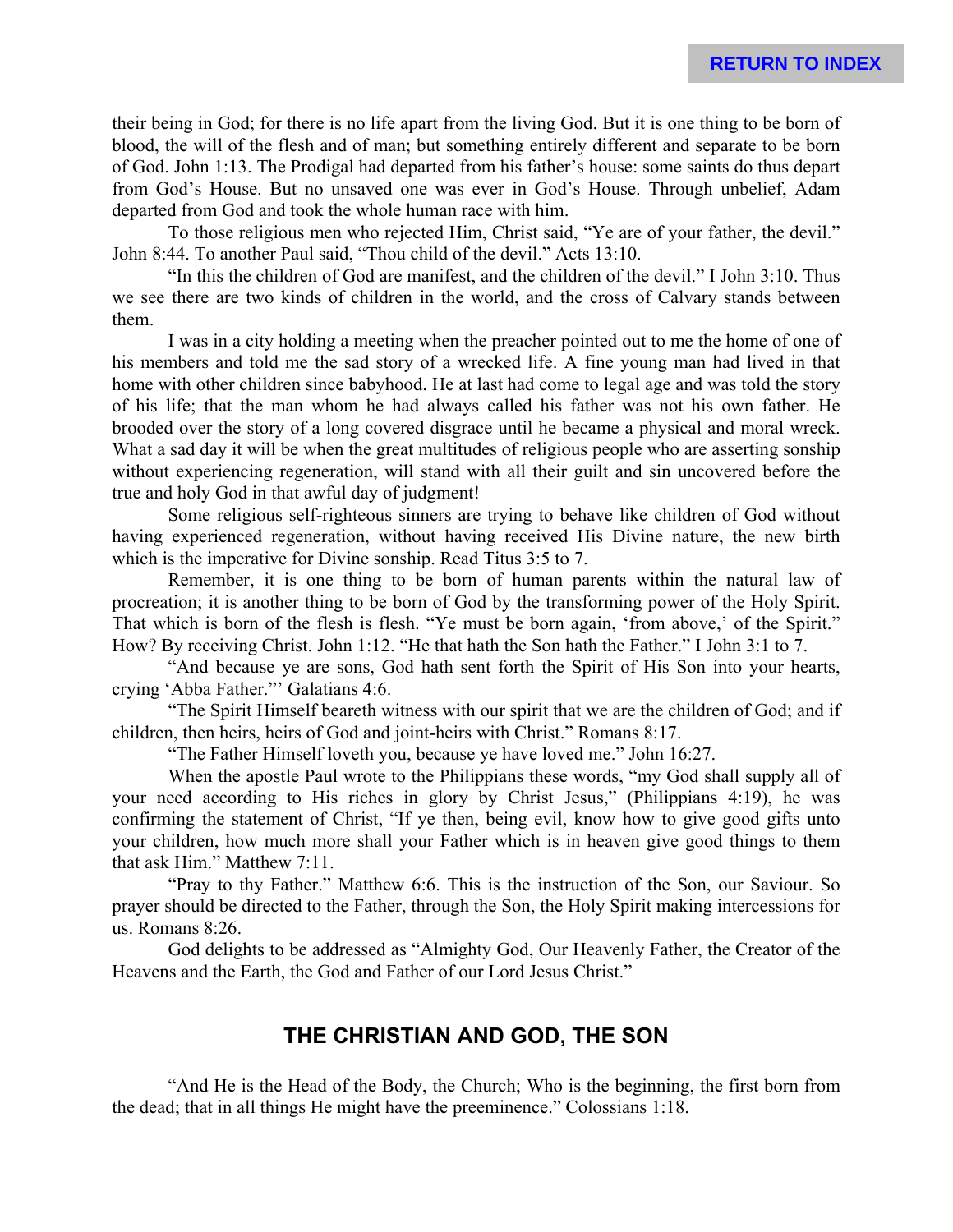We can only touch on the glories of our Lord Jesus Christ and the eternal relationships between this One who is called Wonderful, Counsellor, Mighty God, Everlasting Father, Prince of Peace, and the redeemed sinner who is already seated with that glorious Saviour in the heavenlies. Ephesians 2:6. Isaiah 9:6.

When we learn that Jesus Christ, the Son of God, is mentioned by noun and pronoun more than sixty-nine hundred times in the New Testament Scriptures, we see the impossible task of trying to describe Him in our relationships in one short chapter. According to John 21:25, "even the world itself could not contain the books that should be written" concerning this One, who is called:

"The Lord of Glory." I Corinthians 2:8.

"The Prince of Life." Acts 3:15.

"The Brightness of God's Glory." Hebrews 1:3.

He was in the form of God. Philippians 2:6. He was with God. He was God. John 1:1 and 2. The Father said, "Let all the angels of God worship Him." "Unto the Son He saith, 'Thy throne, O God, is forever and ever."' Hebrews 1:6 and 7. "Christ came, who is over all, God blessed for ever." Romans 9:5. And Thomas said unto Him (Jesus), "My Lord and my God." John 20:28.

Being a man he made himself God. John 10:33.

"He is before all things and by Him all things consist." Colossians 1:17. By Jesus Christ, God made the world and all things. Ephesians 3:9. In Him dwelleth all the fullness of the Godhead bodily. Colossians 2:9. All judgment is committed into His hands. John 5:22. He knows all things. John 21:17.

God hath appointed Jesus Christ heir of all things. Hebrews 1:2. Therefore the Son could truthfully say, "All things that the Father hath are mine." John 16:15.

All of the promises of God are yea and amen in Christ Jesus. II Corinthians 1:20.

This is the Saviour who was made after the power of an endless life. Hebrews 7:16. This is the Lord of Glory who for sinners was crucified. I Corinthians 2:8. Is it any wonder He could say, "I am He that liveth, and was dead; and behold I am alive for evermore, Amen; and have the keys of hell and death?" Revelation 1:18.

"I am Alpha and Omega, the beginning and the ending, saith the Lord, which is, and which was, and which is to come, the Almighty." Revelation 1:8.

The Scriptures, the Written Word, testify of Jesus Christ, the Living Word. John 5:39.

This Christ is the Head of the Body, the Church. Sinners saved by grace are members of that Body. "And they two shall be one flesh. This is a great mystery; but I speak concerning Christ and the Church." Ephesians 5:31.

This Christ is the true vine and sinners saved by grace are the branches. John 15:1 to 8.

"Our Lord Jesus Christ who died for us, that whether we wake or sleep, we should live together with Him." I Thessalonians 5:10.

This Christ is the same, yesterday, today and forever. Hebrews 13:8. He is:

"The Shepherd and Bishop of our souls." I Peter 2:25.

"The Author and Finisher of our faith." Hebrews 12:2.

"The Apostle and High Priest of our confession." Hebrews 3:1.

This is the Christ who died that "He should gather together in one the children of God that were scattered abroad." John 11:52.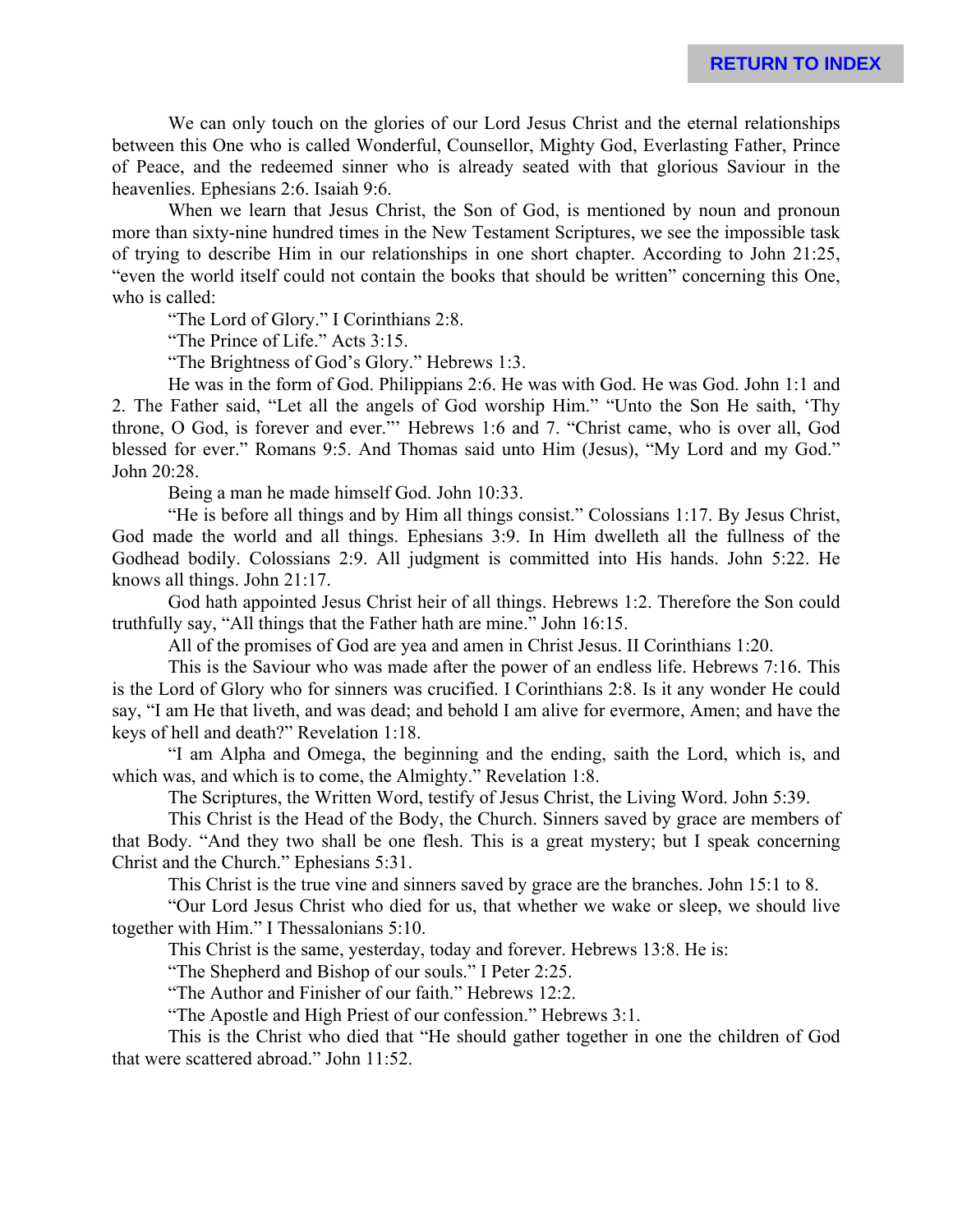"That in the dispensation of the fullness of times He might gather together in one all things in Christ, both which are in heaven, and which are on earth; even in Him." Ephesians 1:10.

The believer is in Christ. Romans 8:1. II Corinthians 5:17.

Christ is in the believer. Galatians 2:20. Colossians 1:27.

The believer in Christ is accepted in the Beloved; he is complete in Him; is a new creature in Him and is free from condemnation in Him. Romans 8:2. Ephesians 1:6. Colossians 2:9. II Corinthians 5:17.

The believer is a joint-heir with Christ. Romans 8:17. If God hath appointed Christ heir of all things, what does it mean to be a joint-heir with Him?

| "Christ is the believer's one Husband." | II Corinthians 11:2. |
|-----------------------------------------|----------------------|
| "He is our Righteousness."              | I Corinthians 1:30.  |
| "He is our Peace."                      | Ephesians 2:14.      |
| "He is our Sanctification or Holiness." | I Corinthians 1:30.  |
| "He is our Saviour."                    | Titus $1:4$ .        |
| "He is our Passover."                   | I Corinthians 5:7.   |
| "He is our Redemption."                 | I Corinthians 1:30.  |
| "He is our Hope."                       | I Timothy 1:1.       |
| "He is our Life."                       | Colossians 3:4.      |
| "He is our Resurrection."               | John 11:25.          |

He Himself said, "I am the Resurrection and the Life." "I am the Bread of Life." "I am the Light of the World." "I am the Way, the Truth, and the Life." "Before Abraham was, I am." "He that hath seen me hath seen the Father."

He is the one Mediator between God and men. I Timothy 2:5.

He is the Good Shepherd; He is the Great Shepherd; He is the Chief Shepherd. John 10:11 Hebrews 13:20. I Peter 5:1 to 3.

Therefore Christians say with the greatest of all Christians:

"But God forbid that I should glory, save in the cross of our Lord Jesus Christ, by whom the world is crucified unto me, and I unto the world." Galatians 6:14.

All of the eternal purposes of God are centered in that Only Begotten and Well Beloved Son with Whom He was well pleased; that One who was ever the eternal bosom-companion of His Father; and not only so, but they are centered in that cross of Calvary where that Son, obedient unto that cruel death, was made sin, that we might be made the righteousness of God in Him.

We will be singing His praises for all eternity and will never tire of hearing of His glories. "Worthy is the Lamb that was slain to receive power, and riches, and wisdom and strength, and honour and glory and blessing." Revelation 5:12.

So we are rejoicing in the fact that we are serving and worshipping a living, resurrected, glorified Saviour, who is our Advocate at God's right hand, where He ever liveth to make intercession for those who are saved. But let us remember that it is one thing to know Him as the Saviour from the penalty of sin, while it is something different to daily acknowledge Him as Lord, knowing Him with Paul in the fellowship of His sufferings and in the power of His resurrection. Philippians 3:10.

As disciples of Christ, we are not to be unequally yoked together with unbelievers. And surely no Christian can consistently be a member of any fraternal organization whose members dishonor our Lord or deny His Deity.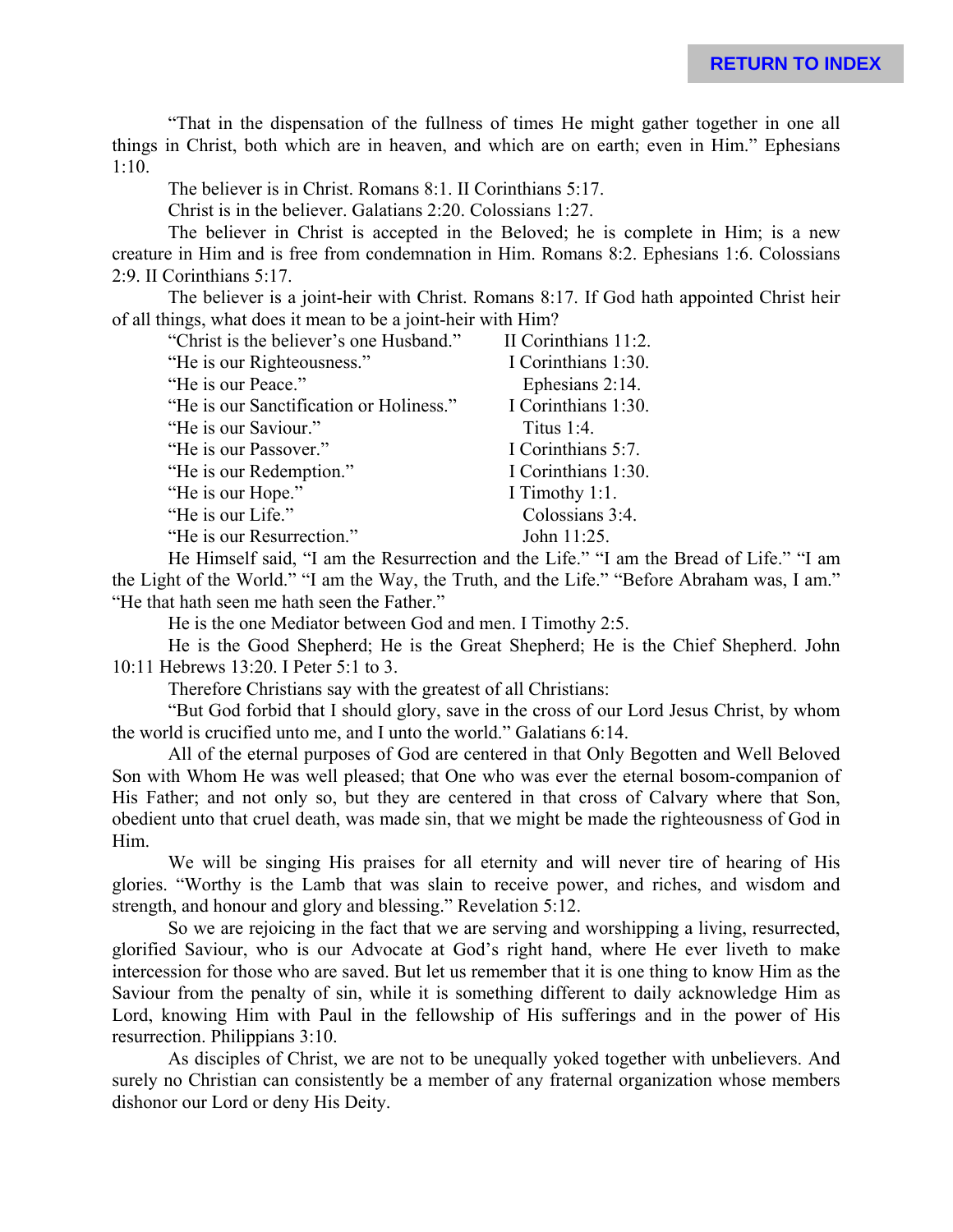"All men should honor the Son even as they honor the Father." John 5:23.

Let us never receive the teaching of any man or woman, that the eternal Christ was the creation of the eternal Father before the world began. The Christ of the Bible said, "He that hath seen Me hath seen the Father." John 14:9. After the order of Melchisedec, Christ is without father or mother, beginning of days or end of life. Hebrews 7:3. He was pre-existent, co-existent with the Father and self-existent. He was called "God" by the Father. Hebrews 1:8. Romans 9:4 to 6. I John 5:20. Isaiah 9:6. John 1:1 to 3.

"Who is the image of the invisible God, the firstborn of every creature:"

"For by him were all things created, that are in heaven, and that are in earth, visible and invisible, whether they be thrones, or dominions, or principalities, or powers: all things were created by him, and for him:"

"And he is before all things, and by him all things consist" Colossians 1:15 to 17.

#### **THE CHRISTIAN AND THE HOLY SPIRIT**

All true Christians believe in three Persons in one God-head, the Father, the Son and the Holy Spirit. As the little boy said, "Three in One and One in Three, and the One in the middle died for me."

Christ said, "Baptizing them into the name of the Father, and of the Son, and of the Holy Spirit." Matthew 28:19.

The personality and deity of the Holy Spirit, the third Person of the Trinity, are clearly set forth in the Scriptures. Christ said, "And I will pray the Father, and He shall give you another Comforter (or Paraclete)." John 14:16. This is the same word translated "Advocate." I John 2:2. When Ananias lied to the Holy Spirit, he lied to God. Acts 5:3 and 4. "And the Holy Spirit said . . ." Acts 13:2. "The Holy Spirit Himself maketh intercession for us with groanings which cannot be uttered . . ." Romans 8:26.

In the Old Testament Scriptures the Second and Third Persons of the God-head were latent; in the New Testament Scriptures they are patent. Christ, beginning with the Book of Matthew, is patent; the Holy Spirit, beginning with the Book of the Acts is patent.

As one teacher has said, The Holy Spirit was a visitor in the Old Testament, who came upon the aristocracy; God's servants. But in the New Testament He is a resident in the hearts of the democracy as well.

The dispensation of the Holy Spirit was ushered in after the resurrection of the Son of God. Before the Son of God went to the cross "the Holy Spirit was not yet given." John 7:39.

When Jesus Christ was here on earth, He said:

"I will send the Holy Spirit." John 16:7.

God is in the Christian. II Corinthians 6:16.

Christ is in the Christian. Colossians 1:27.

The Holy Spirit is in the Christian. I Corinthians 6:19.

Therefore the Holy Spirit is a Person as truly as is God, the Father. It is unscriptural for any Christian to pray for, or to seek for, more of the Holy Spirit. It is all right to pray that the Holy Spirit may have more of the Christian. It is likewise unscriptural to ask God to send down the Holy Spirit from heaven. When Christ was on earth He said, "I came down from heaven." The Bible says that the Holy Spirit has been sent down from heaven. I Peter 1:12. How foolish would John have been, had he looked up to heaven and prayed for God to send down from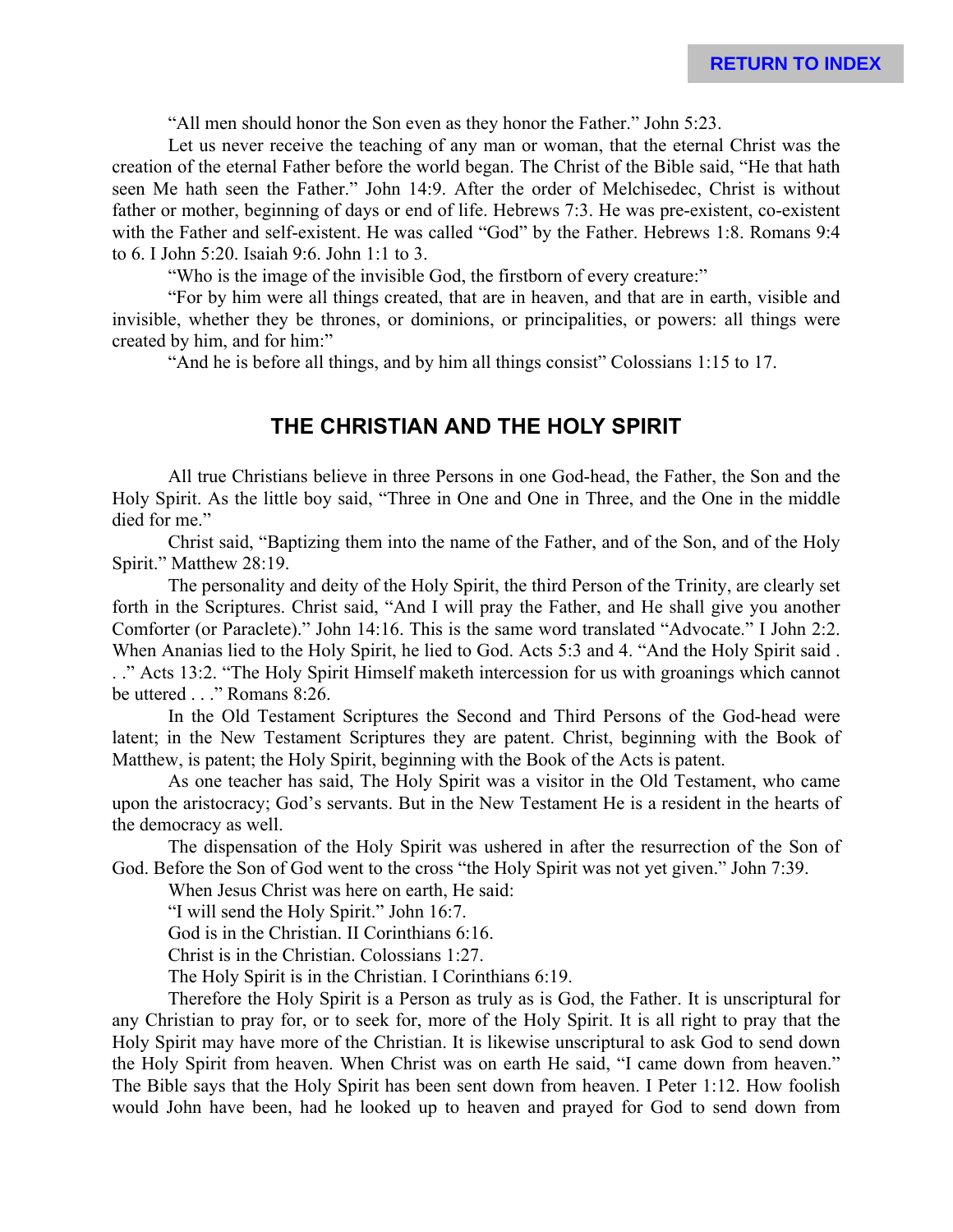heaven His Son, when John's head was leaning on His bosom at the time. It is equally as foolish for a Christian with the Holy Spirit in his bosom to pray that the Third Person be sent down from heaven today.

Note in Ephesians 1:3 and Ephesians 1:19 to 23 that the Christian has all blessings and power and therefore it is unscriptural to seek a second blessing called Holy Spirit baptism.

The Holy Spirit bears witness of the resurrection of the believer's sonship. Romans 8:16. He is the believer's assurance of his incorruptible inheritance at the Lord's coming. Ephesians 1:14. Therefore he is the witness of the Lord's return. Ephesians 4:30.

Just as truly as there is one Father and one Son, there is one Spirit and one Church. Ephesians 4:4. Just as truly as there are infidels in the churches preaching another Jesus, there are fanatics in the churches preaching another spirit. II Corinthians 11:4.

The world cannot receive the Spirit. John 14:17. The Spirit convicts the world of sin, righteousness and judgment. John 16:8. If the sinner under conviction yields to the Sinbearer, he is drawn by the Spirit to the Son. John 6:44. Then he is born of the Spirit. John 3:5. As no one can work for salvation, which is a free gift from God, no one can work for the Holy Spirit. We receive the Holy Spirit by the hearing of faith. Galatians 3:2. The Holy Spirit is given unto believers. Romans 5:5. Therefore we do not have to agonize or go through physical contortions or have others put hands on us in order to receive the Holy Spirit.

Notice the three persons of the Trinity in these verses: "Now He which establisheth us with you in Christ, and hath anointed us, is God; Who hath sealed us, and given the earnest of the Spirit in our hearts." II Corinthians 1:21 and 22. The proof that we are in Christ, is the Spirit in our hearts. By this Spirit we are sealed when we believe. Ephesians 1:13. "After that ye believed," in this verse is properly translated from the original, "having believed." No Christian is ever sealed because of an interval between the time of believing and the time of sealing; but every Christian is sealed by the Holy Spirit, because he believes the gospel of his salvation. Moreover he is sealed unto the day of redemption. Ephesians 4:30.

No Christian could possibly have the experience of the certain disciples whom Paul met in Ephesus. They had received John's message and baptism, which have had no place in the Church since that time. Acts 19:1 to 5. Paul's question should be correctly translated, "Having believed, received ye the Holy Spirit." Acts 19:2.

The anointing which the believer receives when first he believes abides in him. I John  $2:27.$ 

There is one Spirit and one baptism. Ephesians 4:4. When the sinner is born into the family of God, by the work of the Holy Spirit, he is taken into the Church of God, which is the Body of Christ. The work of the Holy Spirit which puts the believer into the Body, or Church, of Jesus Christ is called, "Baptized in or by the Holy Spirit." I Corinthians 12:13.

People who call themselves Christians are doing all kinds of peculiar things today in an effort to receive the Holy Spirit baptism. Some are being taught that believers receive the Holy Spirit with them when saved by faith in the finished work of God, repentance and water baptism; and then they must pray and tarry and yield for a second work of grace in order to receive the Holy Spirit in them. Such teaching is contrary to the Word of God and has wrecked the faith and sanity of many converted people.

Some of these false teachers often quote the experience of Peter and the Eleven who were saved with Christ in the days of His flesh, and then were baptized by the Holy Spirit after His resurrection. Let us remember that they were His disciples before His death, that is before the Holy Spirit was given. John 7:39. They were with Him while He was under the law, preaching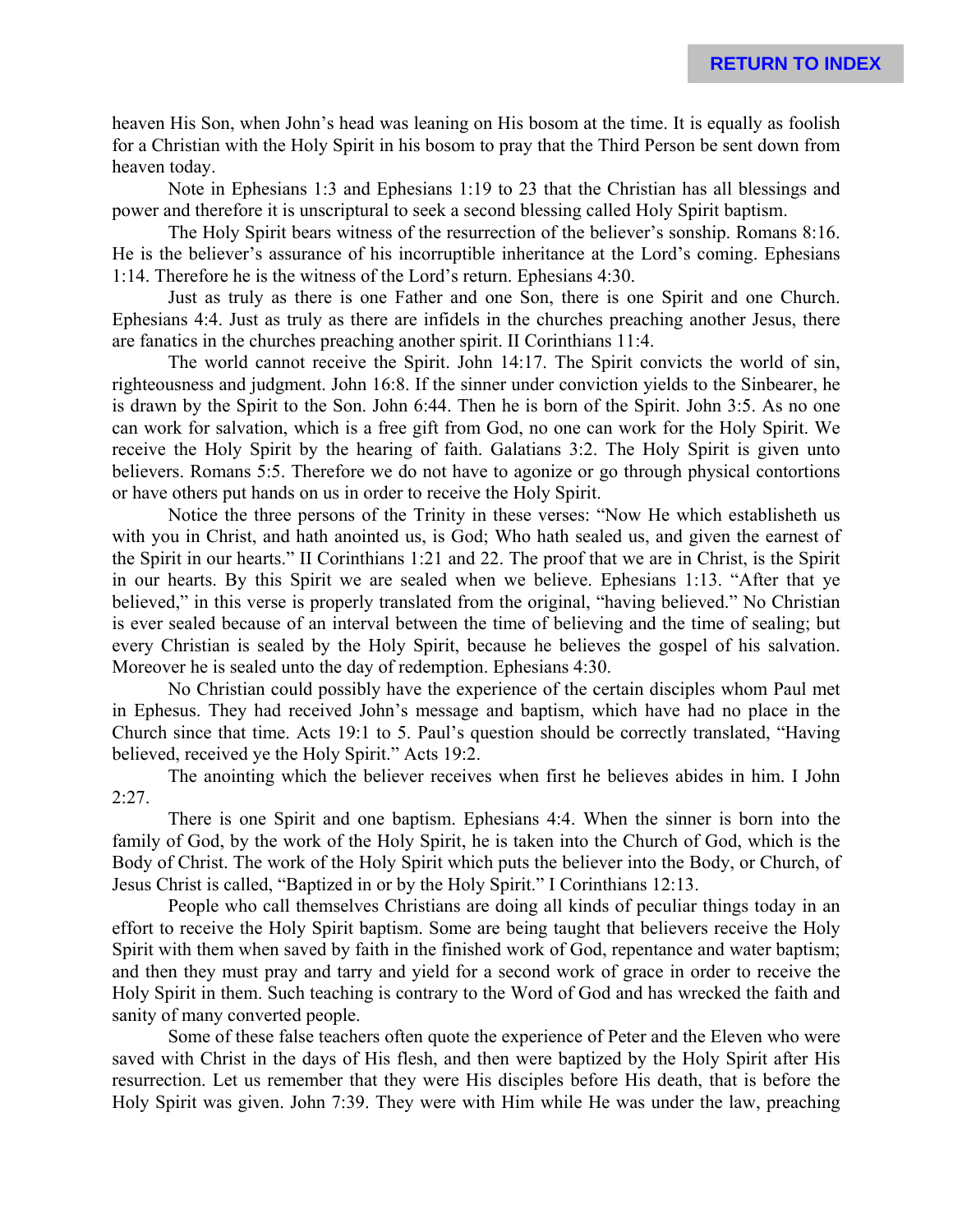the kingdom of heaven message to the lost sheep of the house of Israel. Galatians 4:4. Matthew 10:1 to 5. Those disciples had the unique experience of living, as disciples of Jesus, before His death and resurrection in the Old Testament and also after His resurrection in the New Testament. As it would be impossible historically to have such an experience today, it would likewise be impossible for any believer to have their experience in receiving the Holy Spirit as an act subsequent to regeneration or conversion.

The Christian, who is sealed with the Holy Spirit, can grieve the Holy Spirit and can quench the Holy Spirit. Ephesians 4:30. I Thessalonians 5:19.

It is the duty of every Christian to walk in the Spirit. Galatians 5:16. All Christians are temples of the Holy Spirit but very few of them are walking in the Spirit in the degree that they should. When a Christian walks in the Spirit he manifests the fruit of the Spirit, against which there is no law. Galatians 5:22 and 23. He fulfills the righteousness of the law. Romans 8:4.

All Christians have been baptized by the Holy Spirit, but how few today are obeying the Word of God in this command, "Be filled with the Holy Spirit." Ephesians 5:18. The Christian who has the sweetest fellowship with the Lord, who experiences the greatest joy of salvation, Who serves God with the greatest power, who triumphs over the world, the flesh and the devil, is the one who is filled with the Holy Spirit.

The believer is thus filled just in the proportion that he is yielded to the will and way of the Lord in worship, prayer, Bible study, testimony and practical Christian service.

Tarrying-meetings for members of the Body of Christ to receive the Holy Spirit are unscriptural or rather undispensational. Prayer-meetings for faith, willingness and obedience to receive the power of Ephesians 1:19 to 23 are altogether Scriptural. No believer receives the Holy Spirit on the installment plan. Believers filled with the Holy Spirit will exalt Christ.

During the "Acts" period, the thirty years from Acts 1:1 to Acts 28:31, there were several baptisms, "Holy Spirit baptism," in fulfillment of Joel's prophecy, "water baptism," and "baptism into the death of Christ." Acts 2:16 to 38. Acts 19:1 to 7. Romans 6:3 to 4. Joel prophesied concerning the "last days," particularly concerning Israel's kingdom age. Joel 2:28 to 30, concerning the outpouring of the Holy Spirit, will not be fulfilled during this "grace" period. Whatever we may have in mind when we speak of Holy Spirit baptism, let us never forget that the anointing of the Holy Spirit is a once-for-all anointing (I John 2:27); that the sealing, anointing and baptism, of, in, or by, the Holy Spirit is always a past experience with a believer.

Compare the "death" baptism of Christ in Luke 12:50 with the baptism of Romans 6:3, Colossians 2:12 and Ephesians 4:5.

"But this spake He of the Spirit, which they that believe on Him should receive: for the Holy Ghost was not yet given; because that Jesus was not yet glorified." John 7:39.

Read carefully II Thessalonians 2:13 and I Corinthians 6:11 and see how the sanctifying work of the Holy Spirit precedes justification and salvation.

"What! Know ye not that your body is the temple of the Holy Spirit, which is in you, which ye have of God, and ye are NOT YOUR OWN?

For ye are bought with a price: therefore glorify God in your body, and in your spirit which are God's." I Corinthians 6:19 and 20.

# **THE CHRISTIAN AND THE CHURCH**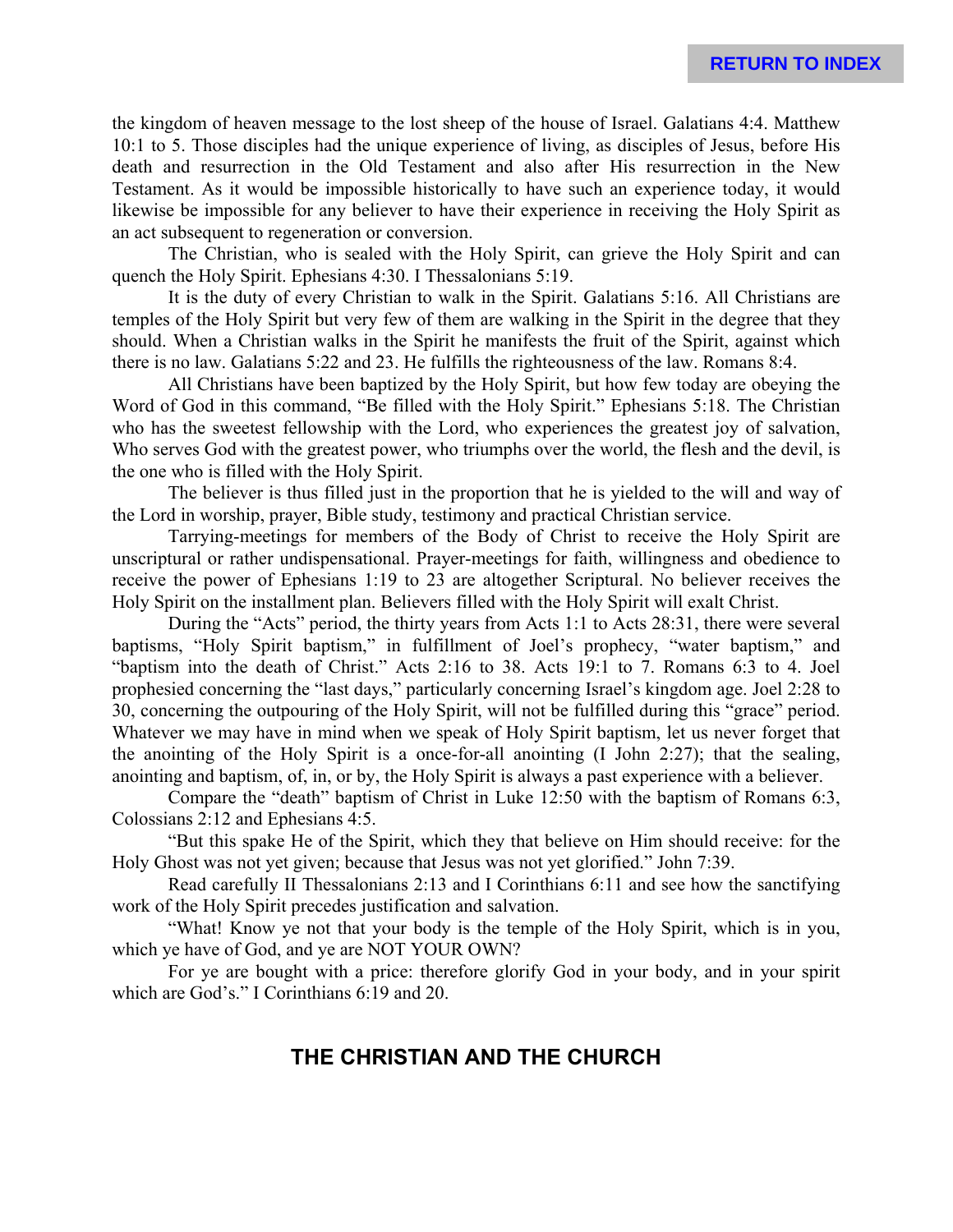"Now ye are the Body of Christ, and members in particular." I Corinthians 12:27. Read this twelfth chapter and study the relation of the members to Christ and to one another. "So we, being many, are one Body in Christ, and every one members one of another." Romans 12:5.

When the sinner is born of the Spirit, this birth is something that cannot be seen. Even so when he is by the same Spirit baptized into the Body of Christ by a Divine Baptism not made with hands, the transaction is not with ocular demonstration. This mystical or invisible birth places the believing sinner in the invisible Church. Therefore, the Church is primarily an organism. Before the individual becomes concerned about joining a visible organization, he should be sure that he is a member of that invisible Body of the Lord Jesus Christ. He may be sure that he is a member of that Body, if he is a temple of the Holy Spirit, indwelt by this One who is the earnest of our inheritance until the redemption of the purchased possession. Ephesians 1:14.

When the sinner comes to Christ, the Lamb of God, Which beareth away the sins of the world, and accepts Him and His great sacrifice, by simple faith, that sinner's name is written down in heaven, in the book of life. There is a song we sing, "Is my name written there?" Thank God we can know, and should know, whether or not it is. Many unsaved religious people have their names written on the church-roll of some denominational organization on this earth. What a pitiful sight, a poor religious sinner headed for perdition as a church-member. He may be very respectable, but a respectable sinner. Many churchmember have never experienced the new birth, but are relying upon their good works and religion to take them to heaven. Unceasingly active in church-work but lost. "If any man be in Christ, he is a new creature."

The Church of Christ is not being built upon Peter or any other man or group of men. "Other foundation can no man lay than that is laid which is Jesus Christ." I Corinthians 3:11. Peter wrote concerning the Stone, "To whom coming, as unto a living Stone, disallowed of men, but chosen of God, and precious. Ye also, as living stones, are built up a spiritual house." I Peter 2:1 to 9. Christ is called in the sixth verse "A Chief Cornerstone."

"Jesus Christ Himself being the Chief Corner-stone; in Whom all the building fitly framed together groweth unto an holy temple in the Lord; in Whom ye also are builded together for an habitation of God." Ephesians 2:21.

It is a growing temple, not yet completed. God in this age is not converting the whole world: He is building a Temple. The stones in this Temple are sinners taken out of the quarry of sin and placed by the Holy Spirit in the Building which is being fitly framed together. The world can not see this construction work; they can see the professing Church with its great political and ecclesiastical organizations. But alas! In many of these schemes the Lord has little or no part.

The apostle Paul declares that this Church, or Body of Christ, was a mystery, "which in other ages was not made known unto the sons of men." Ephesians 3:5. Having been revealed, the Body of Christ is no longer a "secret." Israel and the kingdom were made known in other ages, and different from the Body of Christ. There was an Old Testament assembly or church in the wilderness; but this was not the mystery revealed to Paul. The Church is surely related to the kingdom of God, but it is peculiarly the Body of Christ.

So long as we take the promises and use the ritual belonging to Israel, and identify them with the Body of Christ, we will do violence to the Word of God and frustrate the grace of God.

The Church is called also "One New Man." Ephesians 2:15. The New Man is made up of members and Head. When the last member of the Body has been added, the Head will come and there will be a real resurrection union. I Thessalonians 4:13 to 18. But in the meantime there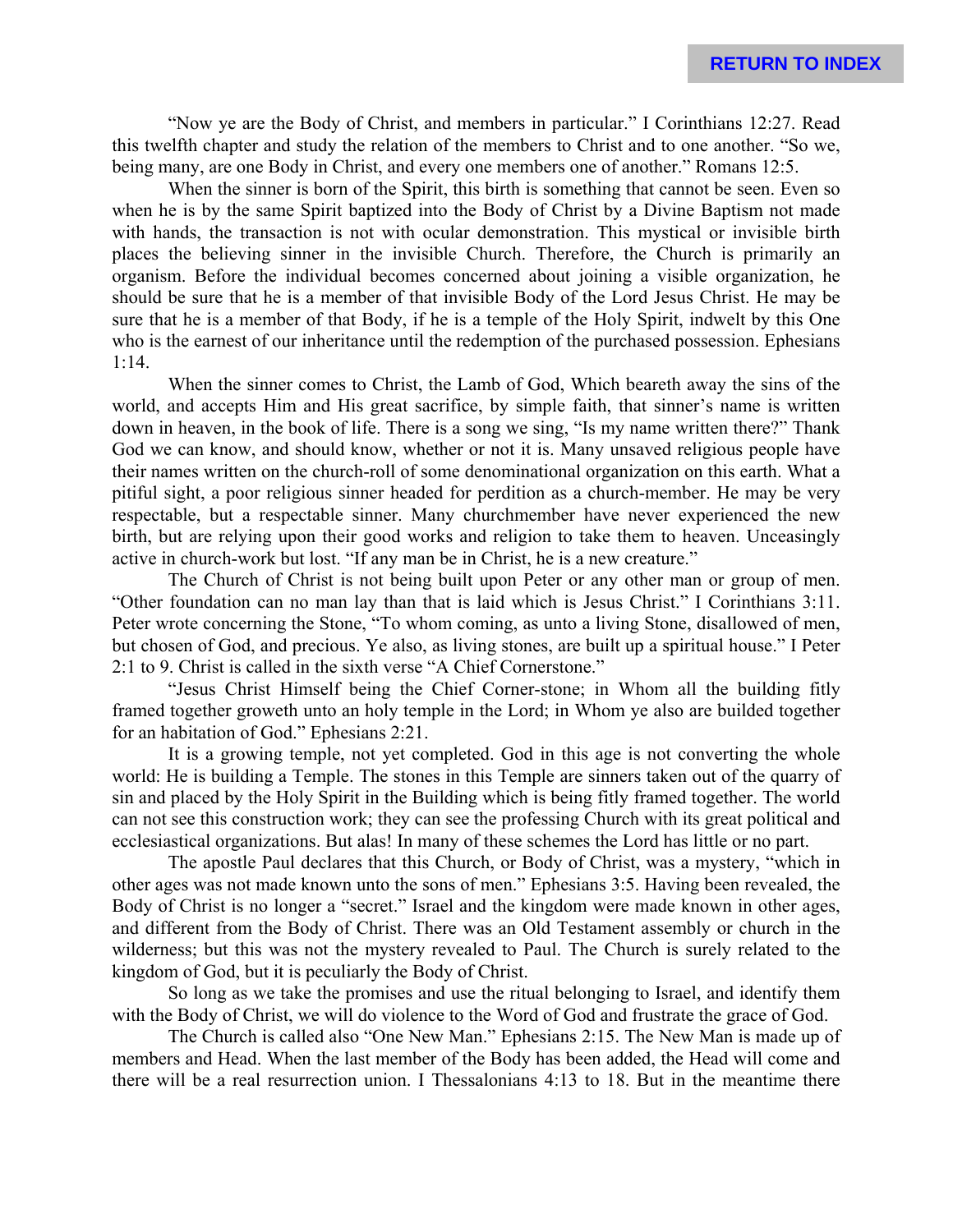exists that invisible union of every believer to that One who is seated at God's right hand. Already the believer is positionally seated in the heavenlies in Christ. Ephesians 2:6.

Read concerning this inseparable and eternal union in Ephesians.

The kingdom of heaven for Israel, God's earthly people, has been temporarily set aside until Christ's Church is completed. This is His purpose in this age. Then He will return and build again the tabernacle of David, etc., and Israel will be restored to God's Divine favor, and the kingdom of heaven message will be sent out to announce the establishment of the Messianic kingdom on this earth. Romans 11:25 to 30.

The Body of Christ is the fulness or filling-up of Christ. Ephesians 1:23. Note the consummation in Ephesians 4:12 and 13.

We quote Ephesians 1:19 to 23:

"And what is the exceeding greatness of his power to usward who believe, according to the working of his mighty power."

"Which he wrought in Christ, when he raised him from the dead, and set him at his own right hand in the heavenly places."

"Far above all principality, and power, and might, and dominion, and every name that is named, not only is this world, but also in that which is to come:"

"And hath put all things under his feet, and gave him to be the head over all things to the church."

"Which is His Body, the fulness of Him that filleth all in all." Ephesians 1:19 to 23.

Christians should have a regular meeting-place and come together in the name of Christ, not as a factor in salvation, but because they are saved and on the way to heaven.

# **NO PRIEST BUT JESUS IN THE CHURCH**

There are some who claim that Peter was the first bishop of Rome and made pope of the Church. In the first place there is no reliable proof that Peter ever saw the city of Rome. But any one who will read his own Epistle will be assured that he was never a pope. In fact, we are certain that he never had any God-given right of supervision over the Gentile branch of the Church. Galatians 2:7 and 9. Peter was a minister to the circumcision. We are sure that he did not bear the title of the Very Right Reverend Simon Peter, D. D. Nor did he preach in clerical robes. There is no Scriptural record that Peter belonged to the order of priests, the Tribe of Levi. Nor is there one Scriptural record of any saint or sinner ever confessing his sins to him for forgiveness. He preached forgiveness by believing on Christ. Acts 10:34 to 44. Acts 4:12.

It was Peter who warned against any leader in the Church being called a clergyman while others should be called laymen: "Neither as being lords over God's heritage." I Peter 5:3. "Yea, all of you be subject one to another." I Peter 5:5. Not subject to a cardinal or an archbishop or a pope, all of whom claim to be lords over God's heritage. But subject one to another. Even as God said, "Confess your sins one to another, and pray one for another." James 5:16. He did not say to members of the Church confess your sins to an earthly priest, for there is no place for any such priest in the Church of this age. Every Gentile who ever served as a priest has been out of the will of God. He belongs to a man-made institution and system. God knows nothing about Gentile priests. God's temple priests were Jews, of one tribe only, Levi. If Christ were here He would not be a priest. Hebrews 8:4. Because He was of the Tribe of Judah. Hebrews 7:14. When Jesus Christ died on the cross the veil in the temple was rent from top to bottom, at which time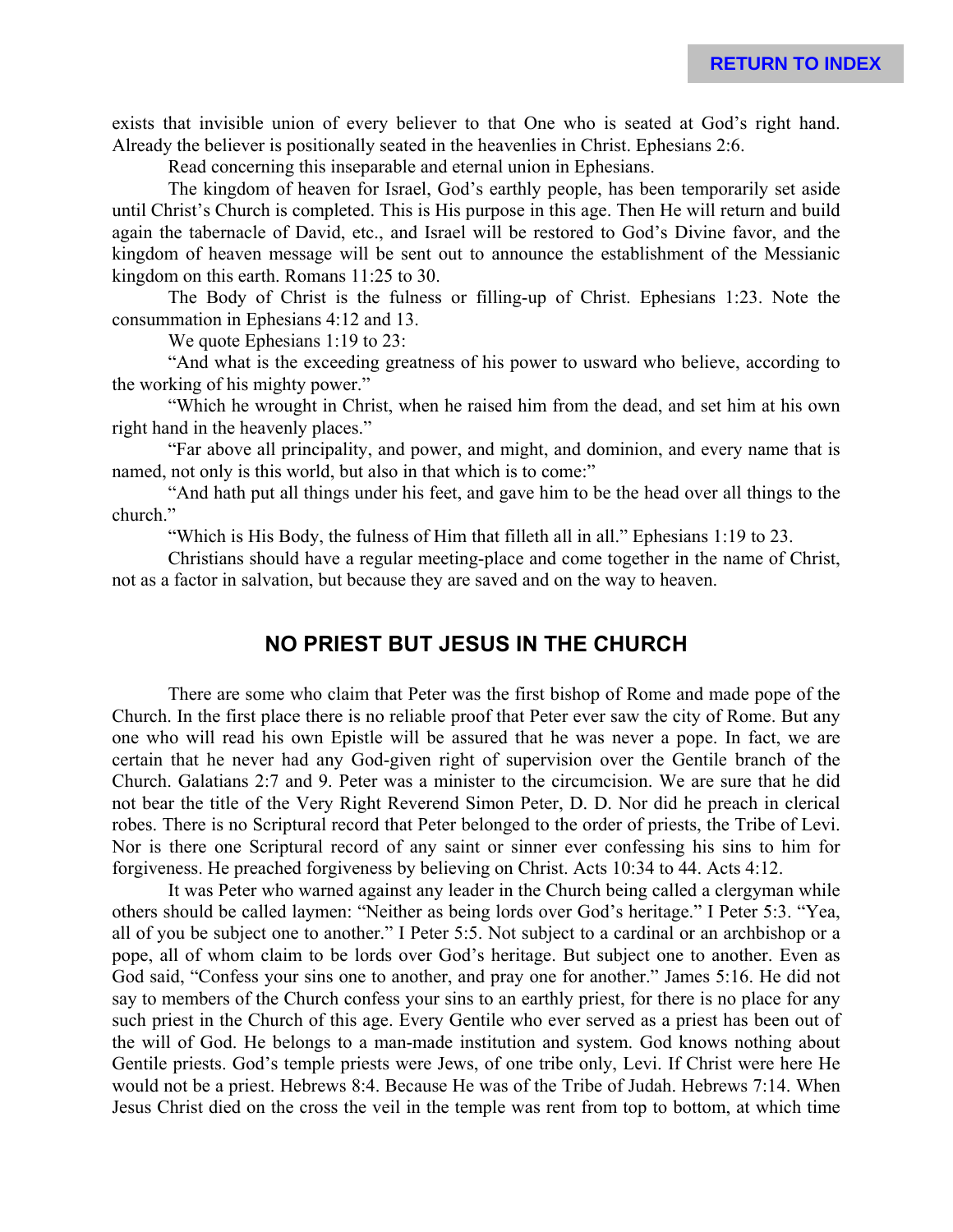the Levitical priest-hood found its typical fulfillment in the High Priest of our confession, Jesus Christ, who offered Himself, as Priest and sacrifice on the altar of Calvary. Christ opened the new and living way and did away with the old way, which has now no place whatsoever in the economy of God. Hebrews 8:13. Read Colossians 2:13, and II Corinthians 3:6 to 15.

It was the function of a priest to present man to God. Only our Lord Jesus Christ can do this acceptably, except as any and all saints can and should intercede for others. When God said that Christ Jesus is the one Mediator between God and men, He meant just that. I Timothy 2:5. Christ is now in the true sanctuary, in heaven itself, "now to appear in the presence of God for us." Hebrews 9:24.

It is the function of the New Testament preacher to present God to man and to recognize but one priest, even Jesus.

Many poor ignorant and deluded people have stumbled over these words of Jesus Christ, "Whose soever sins ye remit, they are remitted unto them; and whose soever sins ye retain, they are retained." John 20:23.

"Whatsoever thou shalt bind on earth shall be bound in heaven; and whatsoever thou shalt loose on earth shall be loosed in heaven." Matthew 16:19.

To be sure the apostles of Jesus Christ held a unique position in the early Church, as the Spirit-filled messengers who were not only the custodians of the truth as given by the mouth of Jesus Christ, the Apostle of God, but they were to be moved upon by the Holy Spirit to give additional revelation to the Church. Who could qualify today as an apostle according to the Word of God? Acts 1:21 and 22. No successor was chosen to take the place of James when he died. Acts 12:2 and 3. So God's program demanded twelve apostles from Acts 1 to Acts 11. Then the record concerning the activities of the Twelve ceased, and Paul the apostle to the Gentiles fills the last half of Acts. Romans 11:13, Galatians 2:7 to 13.

Peter and the Eleven represented Christ with Divine authority. Apostolic succession with transferred apostolic authority is wholly unscriptural. The pope is a usurper through the interference of man. The Church today is the Church of the living God, "the pillar and ground of the truth." I Timothy 3:15. There were prerogatives vested in the first apostles which have no place in the Church today. Peter certainly did not presume to forgive or remit sins. He preached Jesus Christ to Cornelius and said, "Through His name whosoever believeth in Him shall receive remission of sins." Acts 10:43.

Any fifteen year old Christian, black or white, male or female, can preach this message to any sinner today. It does not require a priest or a cardinal.

Cornelius wanted to worship Peter, "But Peter took him up, saying, Stand up; I myself also am a man." Acts 10:26.

As the Church of Jesus Christ is the custodian of the gospel of Jesus Christ, how will the sinner ever receive the remission of sins excerpt as the Church is faithful in the proclamation of that saving message? Only as the Church of God preaches Christ crucified to a dying world will things be bound and loosed on earth and in heaven. Read Romans 10:9 to 17.

It was Peter, who has been misrepresented as a high-priest, who addressed Christians as "holy priests" and "royal priests." I Peter 2:5 and 9. In Revelation 5:10, we read of a kingdom of priests.

Satan is responsible for all of the Judaism, ritualism, and systems of priesthood in Christendom today, in his most successful effort to obscure the glories of the true Head of the Church and cover up the wonderful gospel of grace, which requires no work of priest or bishop to aid in its efficacy. Every effort to supplement the finished work of the Lord Jesus Christ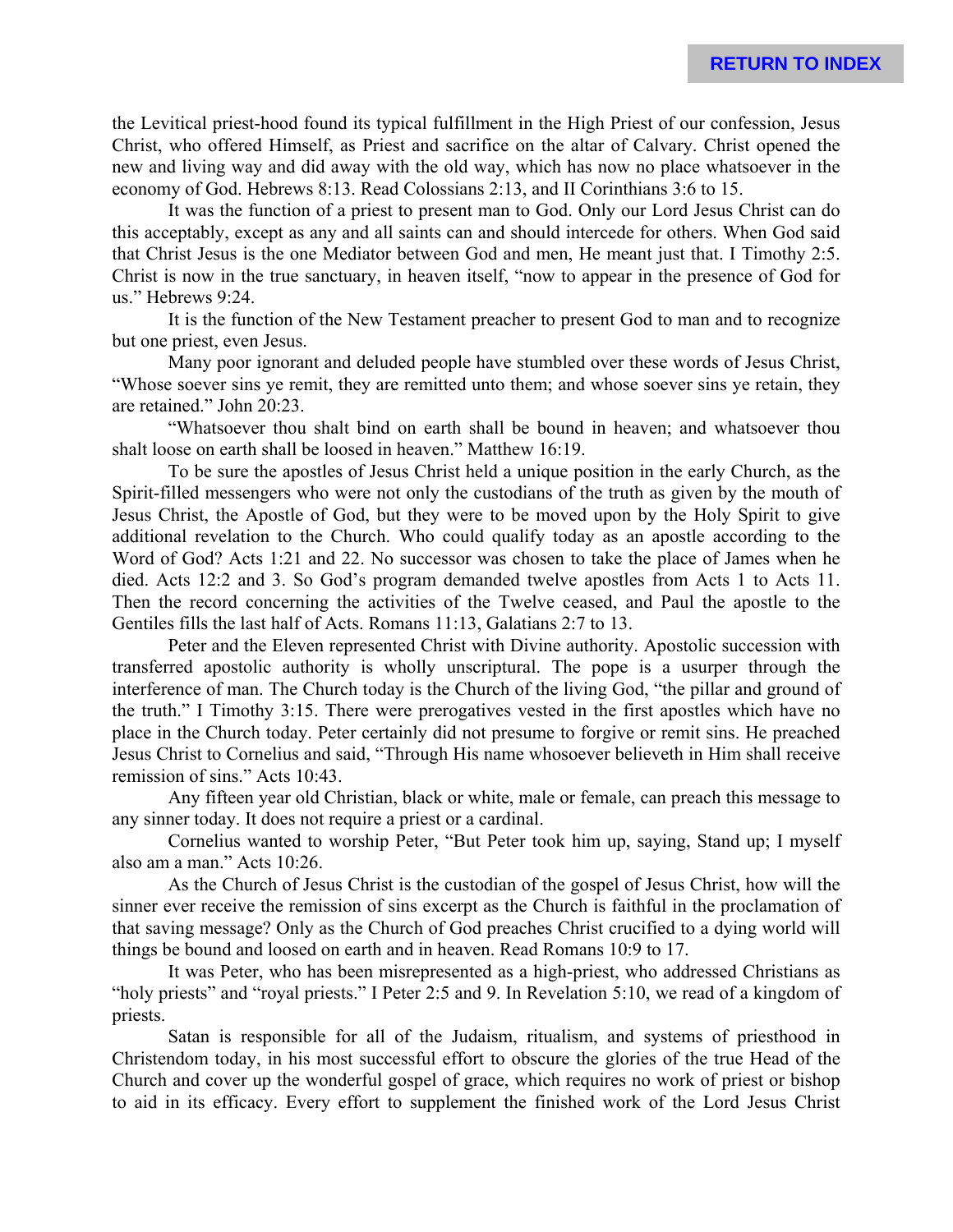simply frustrates the grace of the God of all grace. We plead with you not to place any faith in religious rites, religious men and religious systems. Get your eyes on the Lord Jesus Christ, who is sufficient without the aid or interference of any so-called priest, cardinal or bishop. If we were not in the days of grace God would smite with death every Roman priest. Numbers 18:7. Their sin of demanding that God be approached through their mediatorial work is worse than heresy. Remember we are complete in Christ, seated with Him and blessed in the heavenlies. Colossians 2:10. Ephesians 2:6.

Read carefully I Timothy 2:5 to 6. Hebrews 7:25 and Hebrews 9:25 and Hebrews 4:16; and then note the sevenfold unity of Ephesians 4:3 to 7.

"Endeavoring to keep the unity of the Spirit in the bond of peace."

"There is one body, and one Spirit, even as ye are called in one hope of your calling; one Lord, one faith, one baptism."

"One God and father of all, who is above all, and through all, and in you all." Ephesians 4:3 to 7.

Here is God's own word that there is one and only one true Bible Church and that that Church is not primarily an organization of men on earth, but a company of redeemed sinners raised up and seated with Christ in the heavenlies.

"For this cause shall a man leave his father and mother, and shall be joined unto his wife, and they two shall be one flesh."

"This is a great mystery; but I speak concerning Christ and the Church:" Ephesians 5:31 and 32.

# **THE ASSEMBLY OF THE SAINTS**

It is written of Peter and John, "Being let go, they went to their own company:" Acts 4:23.

It is the desire of our Lord that every saint should belong to a company of saints who gather on the first day of the week, and as often besides as the Holy Spirit leads them.

"Not forsaking the assembling of ourselves together as the manner of some is; but exhorting one another, and so much the more, as ye see the day approaching." Hebrews 10:25.

There are many Christians who run hither and thither, and are not identified with a regular assembly of saints, for worship.

On the other hand there are some saved ones who are gathering under the ministry of shepherds who do not honor the Lord in their ministry and do not feed the flock with the Word of God. Truly there is a famine in the land, a famine for the Word of God.

God will hold responsible the saint who remains identified with some denominational organization where the Word is not preached. Be not a partaker of their evil deeds. II John 7 to 11.

Joining the church organization never helped a believer's standing with God, and that believer can go to heaven without joining any organization. But the spiritual welfare of every Christian demands his identification with a company of saints gathered in the name of the Lord Jesus Christ.

Paul in his day wrote desiring, "that there should be no schism in the Body." I Corinthians 12:25. How it must grieve our Lord to see His Body divided up into several hundred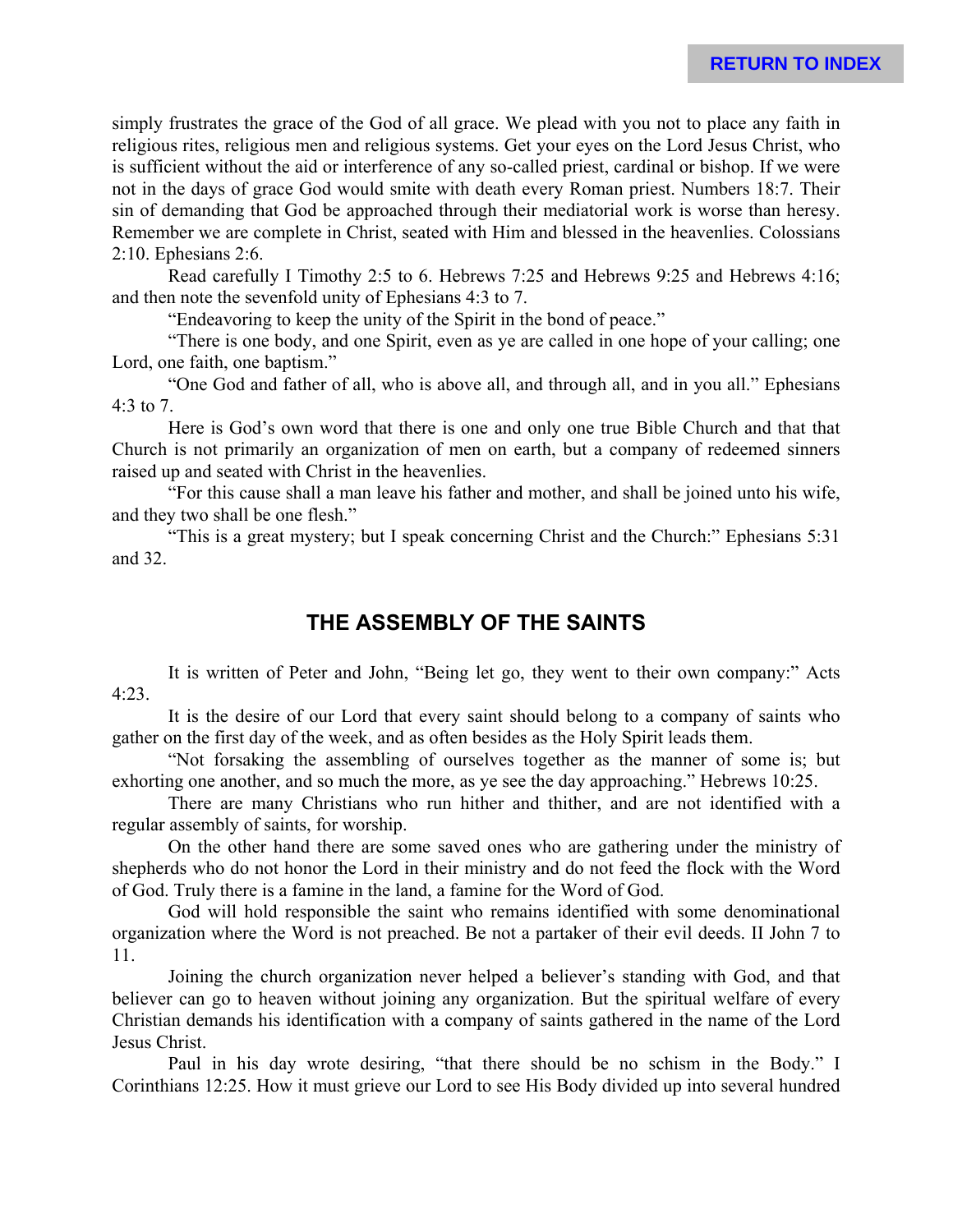sects, with envy, competition, strife, pride and bitterness, when God's Word is so plain. One Body.

Jesus Christ said, "By this shall all know that ye are my disciples if ye have love one to another." John 13:34. Christ did not say for Baptists to love Baptists, for Methodists to love Methodists. He said that every member of the Body of Christ should love every other member. "And be ye kind one to another, tender hearted, forgiving one another, even as God for Christ's sake hath forgiven you." Ephesians 5:32. "Bear ye one another's burdens, and so fulfill the law of Christ." Galatians 6:2. "We know that we have passed from death unto life, because we love the brethren." I John 3:11. "Be kindly affectioned one to another with brotherly love; in honour preferring one another." Romans 12:10.

"Lord, how oft shall my brother sin against me, and I forgive him? Till seven times?" "Jesus saith unto him, I say not unto thee, until seven times; but until seventy times seven." Matthew 18:22.

"Praying always with all prayer and supplication in the Spirit, and watching thereunto with all perseverance and supplication for all saints." Ephesians 6:18.

Regardless of denominational affiliation, all truly born-again people will be gathered to the Lord when He comes in the air and then there will be a united Church. Note what kind of a Church in Ephesians 5:26 to 31. Some will be ashamed before Him at His coming for their treatment of other saints.

May God enable us to be patient and longsuffering, gentle and loving toward one another without compromise as to His Divine truth And by all means be sure that you are a member of that Church which is the Body of Christ. Read Ephesians 2:19 to 22.

So we have concluded that we are not saved because we belong to a church organization, because we go to church services. But we are identified with God's people and attend these services, because we are saved through faith in the Lord Jesus Christ and His finished work, and love to gather in His Blessed Name with other saved ones.

There, of course, is something unique about the Church which is the Body of Christ. Every time the word "church" is found in the Scriptures it is the Greek "EKKLESIA." It is translated in Acts 19:32, 39 and 41, "assembly." The King James translators acknowledged that "church" (from Kurios, the Lord) was not a good translation. Church is found in the N. T. Scriptures, in the singular, about 77 times, in the plural about 37 times. More than 60 times the word "EKKLESIA" is found in the Greek translation of the O. T. Scriptures. In Nehemiah 13:1, "the Ekklesia (congregation) of God." Paul is the only one who used the word "Body." So while the Body is the Church, the Church of God is not always the Body of Christ.

In Ephesians 3:6 "the Church of the mystery" is called "the Sussoma," which is "the joint-Body."

"Who now rejoice in my suffering for you, and fill up that which is behind of the afflictions of Christ in my flesh for his Body's sake, which is the church:

Whereof I am made a minister, according to the dispensation of God which is given to me for you, to fulfill the Word of God;

Even the mystery which hath been hid from ages and from generations, but now is made manifest to his saints:

To whom God would make known what is the riches of the glory of this mystery among the Gentiles which is Christ in you, the hope of glory." Colossians 1:24 to 27.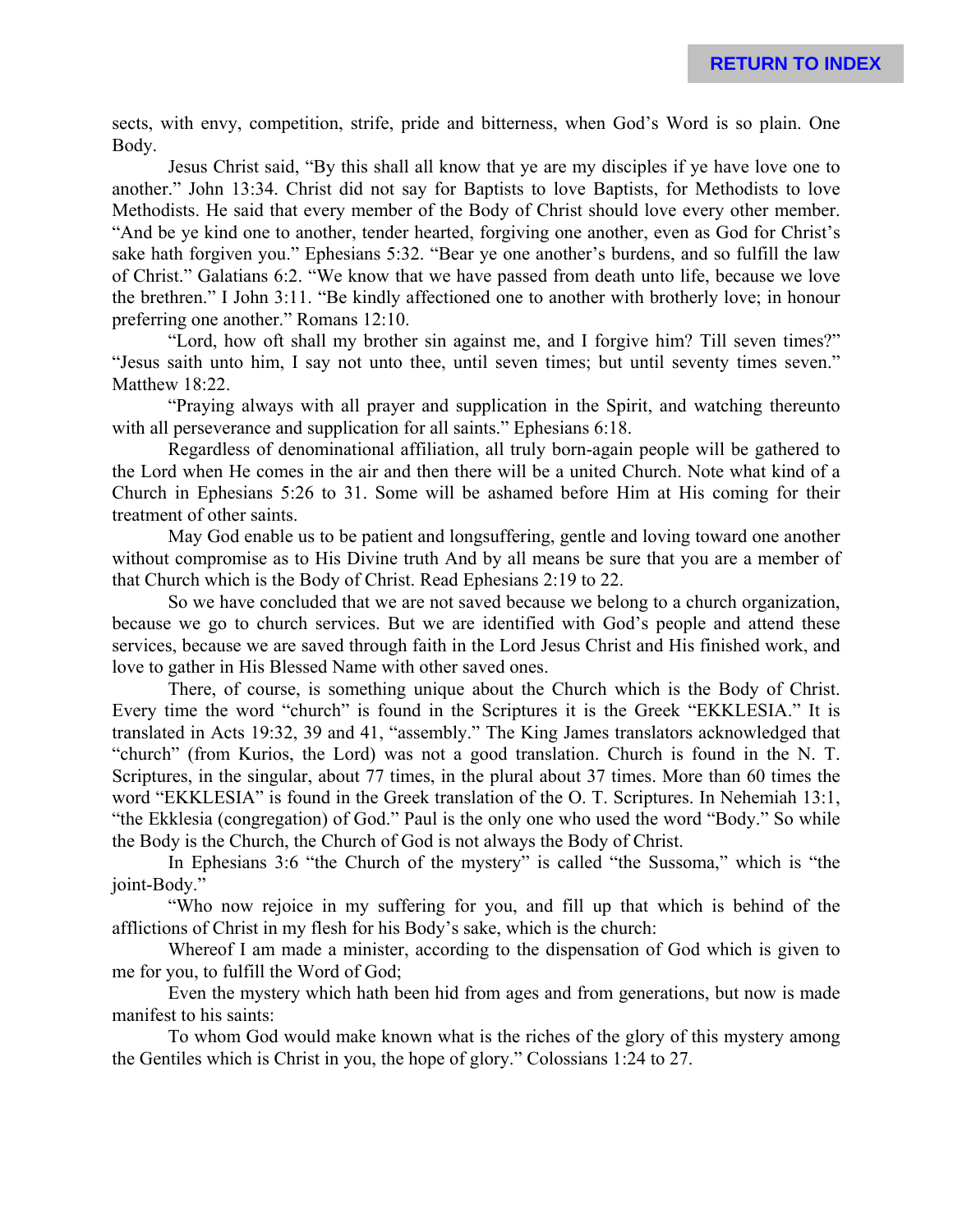# **THE CHRISTIAN AND SATAN**

This is the instruction that God has given unto the saint: "Put on the whole armour of God, that ye may be able to stand against the wiles of the devil." Ephesians 6:11.

The Christian who fails to recognize the power, subtilty, devices and wiles of the devil will suffer defeat at his hands.

Paul said concerning Satan, "Lest Satan should get an advantage of us; for we are not ignorant of his devices." II Corinthians 2:11.

He wrote to this same Church these words, "But I fear, lest by any means, as the serpent beguiled Eve through his subtilty, so your

minds should be corrupted from the simplicity that is in Christ." II Corinthians 11:3.

Peter wrote: "Be sober, be vigilant; because your adversary the devil, as a roaring lion, walketh about, seeking whom he may devour; whom resist steadfast in the faith." I Peter 4:8.

The same Holy Spirit who dictated to these two servants when they wrote, also used James to say these words: "Submit yourself therefore to God. Resist the devil, and he will flee from you." James 4:7.

Some years ago I heard an evangelist pray to God in these words, "O Lord, rebuke and defeat for us his satanic majesty." Then after I had studied the Scriptures I realized why he used the title. I could then understand what Paul meant when he said:

"Satan himself is transformed into an angel of light. Therefore it is no great thing if his ministers be transformed as the ministers of righteousness." II Corinthians 11:13 to 15.

Jude records the fact that "Michael the archangel when contending with the devil, he disputed about the body of Moses, durst not bring against him a railing accusation, but said, 'The Lord rebuke thee."' Jude 9.

The Lord Jesus Christ could say with authority, "Get thee behind me, Satan." Luke 4:8. "Get thee hence Satan." Matthew 4:10. But every human being unless equipped with the spiritual armour of God and protected by the power that is in Christ Jesus, is just as helpless in the hand of Satan as is the little mouse in the claws of the cat. If Michael could not rebuke and defeat Satan, surely no human being can.

I spoke concerning Satan one evening and the pastor's six-year-old girl was on the front seat. Much of the message went into her little heart. The next morning when her mother went to the door to call her from bed, she saw the little girl shaking her fist and mumbling with a very serious expression on her face. After the mother had stood for a moment she said, "What was mama's little girl saying?" The little girl replied, "Mama, I was just saying, if the devil bothers me today, I am going to knock the 'stuffin' out of him." Some poor Christians are trying this job, but he is too much for any of us. The task is too great. Only Divine power can defeat the supernatural power of "that old serpent, called the Devil, and Satan, which deceiveth the whole world." Revelation 12:9.

The whole world lieth in this one. I John 5:19. The Lord Jesus Christ spoke of the sinner as being the house of the strong man (Satan), and said that He alone could bind the strong man and take his house. Matthew 12:26 to 33. The moment the Word is preached to the sinner, Satan tries to cause the seed to fall by the way side and then he devours the seed. Mark 4:15. It is Satan, as the prince of the power of the air, that controls the motives, desires, thoughts, acts, and words of the sinners of this world. Ephesians 2:2 and 3. It is Satan, as the god of this age, that blinds the minds of the poor unbelieving lost sinners, lest the light of the glorious gospel of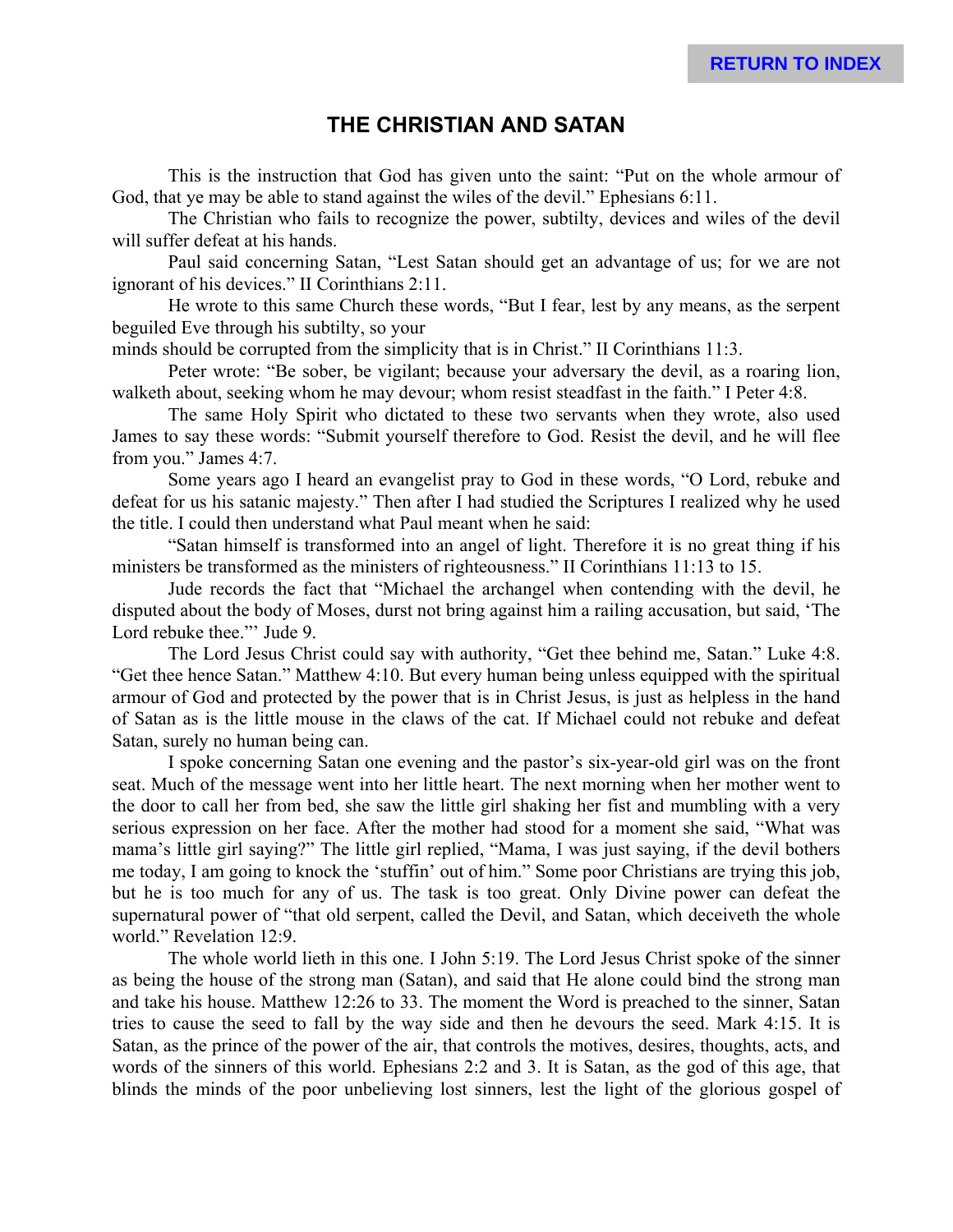Christ should shine into their hearts. II Corinthians 4:4. Satan has religious children, and sows them as tares among the wheat, the children of God. Matthew 13:38. John 8:44. It is quite often difficult to tell a cultured, moral, religious tare in the church from the wheat.

When Jesus Christ died on the cross he destroyed Satan's power of death. Hebrews 2:14. But his final defeat will not come until this same Jesus binds Satan and puts him into the bottomless pit for one thousand years and ultimately casts him into the lake of fire. Revelation 20. The everlasting fire was prepared for the devil and his angels. Matthew: 25:41.

Satan can even now cause a saint to lie to the Holy Ghost. Saints for sins in the flesh were delivered to Satan for the destruction of the flesh. Acts 5:3. I Corinthians 5:5. Satan can hinder the most consecrated saint. I Thessalonians 2:18. Satan can make a church officer fall through pride, especially if a novice is appointed to this office. I Timothy 3:6. Many of these cases have come under our observation.

Notice the language used in this verse, "Lest being lifted up with pride he fall into the condemnation of the devil." I Timothy 3:6:

If you will read carefully the twenty-eighth chapter of Ezekiel, beginning with the fourteenth verse, and the fourteenth chapter of Isaiah, beginning at the twelfth verse, you will learn that Satan was the anointed cherub of God, perfect in the day he was created, until he fell through pride. All sin began with the "I will's" of Satan.

There is no use trying to understand or explain the "Why" of Satan. It is a mystery, but it will all work out to the glory of the Son of God. We do know that Satan is a person, that he was a perfect creature of God, and that he fell from heaven because of his revolt against his Creator. Christ said: "I beheld Satan as lightning fall from heaven." Luke 10:18.

There was something besides an evil influence from within that tempted Jesus Christ in the wilderness and offered Him all the kingdoms of the world. Luke 4 and Matthew 4. Jesus Christ had no evil within to tempt Him. He was holy, harmless and undefiled. Christ made no mistake when He acknowledged Satan as the prince of the world. John 12:31.

The Satan of the Scriptures is quite different from the devil of tradition. Satan is more than evil. He is a person with mighty power. He is the enemy of God and His holiness, of Christ and His disciples. As the accuser of the brethren he accuses them night and day. Revelation 12:10.

The saints overcome him by the blood of the Lamb, and by the word of their testimony. Verse 13.

Satan afflicts with sickness. Luke 13:16. Job 2:6 and 7. Satan is directly or indirectly responsible for all of the sin, sickness, sorrow, crime, poverty, and death in the world.

He entered the serpent to beguile Eve. He was the first to challenge and criticize the Word of God and to corrupt it, and every destructive critic of this age in and out of the pulpit is his agent and servant, as all of them down through the ages have been.

Satan also entered into Judas, the son of perdition, to betray the Lord Jesus Christ. And he will also enter the second son of perdition, the antichrist, or man of sin, who is to be Satan's man. II Thessalonians 2:4 to 9.

Nothing but the shield of faith will enable the Christian to quench the fiery darts of this evil one who is playing havoc with the sleeping saints and the worldly churches of this day, to say nothing of the millions who are lying in heathen darkness. He has struck with a terrible blow many of the most useful servants of God in the Church.

The little girl who heard the story of Satan and the story of Jesus, said to her mother when saying her prayer, "Mother, hereafter when Satan knocks at my heart's door, I'm going to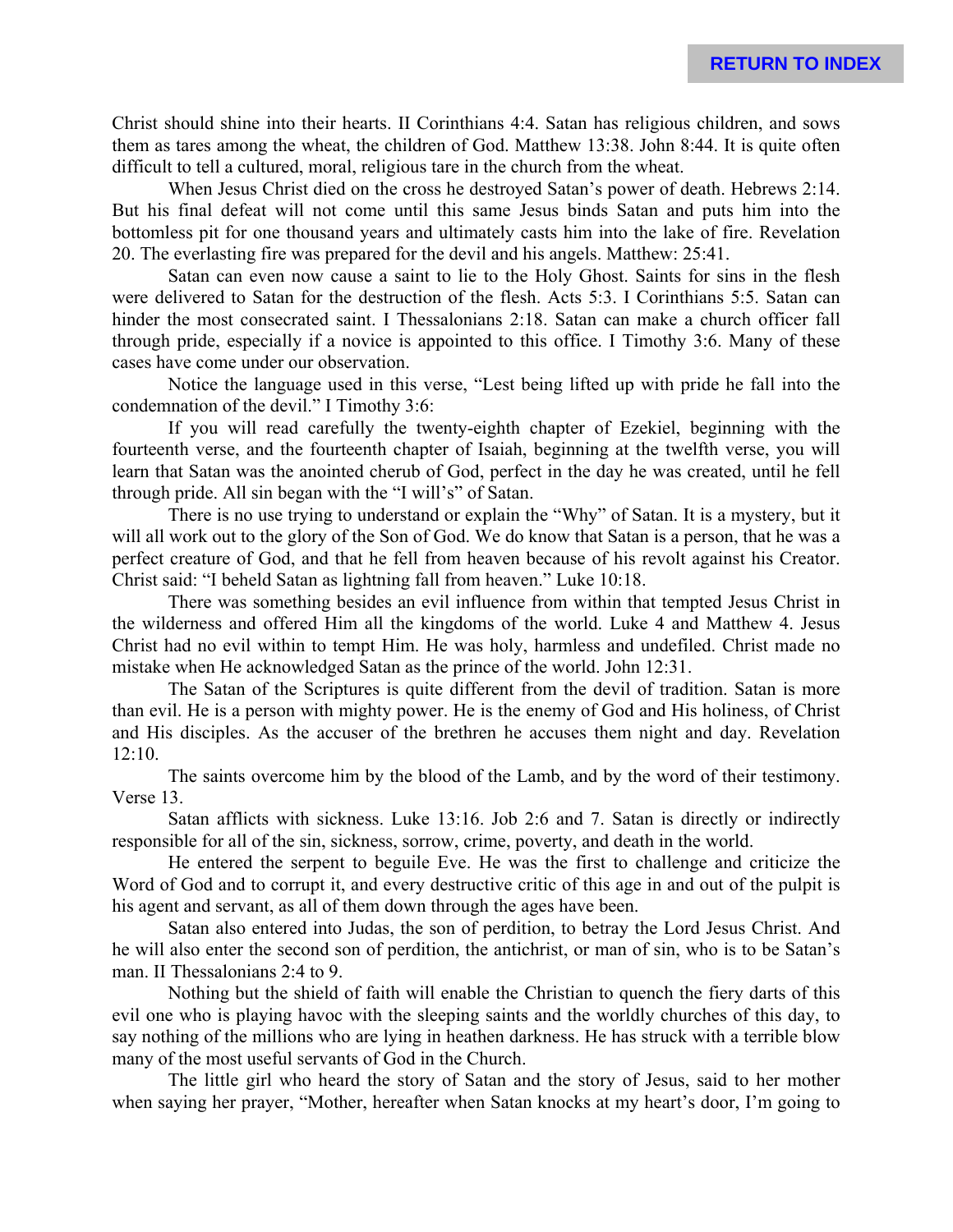**RETURN TO INDEX**

say, Lord Jesus, you open the door." Only in the Lord Jesus Christ is there victory over this constant and relentless enemy. So let us read carefully over and over the armour that God has provided for us and let us put it on. Ephesians 6:10 to 18.

Satan wanted to sift Simon as wheat. Luke 22:31. Satan bound with an infirmity for many years a daughter of Abraham. Luke 13:16. He was on hand when the sons of God went forth to worship God. Job 1:4 to 6. He afflicted Job. Job 2:7. Satan has led many of God's children into his religious healing schemes in these last days. The antichrist is coming with the power of Satan performing miracles. II Thessalonians 2:9 to 13.

The Son of God was manifested to destroy the works of Satan. Let Christ be our refuge, our strength, our Conqueror. He is altogether able to assure victory.

Read what is yet to take place on this earth when Satan comes down to reign with the beast and the antichrist. Revelation 12:7 to 15. Note in Colossians 2:15 what Christ did to principalities and powers.

"Put an the whole armour of God, that ye may he able to stand against the wiles of the devil.

For we wrestle not against flesh and blood, but against principalities, against powers, against the rulers of the darkness of this world, against spiritual wickedness in high paces.

Wherefore take unto you the whole armour of God, that ye may he able to withstand in the evil day, and having done all, to stand:" Ephesians 6:11 to 13.

#### **THE CHRISTIAN AND THE WORLD**

"If ye were of the world, the world would love his own; but because ye are not of the world, but I have chosen you out of the world, therefore the world hateth you:" John 15:19.

Some one said: "The Christian has three great enemies, the external, the internal, and the infernal." He was referring to the world, the flesh and the devil. They are all three real enemies, and we only have to look about us today to see how the children of God are being affected and defeated by them.

When we read of the exploits and achievements of the faithful saints of God in the eleventh chapter of Hebrews, we find it is recorded by God concerning them, "Of whom the world was not worthy." Hebrews 11:38. The world needs the servants and faithful witnesses of God, but is not worthy of them.

The people of God as to conduct, hope, and habit, should he altogether different from the people of this world. Whenever the difference is not noticeable in a Christian's life, he should pause to examine his life and change his conduct. Because of enmity, criticism, and persecution of an unfriendly world, the experience of a normal Christian is a life of suffering, yet a life of rejoicing in Christ.

When the grace of God finds a sinner it finds him, "having no hope, and without God in the world." Ephesians 2:12. It finds him walking "according to the course of this world, fulfilling the desires of the flesh and of the mind." Ephesians 2:2 and 3. It is needless to say that any one who is walking according to the course of this world is walking contrary to the will of God; but the sinner can walk in no other way. How sad and pitiable the sight, however, when the saint is seen walking according to the course of this world. Many of the saints of God in this age are so worldly that you would never classify them as saints on account of their walk.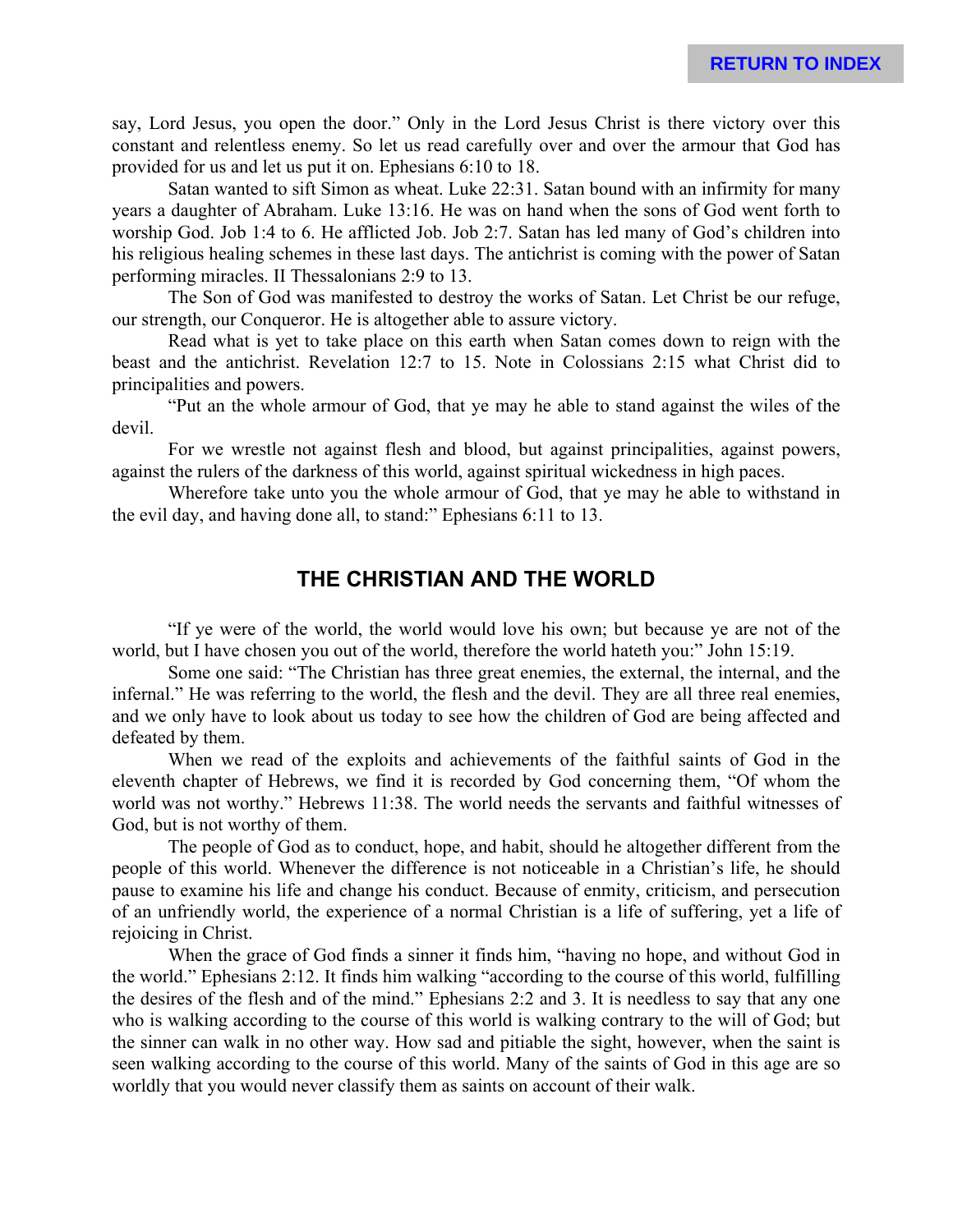Concerning His disciples, the Lord Jesus said, "They are not of the world, even as I am not of the world." John 17:14.

But, said He, "These are in the world." The sinner is in the world and of the world; while the Christian is in the world, but not of the world.

"Dearly beloved, I beseech you as strangers and pilgrims, abstain from fleshly lusts, which war against the soul!" I Peter 2:11. Christians are considered by God as strangers and pilgrims, whose citizenship is in heaven, sojourning in a land where their King has been rejected, and where He is still despised as no other one in all this world is. It was this King who said, "If the world hate you, ye know that it hated me before it hated you." John 15:18. The task of the Christian then is to walk with heavenly behavior in a world where the conditions and circumstances are unfavorable and the environment anything but conducive to such behavior; to walk among people who are rebels against God and His heavenly laws.

Christians are instructed to walk as becometh saints in the midst of fornication, and all uncleanness, and covetousness, filthiness, foolish talking and jesting. Ephesians 5:2 and 3. The Lord Jesus Christ prayed for His disciples, "I pray not that thou shouldst take them out of the world, but that thou shouldest keep them from the evil." John 17:15. The Lord does not want his disciple to be a recluse in a monastery, but wants him right in the midst of this wicked and ungodly world to touch the world and yet not to he touched by the world.

The Lord wants the Christian to keep himself "unspotted from the world." James 1:27. "Ye adulterers and adulteresses, know ye not that the friendship of the world is enmity with God. Whosoever therefore will be a friend of the world is an enemy of God." James 4:4. How difficult it is for some Christians to give up the world; but if a Christian loves the Lord Jesus Christ in sincerity and in truth and will be faithful in his testimony, he will not only give up the world, but the sinners of the world will give him up, when those sinners find that they cannot bring him to the place or compromise. Contact without contamination; association without fellowship, is the relation of the saint to the sinner. "For then must he need go out of the world." I Corinthians 5:10.

"Love not the world, neither the things that are in the world. If any man love the world, the love of the Father is not in him." I John 2:15. Now you know full well that this command is not to the sinner; for he can love nothing but the world and its sin. He may grow tired of it at times and yearn for something that will satisfy the longings of the soul, but he is in the world and of the world, walking according to the course of the world. The command is to one who has been delivered from the power of darkness and translated into the kingdom of the Son of God's love. How sad the experience of Demas which has been repeated by many a Christian, "For Demas hath forsaken me, having loved this present world, and is departed unto Thessalonica." II Timothy 4:10. This companion of Paul did the very thing Christians are told not to do: "Love not the world."

There are three Greek words translated into the English word, "World,"—one is the inhabited earth; one is the created world, and the other is this age. Christ died to deliver us from this present evil age. Galatians 1:4. Satan is the god of this age. II Corinthians 4:4.

Demas did not decide to go to Thessalonica on the impulse of the moment. His decline was gradual. As a general rule Christians today are not plunged out into the world with its lust and pride by one step. First comes the neglect of the Bible, prayer and testimony; staying away from the house of worship, fellowship with unbelievers; one questionable amusement and then another. How many thousands of worldly Christians there are in our great wicked cities who were once faithful children of God back in the home town or city or out in the country church.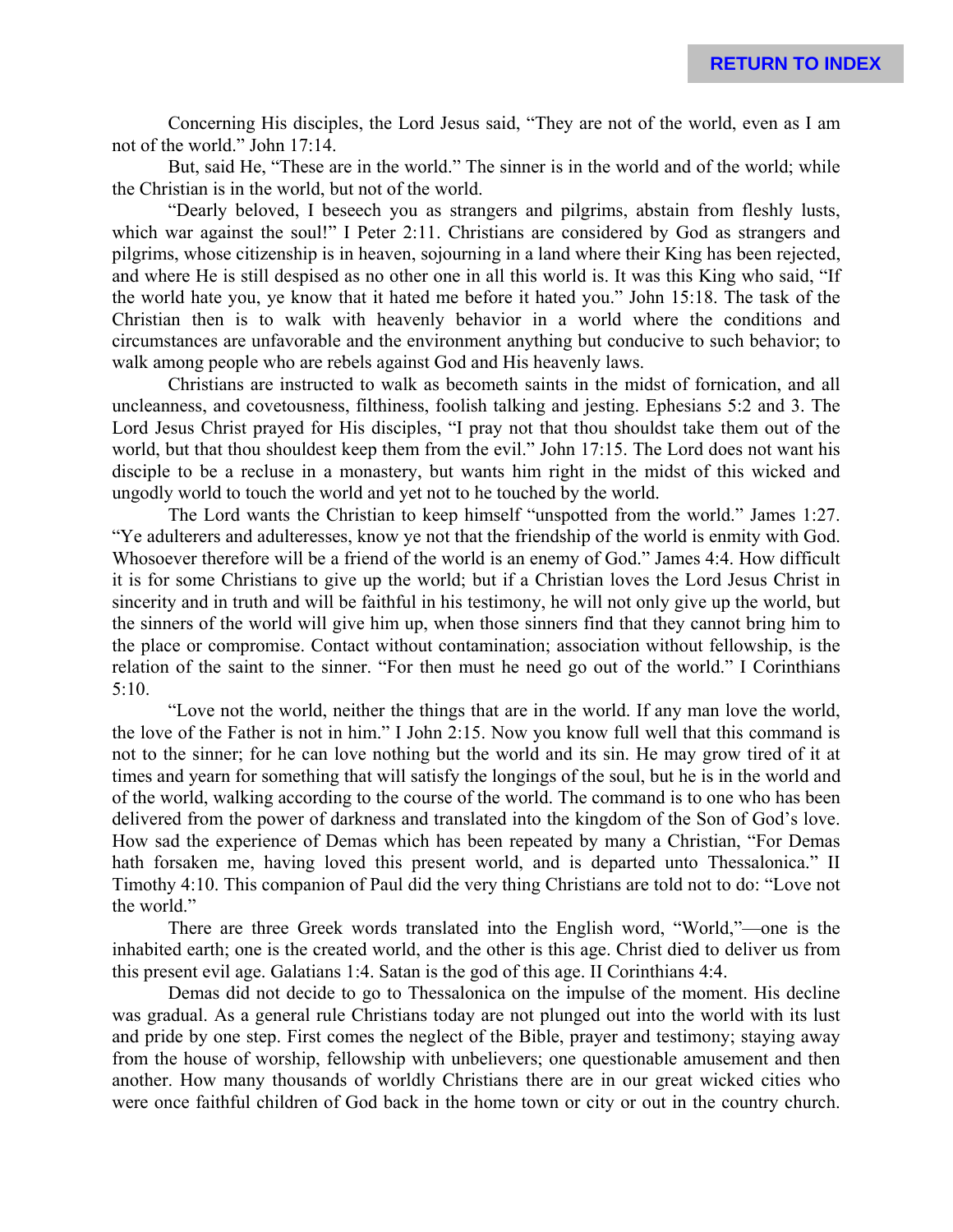They have been swept out into the current of the world, and find it hard to shake off its strong grip and give up the pleasures of sins. Poor miserable back-sliders. How beautiful and attractive the prince of this world tries to make this ungodly age for God's children. But the Lord Jesus Christ is so much more attractive, when we know Him intimately and love Him sincerely.

The Church is the light of the world. The Church in the world is God's program; but the world in the Church is Satan's. It is all right for the ship to be in the water; it is all wrong for the water to be in the ship. The Church that lowers its standards to meet the demands of the world will lose its spiritual power and blessing. Unconquered pride leads many Christians to court favor and position in this world.

"Be not conformed to this world." Romans 12:2. The apostle Paul said, "I yet pleased men, I should not be the servant of Christ." Galatians 1:10. The desire to be popular with the world is a great temptation. Many Christians, especially young people, want to avoid all appearances that would cause them to be considered peculiar. Let us always remember that Christians are traveling to heaven, while sinners are traveling in the opposite direction, toward the sorrows of the second death; that the cross of Christ stands between the Christian and the sinner. The greatest of all Christians said:

"God forbid that I should glory save in the cross of our Lord Jesus Christ, by whom the world is crucified unto me, and I unto the world." Galatians 6:14. This has been my favorite text since the day I was saved. If it took the death of the Lord of glory, such suffering of such a Saviour, to separate us from the world, certainly we should stay separated unto Him. He said to His disciples: "In the world ye shall have tribulation; but be of good cheer. I have overcome the world." John 16:33. "As He is, so are we in this world." I John 4:17.

# **WORLDLY CHRISTIAN IS A PARADOX**

"This is the victory that overcometh the world, even our faith." I John 5:4.

"If ye then be risen with Christ, seek those things which are above, where Christ sitteth on the right hand of God. Set your affections on things above, not on things on the earth." Colossians 3:1 and 2.

God hath shined in our hearts to give the light of the knowledge of the glory of God in the face of Jesus Christ, and He wants us to be "blameless and harmless, the sons of God, without rebuke, in the midst of a crooked and perverse generation, among whom we shine as lights in the world." II Corinthians 4:6. Philippians 2:15. No worldly Christian can be a shining light; but is invariably a stumbling-block. "And through thy knowledge shall the weak brother perish, for whom Christ died." I Corinthians 8:11. "Destroy not him with thy meat, for whom Christ died." Romans 14:17. Surely we do not want some poor sinner to stumble over our inconsistent lives into hell.

There is a song, "Can others see Jesus in me?" It is well to ask ourselves this question; for God says, "Ye are our epistle written in our hearts, known and read of all men." II Corinthians 3:2. Mr. Moody once said that so far as most sinners are concerned, the Christian is their Bible, and in many cases we need a revised edition. "They may by your good works, which they shall behold, glorify God in the day of visitation." I Peter 2:12.

"Walk in wisdom toward them that are without, redeeming the time." Colossians 4:5. Sinners are closely watching the steps of those who name the name of Jesus and while the sinner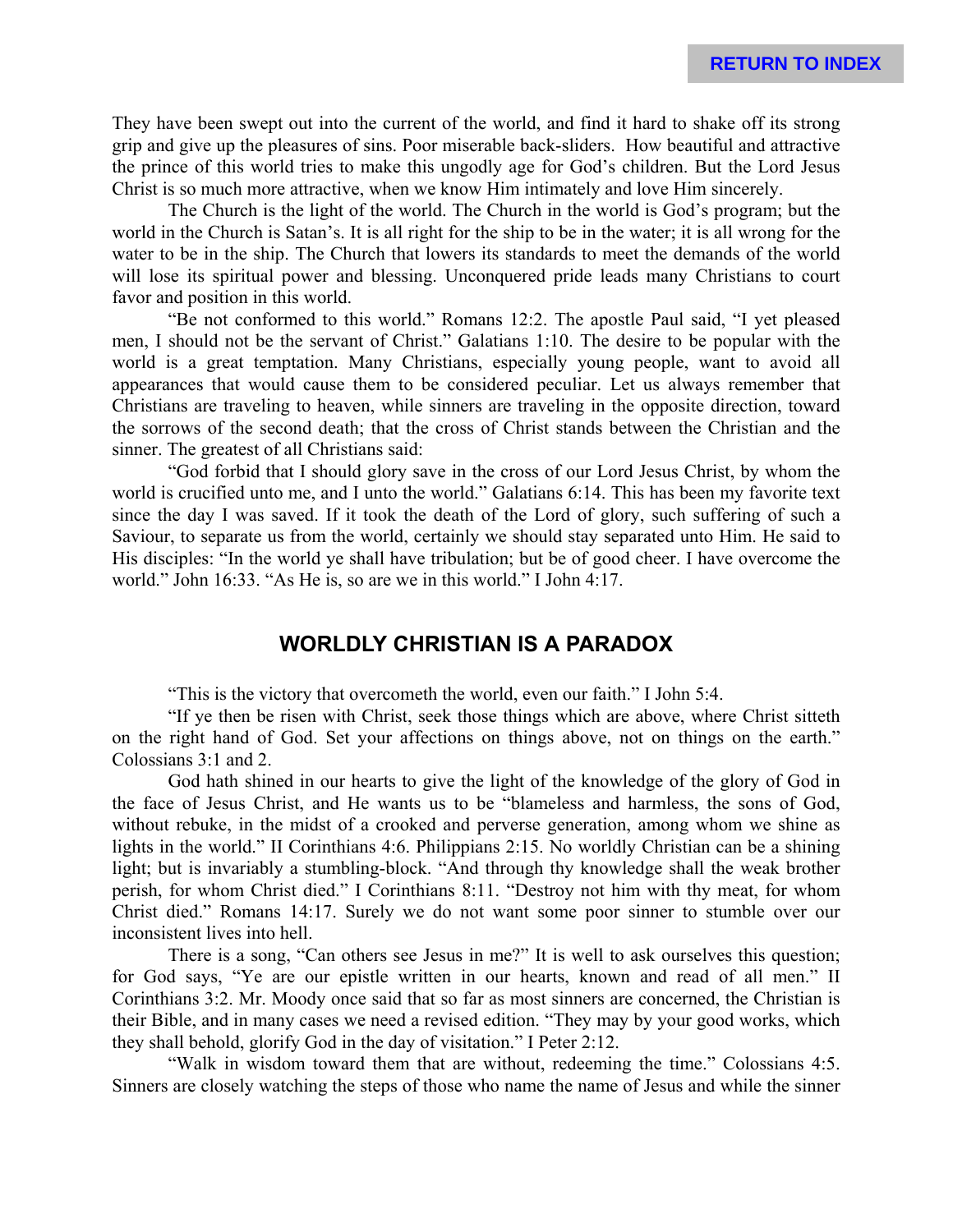should get his eyes off man and on to the Lord, yet the Christian is Christ's representative on earth, and should always be to the sinner an example and proof of the power of gospel over sin.

Because of his great sin, David received these words from God: "Howbeit, because by this deed thou hast given great occasion to the enemies of the Lord to blaspheme, the child also that is born unto thee shall surely die." II Samuel 12:14. The sinful deeds of a Christian will always cause the enemies of the Lord to blaspheme.

When a Christian is caught in a shady transaction, cutting the corners in business, or in the theater, dance-hall, pool-hall or any such place, or gossiping, slandering, or absorbed in the lust and covetousness of this world, or in any other way compromising with this evil age, he is injuring the work of Christ, and often standing in the way of the salvation of some poor lost sinner. You have heard the story of the blind man carrying the lantern. Some one asked him if the light kept him from running into others. Said he, "No, I carry the light to keep others from running into me these dark nights." Every Christian should carry such a bright light that sinners would not stumble over them in these dark days.

God desires, "that ye should show forth the praises of Him who hath called you out of darkness into His marvelous light." I Peter 2:9.

 "Love not the world, neither the things that are in the world. If any man love the world, the love of the Father is not in him. For all that is in the world, the lust of the flesh, and the lust of the eyes, and the pride of life, is not of the Father, but is of the world.

And the world passeth away, and the lust thereof; but he that doeth the will of God abideth for ever." I John 2:15 to 17.

# **CHRISTIANS ARE WITNESSES, AMBASSADORS, AND FISHERS OF MEN**

There is no doubt that Christians need much training along Bible lines in order to work successfully with sinners in an effort to bring them to Christ; but the all-important thing is to believe in the terrible consequences of sin, the awful penalty awaiting the sinner at the White Throne judgment, and to know from personal experience that Jesus Christ, the Son of God, is an almighty Saviour from sin and its consequences. both here and hereafter. Such knowledge should create within the heart of every Christian a passion for lost sinners, an earnest and sincere desire to see them brought to Jesus Christ, and washed in His blood.

A man said to me once, "Sir, if I believed what you do about eternal punishment and that the sacrifice of Jesus Christ could save sinners from the sorrows of the second death, I would use every ounce of strength in my being to tell every sinner in this town the story and then move to another place and do the same thing." The sinner knows that the Christian is not in earnest about these eternal issues. Many Christians never seriously take the message of salvation to sinners. O, the wasted moments, hours and days of God's people, while millions on this earth are perishing without the knowledge of Christ.

Paul said, "For the love of Christ constraineth us." II Corinthians 5:14. Also, "Knowing therefore the terror of the Lord, we persuade men." II Corinthians 5:11.

He likewise said, "I am debtor both to the Greeks, and to the Barbarians; both to the wise and to the unwise." Romans 1:14. If this Hebrew Christian was debtor to the Gentiles, surely we are debtor to the Gentiles and also the Jews.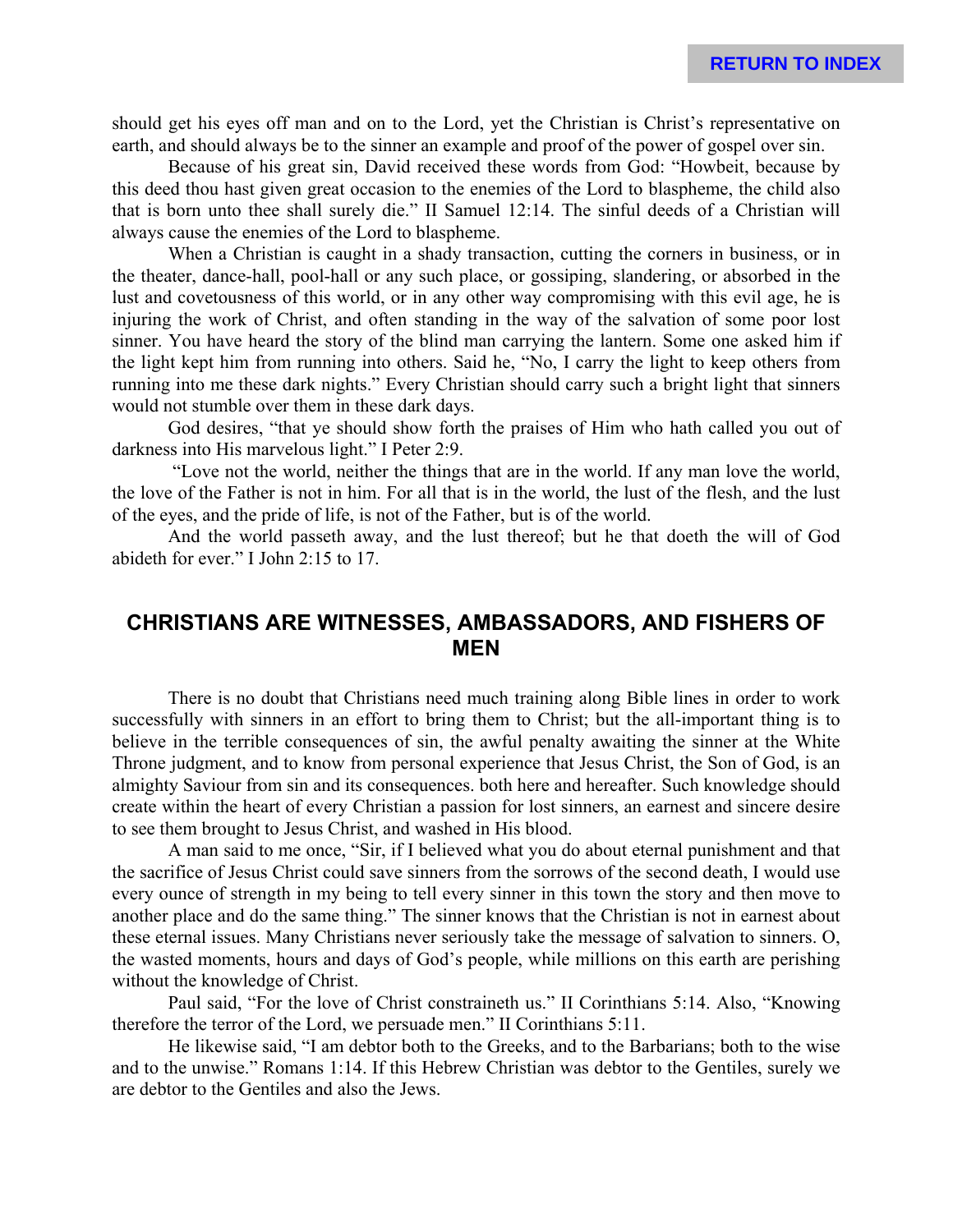Think of the passion for souls that dominated the life of this man who said, "I could wish that myself were accursed from Christ for my brethren." Romans 9:3. Paul believed that eternal darkness awaited every man who failed to receive through Jesus Christ the gift of eternal life. He tried in his day to reach every sinner he possibly could with this message. How full was his life! What are we doing?

"Now then we are ambassadors for Christ, as though God did beseech you by us; we pray you in Christ's stead, be ye reconciled to God." II Corinthians 5:20.

"For we are labourers together with God." I Corinthians 3:9.

"Ye shall be witnesses unto me both in Jerusalem, and in all Judea, and in Samaria, and unto the uttermost part of the earth." Acts 1:8.

"And Jesus said unto them, Come ye after me, and I will make you to become fishers of men." Mark 1:17.

"How beautiful are the feet of them that preach the gospel of peace, and bring glad tidings of good things." Romans 10:15.

"Go ye into all the world, and preach to every creature." Mark

16:16.

"And daily in the temple, and in every house, they ceased not to teach and preach Jesus Christ." Acts 5:42.

Saul asked of this Christ, "What wilt thou have me to do?" Acts 9:6. Peter said concerning John, "Lord, what shall this man do?" To this Jesus replied, "What is that to thee? Follow thou me."

If no other Christian assumes his responsibility, remember the Saviour is saying to you, "Follow thou me." There are nearly a billion souls who have never heard the gospel story. What are you going to do about it? Ezekiel 3:18 and 19.

Some day we are going to look into the face of our Saviour who died for millions of sinners who have never heard the story. May the Lord from this moment on have your life and mine fully dedicated to Him.

Will you say to Him now, "Here, Lord am I, send me."

Oh! that we might measure up to Paul's standard.

"Wherefore I take you to record this day, that I am pure from the blood of all men." Acts 20:26.

"Jesus saith unto them, My meat is to do the will of Him that sent me, and to finish His work. Say not ye there are yet four months, and then cometh harvest? Behold I say unto you, lift up your eyes, and look on the fields; for they are white already to harvest. And he that reapeth receiveth wages, and gathered, fruit unto life eternal; that both he that soweth and he that reapeth may rejoice together. And herein is that saying true, one soweth and another reapeth. I sent you to reap that whereon ye bestowed no labour, other men laboured, and ye are entering into their labours." John 4:35 to 38.

"And daily in the temple, and in every house, they ceased not to teach and preach Jesus Christ." Acts 5:42.

"When I say unto the wicked, Thou shalt surely die; and thou givest him not warning, nor speakest to warn the wicked from his wicked way to save his life; the same wicked man shall die in his iniquity; but his blood will I require at thine hand." Ezekiel 3:18.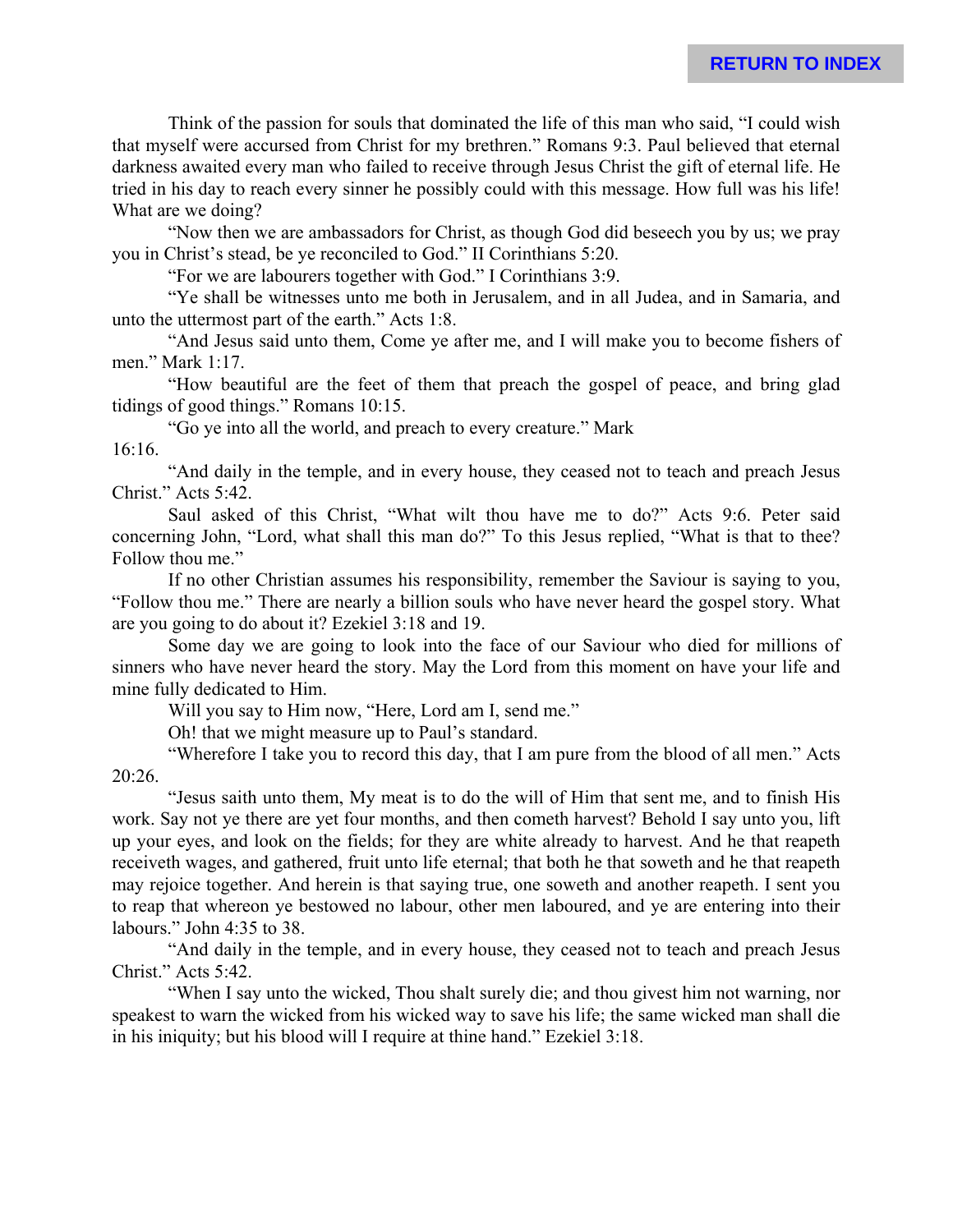### **THE CHRISTIAN'S RELATION TO THE LAW**

"For I through the law am dead to the law, that I might live unto God." Galatians 2:19. "I have been crucified with Christ." Galatians 2:20. Paul was crucified to the law. Therefore he said. "I do not frustrate the grace of God; for if righteousness come by the law, then Christ hath died in vain." Galatians 2:21.

The Christians of the Galatian churches believed in all of the fundamentals of the Christian faith and were very religious, but they had permitted false brethren to come into their midst with a perverted gospel and frustrate the grace of God.

These false teachers had perverted the gospel of Christ by adding the law of Moses to the finished work of the Son of God. They were mixing the religion of the Jews with the gospel of grace. Paul said to them: "A little leaven leaveneth the whole lump." Galatians 5:9. This mixture has proved to be the leaven that has produced in the Church of Christ the ritualism, modernism and fanaticism of this present day. Judaism with its ritualism has no place in the gospel of grace. "The Law was given by Moses, but grace and truth came with Jesus Christ." John 1:17.

The Galatians desired to be under the law. Galatians 4:21. There are multitudes just like them in the churches today. Paul said concerning those who preached the law to Christians. "I would they were even cut off which trouble you." Galatians 5:12. He also said, "Let him be accursed." Galatians 1:9.

Notice carefully Paul's question to them and his own answer: "Wherefore then serveth the law?" Galatians 3:19. Now, God is asking the same question of any Christian today who is serving the law. Why should a Christian not serve the law? "It was added because of transgression, till the Seed should come to Whom the promise was trade." Galatians 3:19. The Seed was promised many years before He came. Genesis 3:15, Genesis 17:1 to 8. God said to Abraham, "And to thy seed which is Christ." Galatians 3:16.

I have never yet known one Christian who knew and experienced the truth contained in the fourth chapter of the Book of Romans who could be led into ritualism, modernism, or fanaticism, or who could be influenced by those who are "desiring to be teachers of the law; understanding neither what they say, nor whereof they affirm." I Timothy 1:7.

Four hundred and thirty years before God called Moses to the Mount to give him the commandments and ordinances He entered into a covenant of grace with Abram. Galatians 3:17. Genesis 15:13. When God told Abram what He would perform, Abram believed God, and it was counted to Abram for righteousness. Genesis 15:6. What a glorious gospel! What precious good news! Because a sinner believes in the ability and faithfulness of God, he is reckoned righteous in the sight of that God. If a man should keep the whole law and not offend in one point he would be righteous or right. Jesus Christ did this, therefore He is called "Jesus Christ the Righteous." Abram was not Abram the righteous because he kept the whole law, but he was righteous because he accepted by faith the promise of a coming Redeemer, a promise made by God four hundred and thirty years before the law was given. So far as his standing before God was concerned, Abram was just as righteous as if he had kept God's righteous law. The righteousness of God was imputed to him because he believed the gospel, which was before the law. Galatians 3:8. That same righteousness of God, which is perfect, flawless, unimpeachable, is imputed to every sinner who by faith receives Jesus Christ who was delivered for our offenses and raised again for our justification. Romans 4:22 to 25. Christ on the cross was made sin for us that we might be made the righteousness of God in Him. II Corinthians 5:21.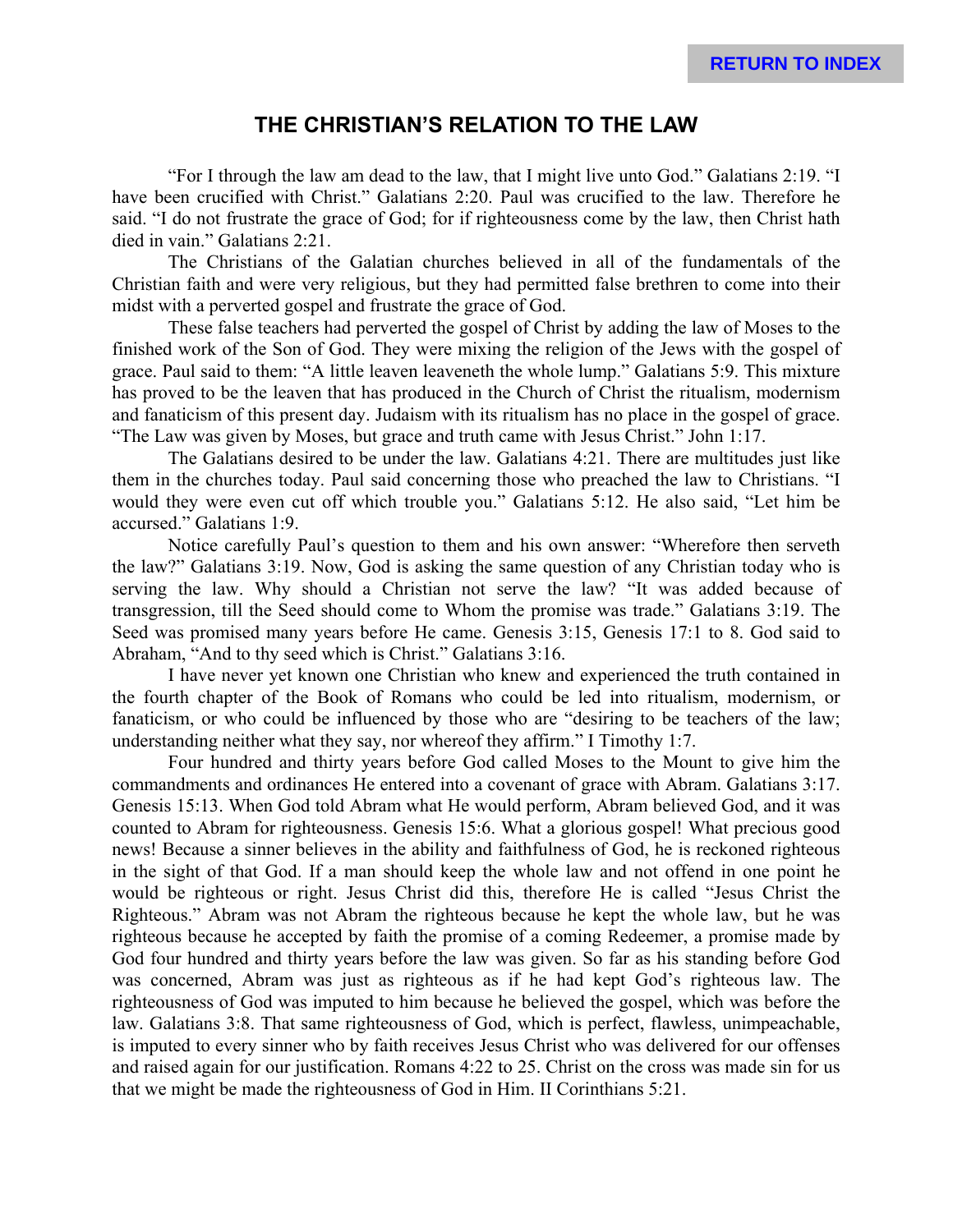When God made His covenant with Israel through Moses, the law-giver and mediator of the old covenant, it was four hundred and thirty years after the time He made his covenant with Abram, which He renew with Isaac and Jacob. The law was given several months after God delivered Israel from Egypt by way of the passover blood and the Red Sea. Exodus 12 and 13. God delivered Israel from Pharaoh, because he remembered His covenant with Abram, Isaac and Jacob. Exodus 2:24. The children of Israel did not receive deliverance at the hands of God, because they were faithful; but because He was, and is. It took the blood of the lamb to deliver them from judgment; but it was all of grace. Only the blood of Jesus Christ can deliver us from a greater judgment.

Therefore when the law was given by Moses, it was given to a covenanted people who were on redemption ground, "I am the Lord thy God, Which have brought thee out of the land of Egypt." It was to these people that God said, "Thou shalt" and "Thou shall not" Exodus 20:1 to 15

In giving the law of commandments contained in ordinances, God raised up a middle wall of partition between Israel and the Gentiles, which was broken down when Jesus Christ cried on the cross of Calvary, "it is finished"; and the veil in the temple was rent in twain from top to bottom. It was then and there that the middle wall of partition was broken down. Ephesians 2:14 and 15.

Now we should understand what God means when He says that the law was added till Christ rent the veil, at which time He became the end of the law for righteousness to every one that believeth. Romans 10:4 and 5. The law was added. Added to what? Added to the covenant of promise, added to the gospel that God preached to Abraham. Therefore the gospel was before the law. Galatians 3:8. The covenant that God made with Israel through Moses was a temporary covenant which has been fulfilled and done away with in Christ. Hebrews 8:13. II Corinthians 3:1 to 9.

When the Son of God yielded up the ghost on the cross, He met fully the penalty of the broken law, "Blotting out the handwriting of ordinances that was against us, which was contrary to us, and took it out of the way, nailing it to His cross." Colossians 2:14. Then, says God to the Christian, "Why, as though living in the world are ye subject to ordinances, Touch not, Taste not, Handle not, which all are to perish with the using?" Colossians 2:21.

"For ye are not come to the mount that might be touched . . . For they could not endure that which was commanded." Hebrews 12:18 to 24.

"Let no man therefore judge you in meat, or drink, or in respect of an holy day, or of the new moon, or of the sabbath days." Colossians 2:16.

Christians have no holy days, no feast days, no meat ordinances, no Sabbath nor Sabbaths. Abraham did not rest in a day; he found rest in a Person. So likewise does the believer today. Matthew 11:27. Hebrews 4:10. The Sabbath was a covenant between God and Israel. Exodus 31:12. There could be no universal Sabbath out of the holy land. When Christ became the end of the law for righteousness He was dead and buried on Israel's Sabbath day, the seventh day. He arose on the first day of the week, the first fruits of them that slept, to start something new. He that keeps the Sabbath, like he that is circumcised, is debtor to keep the whole law. Galatians 5:3.

The Church is composed of heavenly people, seated in the heavenlies in Christ, waiting for Christ to come out of a heavenly sanctuary. Living this side of His resurrection, they gather on the first day of the week and every day in the week. The first day is not the Christian Sabbath. The Christian has no Sabbath but Christ.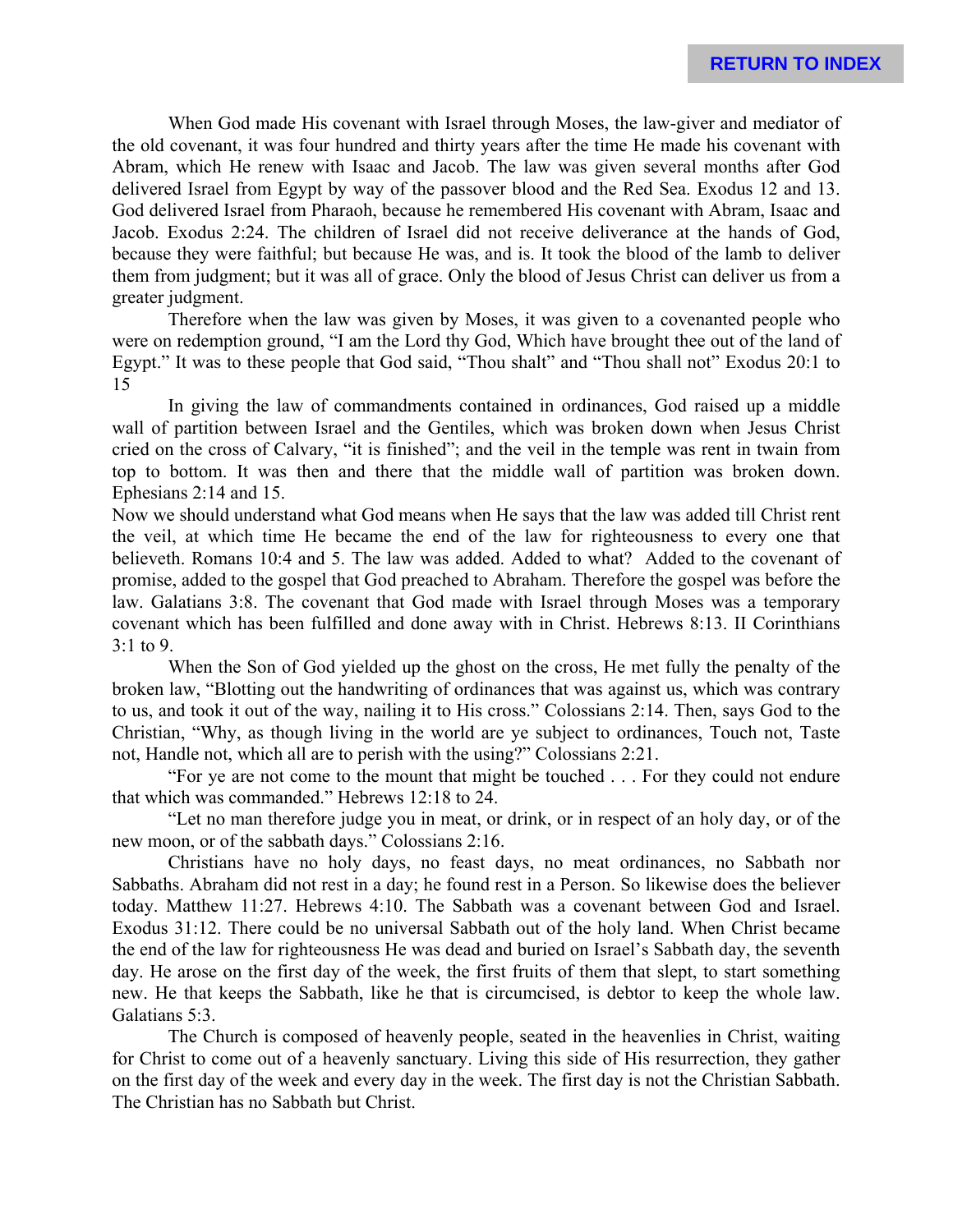But it is the blessed privilege of the believer under grace, to meet for praise, worship, and study, with other believers on the first day of the week. We thank God for the day set aside for spiritual occupation.

#### **THE CHRISTIAN AND THE LAW**

"Wherefore, my brethren, ye also are become dead to the law by the body of Christ; that ye should be married to Another, even to Him who is raised from the dead, that we should bring forth fruit unto God." Romans 7:4.

God seriously objects to the Christian's being married to both Christ and Moses. Romans 7:1 to 3.

To the Christian, God says, "Stand fast in the liberty wherewith Christ hath made us free, and be not entangled again with the yoke of bondage." It is not circumcision that is the yoke; for Abraham was not under a yoke, though he was circumcised. The Hebrew Christians tried to force the Gentile Christians in the early Church to go back to Moses after they had received Christ, but God said: "Now therefore why tempt ye God, to put a yoke upon the neck of the disciples, which neither our fathers nor we were able to bear?" Acts 15:10.

The Law entered that the offense which entered by Adam might abound. Romans 5:20. By the law is the knowledge of sin. Romans 3:19. Be it known unto you, men and brethren, that through this man (Jesus Christ) is preached unto you the forgiveness of sin.

By Adam is the entrance of sin.

By Moses is the knowledge of sin.

By Christ is the forgiveness of sin.

"The law made nothing perfect, but the bringing in of a better hope did." Hebrews 7:19.

The law was Israel's schoolmaster to bring them to Christ that they might be justified by faith. Galatians 3:24. When justified the believer was no longer under a schoolmaster. "By Him all that believe are justified from all things, from which we could not be justified by the law of Moses." Acts 13:39. "By the deeds of the law there shall no flesh be justified in His sight." Romans 3:20.

Righteousness is God's requirement and the sinner's need to have God's approval. When the sinner receives righteousness as a gift from God, he likewise receives God into his life in the person of the Holy Spirit, and he can therefore fulfill the righteousness of God's law by walking in the Spirit. Romans 8:4. But if Christ is the end of the law, and he has been crucified with Christ who met all the demands of God against the lawless one, the believer is dead to the law.

#### **THE CHRISTIAN NOT UNDER THE LAW**

"For ye are not under the law, but under grace." Romans 6:14. Certainly as Christians we cannot be under both law and grace. If God is going to judge us under the law, we must remember these solemn words: "Cursed is every one that continueth not in all things which are written in the book of the law to do them." Galatians 3:10. Where is the Christian who loves God with undivided strength, undivided being, undivided intellect, an undivided affection, and his neighbor as himself? This is the great commandment, which is the very essence of the law. Jesus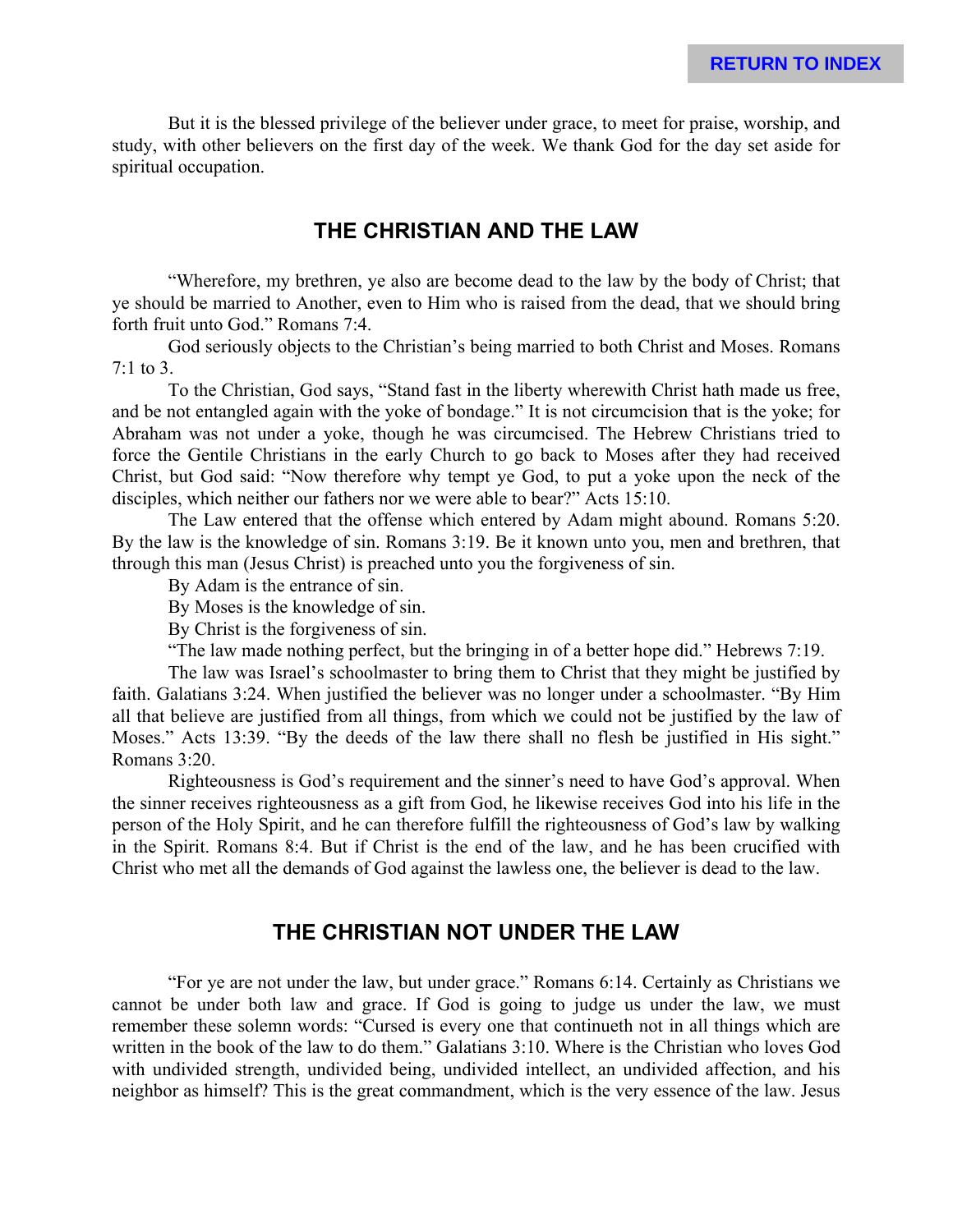Christ lived this perfect life, but no other man or woman has or can. But because of the good news of His finished work we enter into His rest and are perfected by the offering of His body on the tree. Hebrews 10:14.

Christ was under the law. Galatians 4:4. This One who was holy, harmless, undefiled and separate from sinners, was tested by the world, by the devil, and by God's holy law. He came not to destroy but to fulfill the law. He is the "fulfiller" of the law and is in every believer. Therefore, the "fulfiller" of the law is in every Christian. Colossians 1:27. Therefore there is, and can be, no condemnation against them that are in Christ Jesus. Romans 8:1. Jesus Christ the Righteous proved Himself righteous by meeting all the demands of God's holy law, which is the only adequate standard of righteousness. God's law is the one perfect law or code of ethics. Jesus Christ is the one perfect Man, the embodiment and exemplification of that perfect law.

If He was under the law, and the Christian is not under the law, we do not live in the same dispensation as He did. He lived on this earth as the perfect God-man before the middle-wall of partition between the Jew and the Gentile was broken down by His death. This is one of the most important points that Christians must observe in rightly dividing the Word of truth. II Timothy 2:15. Paul began his ministry to Gentiles when the middle-wall was removed at Calvary.

When you read Matthew 23:1 to 3, you can understand why the Lord Jesus instructed His disciples to observe the teachings of the scribes and Pharisees. It was because they sat in the "seat of Moses." Christ did not unseat those who sat in the seat of Moses, nor did He do away with that seat of Moses, while He was a minister of the circumcision, sent only to the House of Israel. Matthew 10:1 to 6. Romans 15:8. Matthew 15:22 to 27. It was while He was under the law that He said to the lawyer who tempted Him, "What is written in the law?" Luke 10:26. But He put an end to Moses' seat when He cried, "It is finished" and the veil in the temple was rent.

Remember that the Sermon on the Mount was delivered before the middle-wall of partition was broken down, and therefore while there is much in it for the Church, it is peculiarly a kingdom message. But the fruit of the Spirit which is to be manifested by the Christian who walks in the Spirit is the same love, joy, meekness, temperance, long-suffering, gentleness and goodness demanded in the Sermon on the Mount. Galatians 5:22 and 23.

Against such there is no law. Why? Because love is the fulfilling of the law. Love worketh no ill to his neighbor. Love suffereth long and is kind. Love seeketh not her own. Love thinketh no evil. Romans 13:10. I Corinthians 13:4 to 13.

Love is not an attainment. Love is a gift. Romans 5:5. But after it is received, with salvation, as a gift it can be cultivated.

"Now the end of the commandment is love." I Timothy 1:5. And Christ is the end of the law for righteousness. So the imperative and superlative need is Christ and to know His love; and then we love because He first loved us.

"And this is His commandment, that we should believe on the name of His Son Jesus Christ, and love one another, as He gave us commandment." I John 3:23.

Then the Christian's creed is Christ; his law is love.

It is interesting to observe in Romans 5:13, and in Galatians 5:23, "there is no law." Study these verses.

The law of the Spirit of life in Christ Jesus sets the believer free from the law of sin and death. Romans 8:2. The law of the Spirit of life is described in II Timothy 1:10. That same Divine law enables the believer to walk in the Spirit and thus fulfill the righteousness of the law Romans 8:4.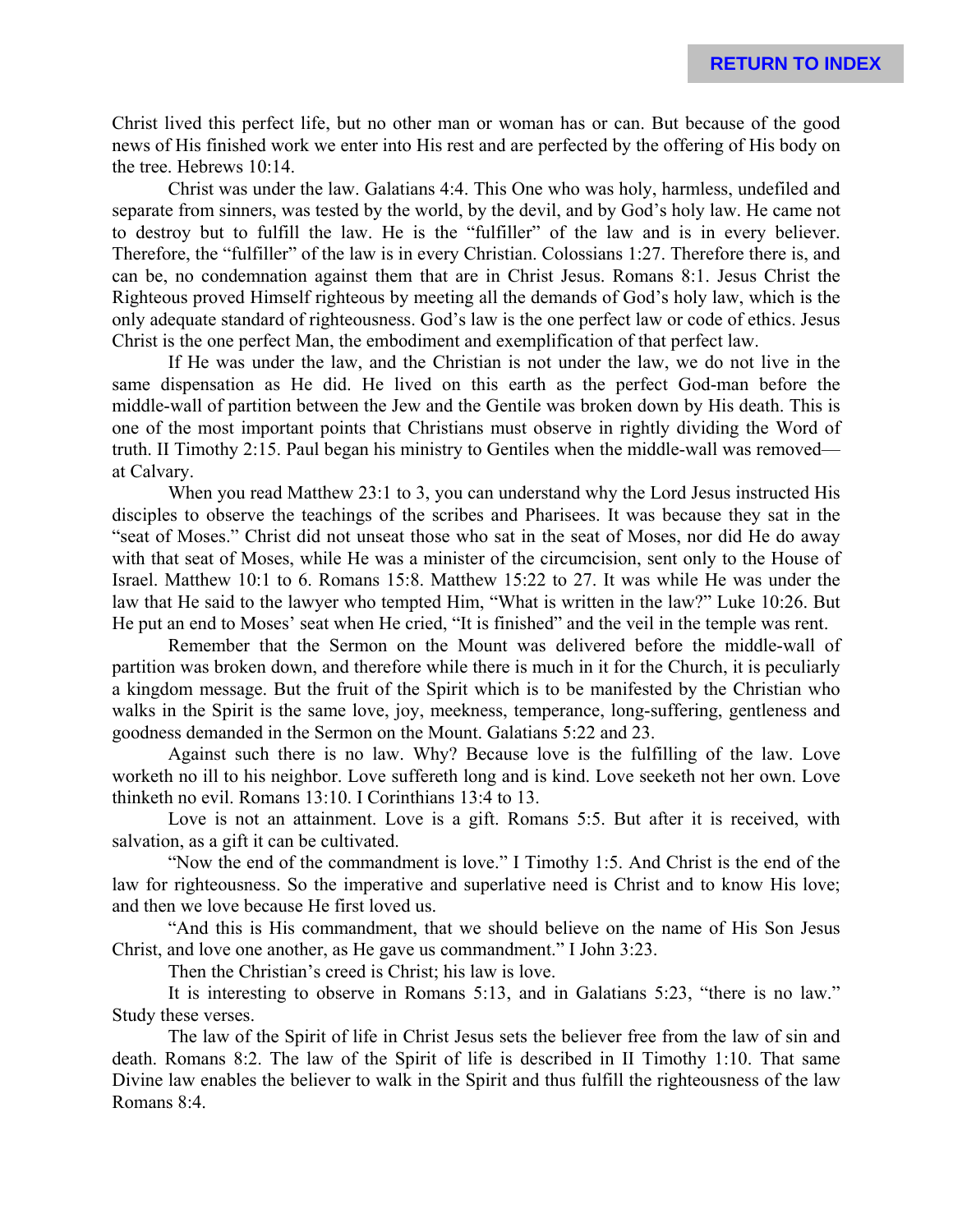"But God forbid that I should glory save in the cross of our Lord Jesus Christ, by Whom the world is crucified unto me, and I unto the world." Galatians 6:14.

#### **THE CHRISTIAN AND THE GOVERNMENT**

The Christian's relation to the government is set forth in the Bible.

The government is just as much an institution of God, as is the Church. As imperfect as human government is, responsibility of governing was placed upon the shoulders of man by God. Genesis 9:1 to 15. Some day that responsibility will be lifted from imperfect humanity and placed upon the shoulders of the Lord Jesus Christ, who as the Prince of Peace, shall sit on the throne of His father, David. Of the increase of His peace and government there shall be no end. Isaiah 9:6 and 7.

Included in this Divine institution is capital punishment: "Whoso sheddeth man's blood, by man shall his blood be shed: for in the image of God made He man." Genesis 9:6. There are many well-meaning people who think they are justified by the Sermon on the Mount in voting for the abolition of capital punishment. They say it was part of the Old Testament law, but it is against the teachings of the New Testament Scriptures. The Law does say, "He that smiteth a man, so that he die, shall be surely put to death." Exodus 21:12. But when God made His covenant with Noah, as recorded in the ninth chapter of Genesis, it was more than eight hundred years before the law was given to Moses. Noah found grace in the eyes of the Lord, and was not under the Mosaic law.

But when we turn to the New Testament Scriptures for our instruction we read these words in the thirteenth Chapter of the Epistle to the Romans, which was written more than twenty year after Christ taught the Sermon on the Mount.

"Let every soul be subject unto the higher powers. For there is no power but of God: the powers that be are ordained of God. Whosoever therefore resisteth the power, resisteth the ordinance of God; and they that resist shall receive to themselves judgment. For rulers are not a terror to good works, but to the evil. Wilt thou then not be afraid of the power? Do that which is good and thou shalt have praise of the same. For he is a minister of God to thee for good. But if thou do that which is evil, be afraid; for he beareth not the sword in vain; for he is a minister of God, a revenger to execute wrath upon him that doeth evil." Verses Romans 13:1 to 4.

In these verses we see that the government is an ordinance of God, a minister of God for Christians as well as sinners. There must be law and a penalty for its violation. There must be those who enact and enforce the law. It is the function of the government to apply the law to the law-breakers. It is the function of the Church first of all to give the gospel to the law-breaker. And certainly it is the duty of every Christian to support the government in the enforcement of its righteous laws.

"God changeth the times and the seasons: He removeth kings and setteth up kings." Daniel 2:21. Some few kings have been godly, but for the most part: "The kings of the earth set themselves, and the rulers, take counsel together, against the Lord, and against his Anointed." Psalm 2:2. Caesar certainly was no friend of God, and yet Christ said, "Render unto Caesar the things that are Caesar's." Mark 12:17. Caesar represented the Roman government and very few, if any, of its officers were saved men; but the government was ordained of God.

Paul was an ideal Christian and when pressed by his religious persecutors who tried to take his life, he said, "I appeal to Caesar." Acts 25:11. Certainly he had a right to pay taxes to the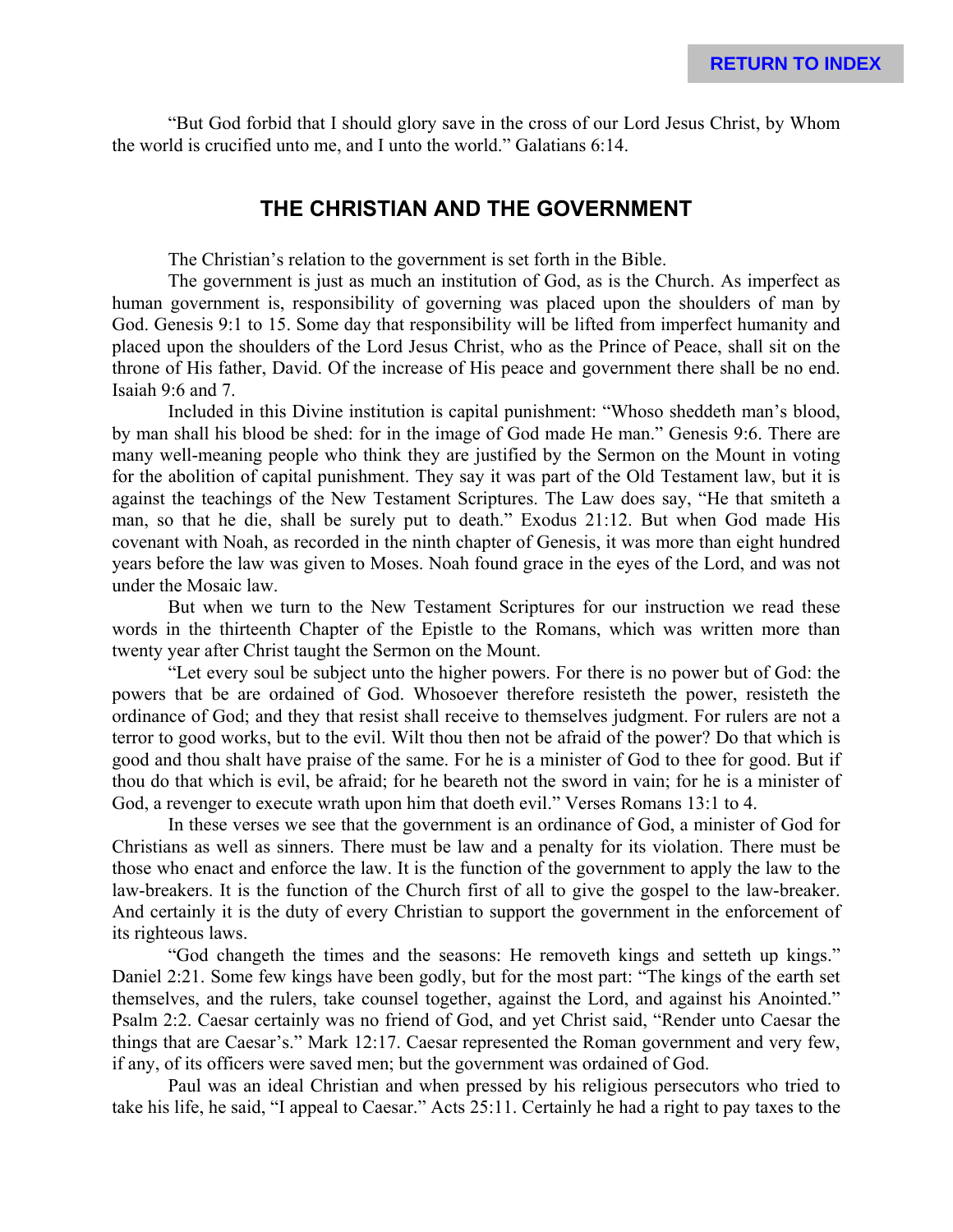government to which he looked for protection. What would Paul have done, had Caesar called him to arms? Some people think that Paul would have refused, but we have no assurance of it. This nation which offers us so many blessings and privileges, and which gives the Christian such protection, has been established through the shed blood and sacrifice of our fellow-countrymen, and while it is difficult to reconcile war with the teachings of Jesus Christ, surely no one has the right to call on this government for protection and to enjoy its prosperity who is unwilling to respond to the nation's need in time of war, especially a war of defense.

To the soldiers John the Baptist said, "Do violence to no man, neither accuse any falsely; and be content with your wages." Luke 3:14. John did not tell them to mutiny or refuse to go to war.

But how about these words of the Lord Jesus Christ? "All they that take the sword shall perish with the sword." Matthew 25:52. When the individual bears the sword for his own selfish gain and sheds the blood of his brother-man, or when any mob of men takes the law into its own hands, they are lawbreakers. But the rulers of organized government are ministers of God, revengers to execute the wrath upon him that doeth evil. "He beareth not the sword in vain." Romans 13:4.

To the government the Church is the pillar and ground of the truth. I Timothy 3:15.

To the individual Christian, God says: "Submit yourselves to every ordinance of man for the Lord's sake; whether it be to the king, as supreme, or unto the governors, as unto them that are sent by him for the punishment of evildoers." I Peter 2:13 and 14.

In Romans we read that Christians are to be subject unto the government.

The Christian's attitude toward the government therefore is one of subjection and submission; and not one of dictation. Some religious people today say that because we have a republic instead of a kingdom, our attitude toward the government is not clearly outlined in God's Word. But this is not true.

The Christian should be the most law-abiding citizen in the nation, but as the Church of Jesus Christ is an international institution, the believer's position in the Body of Christ and his relation and obligation to other members of that Body, regardless of their nationality, might keep him from being as aggressive a patriot as the unsaved citizen. Assuredly a believer's responsibility to his fellow-believers, in God's sight, is to be considered before that toward his fellow-countryman, as he renders unto God the things that are God's and unto Caesar the things that are Caesar's.

"For here have we no continuing city, but we seek one to come." Hebrews 13:14.

Of course war is altogether inconsistent with the teachings of Christ in the Sermon on the Mount. But those teachings cannot be applied to nations while Satan is the prince of this world. When Christ comes to reign on earth, peace will prevail. "Neither shall they learn war any more." Isaiah 2:4. But until then there shall be wars and rumors of war. And our Saviour is a man of war. Exodus 15:3. During this present evil age, every Christian must be subject to the powers that be.

As one outstanding servant of the Lord has said, "this is not the day of the Prince of Peace." Neither is it the day for God's people to encourage the Congress of this land to scrap the navy and reduce the number of men in the army or permit our fighting paraphernalia to become obsolete, while other nations are preparing for war on such a gigantic scale. Christians who are political pacifists are generally Christians untaught in the Scriptures. Permanent peace on this earth will begin at Jerusalem. Therefore, pray for the peace of Jerusalem.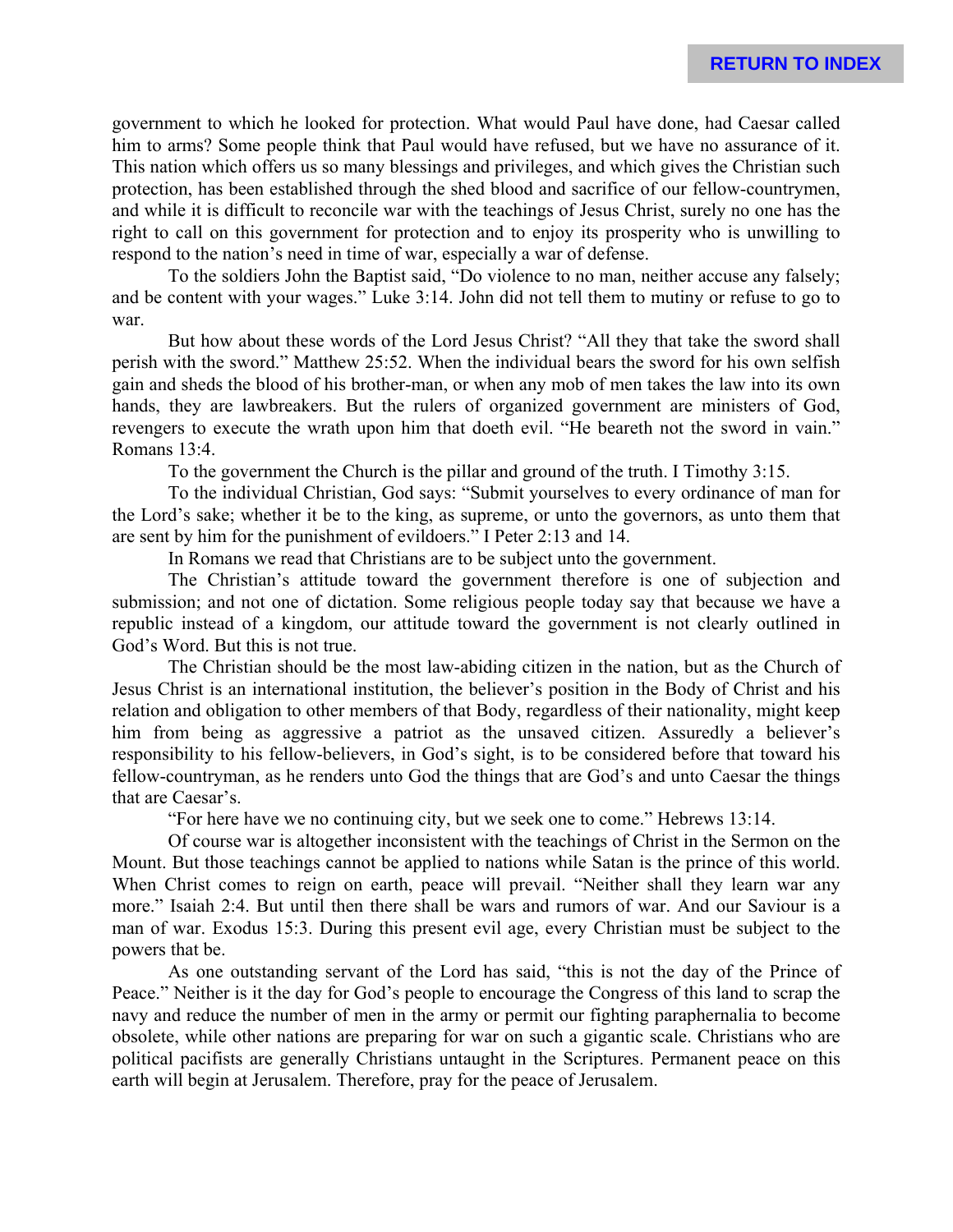# **THE CHRISTIAN AND GIVING**

"Honour the Lord with thy substance, and the first fruits of all thine increase." Proverbs  $3:9.$ 

Giving unto the Lord is not only the blessed privilege of the child of God; but it is his duty. Yea, the Christian can honour the Lord with his substance, if he will give unto the Lord his very best, willingly and cheerfully.

"The first of the firstfruits of thy land thou shalt bring into the house of the Lord thy God." Exodus 23:19.

"And as soon as the commandment came abroad, the children of Israel brought in abundance the firstfruits of the corn, wine and oil and honey, and of all the increase of the field; and the tithe of all things brought they in abundantly. And concerning the children of Israel and Judah, they also brought in the tithe of oxen and sheep, and the tithe of holy things which were consecrated unto the Lord their God and laid them by heaps." II Chronicles 31:5 and 6.

Thus we see that God's command to His Old Testament people was to give the first, the best and one-tenth. To His New Testament saints, He says, "Upon the first day of the week let every one of you lay by him in store, as God has prospered him, that there be no gatherings when I come." I Corinthians 16:2.

God not only wants the first and best from His children, but He wants it given willingly and cheerfully.

"Take ye from among you an offering unto the Lord; whatsoever is of a willing heart, let him bring it, an offering of the Lord; gold and silver and brass." Exodus 35:5.

"For God loveth a cheerful giver." II Corinthians 9:7. Therefore He says, "He which soweth sparingly shall reap also sparingly; and he which soweth bountifully shall reap also bountifully. Every man according as he purposeth in his heart, so let him give; not grudgingly, or of necessity." II Corinthians 9:6 and 7.

With Israel, giving was a part of their worship and was an expression of gratitude to Jehovah for the many gifts He had bestowed upon them. Nehemiah 10:35 and 36. If they gave unto the Lord for what He did for them, what should the Christian do? The gifts that God bestowed upon Israel are not to be compared with His Divine gifts which are ours in this day of His marvelous grace.

"He that spared not His own Son, but delivered Him up for us all, how shall He not with Him also freely give us all things?" Romans 8:32.

"Who hath blessed us with all spiritual blessings in the heavenlies in Christ." Ephesians 1:3.

"Heirs of God, and joint-heirs with Christ." Romans 8:17.

The Christian's resources in Christ Jesus are unlimited. Some Christians are like a man whose vault is filled to capacity with riches, but the vault door is locked and he has lost and forgotten the combination. Here is the Christian's combination to his riches in Christ Jesus:

"If ye abide in Me, and My words abide in you, ye shall ask what ye will, and it shall be done unto you." John 15:7.

When I was in business down south, I went to the home of a very rich man to secure from him the release of a forty thousand dollar mortgage which he held on the property our company had purchased from him. What a home it was! It looked to be the home of some poverty-stricken owner. There sat the rich man clad in trousers that were cheap and that had seen better days, a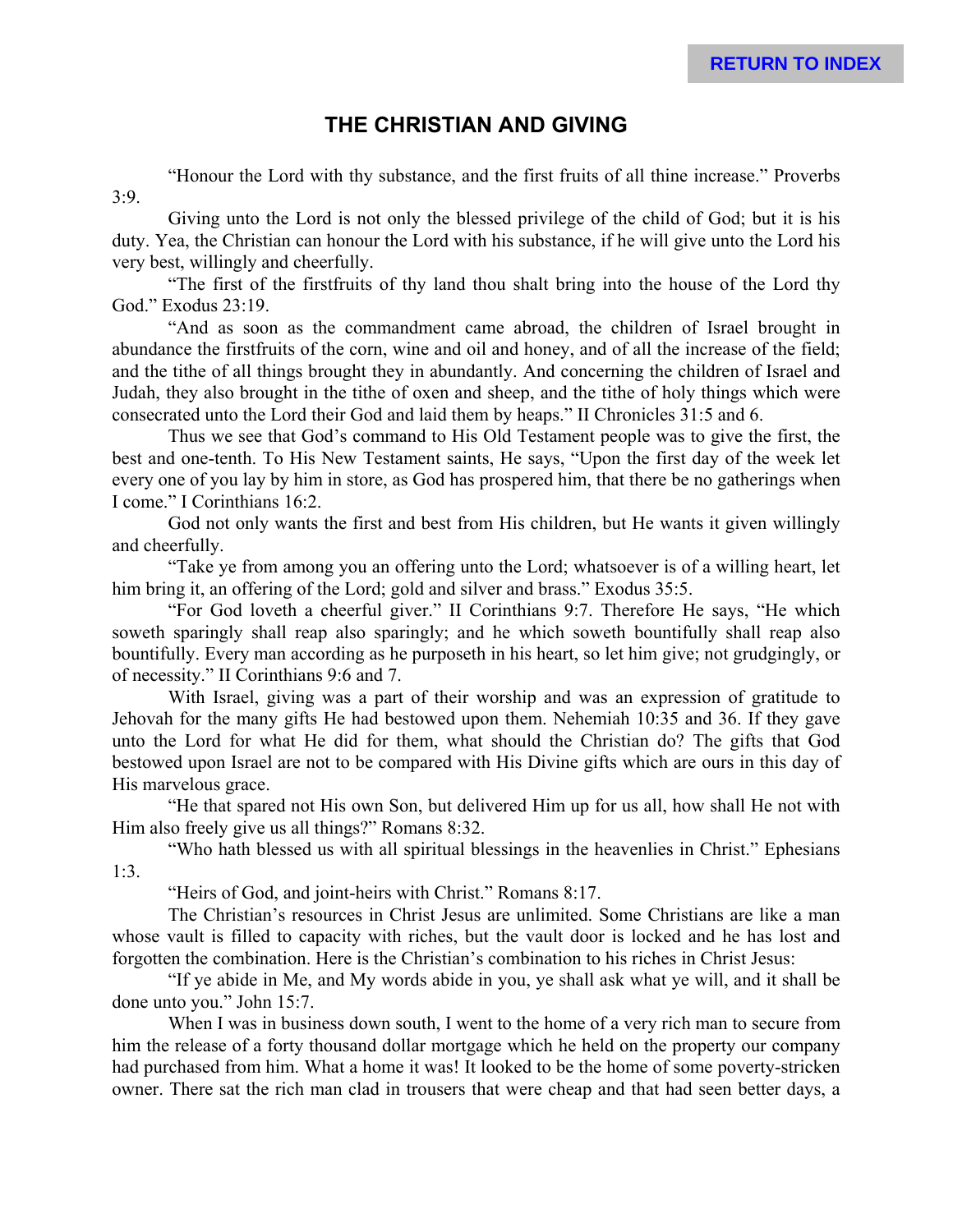well-worn shirt, and a jacket which matched the other garments. He sat at a table and before him was a scanty meal which he had prepared himself. The furnishings were very cheap and ordinary. In an adjoining room an unskilled laborer was hanging some paper which the rich man boasted he had picked up for six cents a roll on the bargain counter. He was quite proud of his purchase. His fortune was well up in six figures and every cent that came in was hoarded up. He had no relatives to whom he could leave his money, and his chief joy was in accumulating his wealth. He knew not how to enjoy the use of it. He had all the marks of a pauper. How like this man are so many Christians; acting like paupers when they are joint--heirs with Jesus Christ to all of God's great riches.

"If ye then, being evil, know how to give good gifts unto your children, how much more shall your Father which is in heaven give good things to them that ask Him?" Matthew 7:11.

From the very moment that the sinner gives himself to Jesus Christ and in exchange receives from, God the gift of eternal life through Jesus Christ, the mutual giving should continue. God is always ready to give and always ready to receive the humblest gift from His child when given in the name of the Lord Jesus Christ; even a cup of cold water. Matthew 10:42.

"And whatsoever ye do in word or deed, do all in the name of the Lord Jesus, giving thanks to God and the Father by Him." Colossians 3:17.

"That thine alms may be in secret; and thy Father which seeth in secret Himself shall reward thee openly." Matthew 6:4.

Because the glories of our Lord Jesus Christ are indescribable, and the value of His offering and sacrifice incomparable, the Christian says, "Thanks be unto God for His unspeakable gift." II Corinthians 9:15.

Because of this priceless gift, the child of God is "not his own; he is bought with a price." I Corinthians 6:20. Not with silver and gold, but with the precious blood of Jesus Christ. I Peter 1:18 and 19. Therefore the Christian belongs to God, body soul and spirit. Everything that he has belongs to God.

The old miser that I met down south may be dead by this time. If not, he will be within a few short years, and then God will say, "Then whose shall those things be, which thou hast provided?" Luke 12:20.

The richest land-owner is but a tenant; for every inch of this planet belongs to the Lord. "The earth is the Lord's and the fullness thereof." Man may temporarily possess, control and improve it, but when his spirit goes to God which gave it and his body back to the dust, another tenant will hold it till death loosens his grip.

Therefore God says, "Lay not up for yourselves treasures upon earth, where moth and rust doth corrupt, and where thieves break through and steal; but lay up for yourselves treasures in heaven, where neither moth nor rust doth corrupt, and where thieves do not break through nor steal." Matthew 6:19 and 20.

"For where your treasure is, there will your heart be also." Matthew 6:21. Surely the Christian's treasure is the Lord Jesus Christ who is now at God's right hand in heaven, and that is where his heart should be.

God does not ask a sinner to give, for the sinner has no treasure in heaven. His destiny is eternal separation from heaven. Before be gives anything to God, he must first receive a gift from God. the gift of eternal life through Jesus Christ.

"Though I bestow all my goods to feed the poor, and have not love, it profiteth me nothing." I Corinthians 13:3. Love is the fruit of the Spirit, Whom the world cannot receive. John 14:17.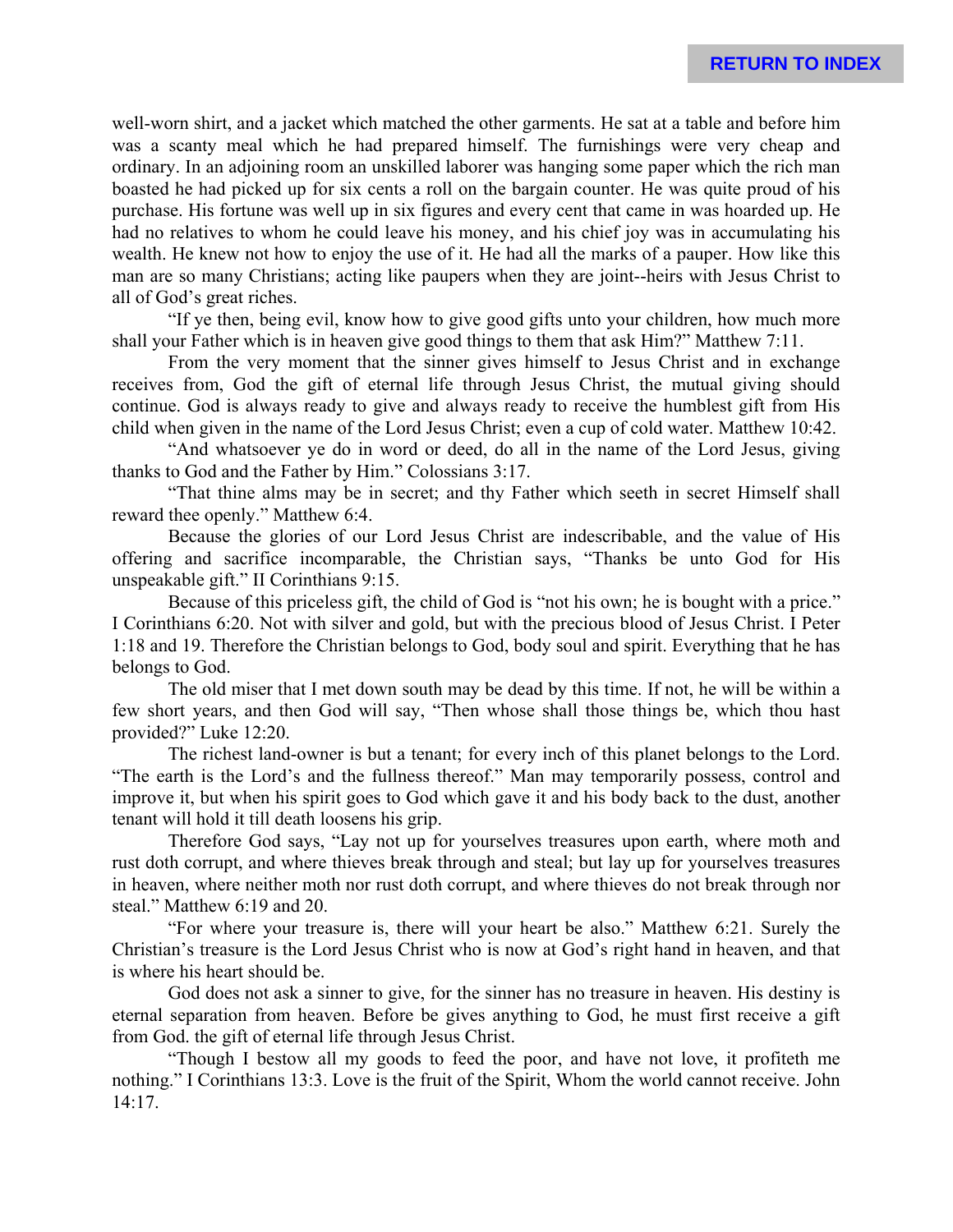Gifts to God must be from God's redeemed people. Many sinners are far more benevolent and generous than are God's saints, but quite often these sinners are trying to buy favor and standing with God, which cannot be purchased with gold and silver. Doing

humanitarian works is not laying up treasures in heaven unless the doer's name is first written in heaven. We must first give ourselves to God. II Corinthians 8:5.

"He that hath pity upon the poor lendeth unto the Lord." Proverbs 19:17.

"But whoso hath this world's goods, and seeth his brother hath need, and shutteth up his bowels of compassion from him, how dwelleth the love of God in him?" I John 3:17.

Israel brought to God the blind for sacrifice, and the lame and sick. They offered polluted bread upon His altar. Malachi 1:7

and 8. Therefore God said, "Ye have robbed me: Ye are cursed with a curse." Malachi 3:8 and 10.

Just think of a child of God robbing his Father, and yet the Church of God is filled with such robbers, who are robbing God of time, talents and money.

God does not expect any Christian to give above his ability: "For if there first be a willing mind, it is accepted according to that a man hath, and not according to that he hath not." II Corinthians 8:12.

Remember the poor widow and her two mites and the commendation of the Lord. Mark 12:42.

God has ordained that those who are set apart by the Holy Spirit for special ministry are to be supported by the liberality of the saints. "The labourer is worthy of his hire." Luke 10:7.

"The firstlings of our herds and our flocks, to bring to the house of our God, unto the priests that minister in the house of our God." Nehemiah 10:35 and 36.

"Let him that is taught in the Word communicate unto him that teacheth in all good things." Galatians 6:6.

Not only for the support of the ministry of God's Word, but to the necessity of the saints who are in need, are Christians exhorted to give:

"Distributing to the necessity of saints, given to hospitality." Romans 12:13. I Timothy 6:18.

It is hard to understand how any saint of God can hoard up his wealth with more than a half billion heathens yet unevangelized, and scores of missionaries ready to go when the money is forthcoming; and with thousands of poor saints, widows and orphans all about us.

As to how much any New Testament saint should give, no specific amount is laid down, and to say "tithe" might tend to make a legalist out of a Christian, which is contrary to the will of God. But surely no consecrated Christian will give any less than Israel was required to give under the law.

Most Christians do not take God into consideration in the spending of their money, and very few of them know much about the real joy of sacrificial giving. Every Christian should give to the Lord's work prayerfully, systematically and cheerfully.

As for the tithe, let us bear in mind that God established the tithe principle in the days of Melchisedec, 400 years before God gave the law through Moses. Read Hebrews 7:9 and 10.

"Upon the first day of the week let every one of you lay by him in store, as God hath prospered him, that there be no gatherings when I come." I Corinthians 16:2.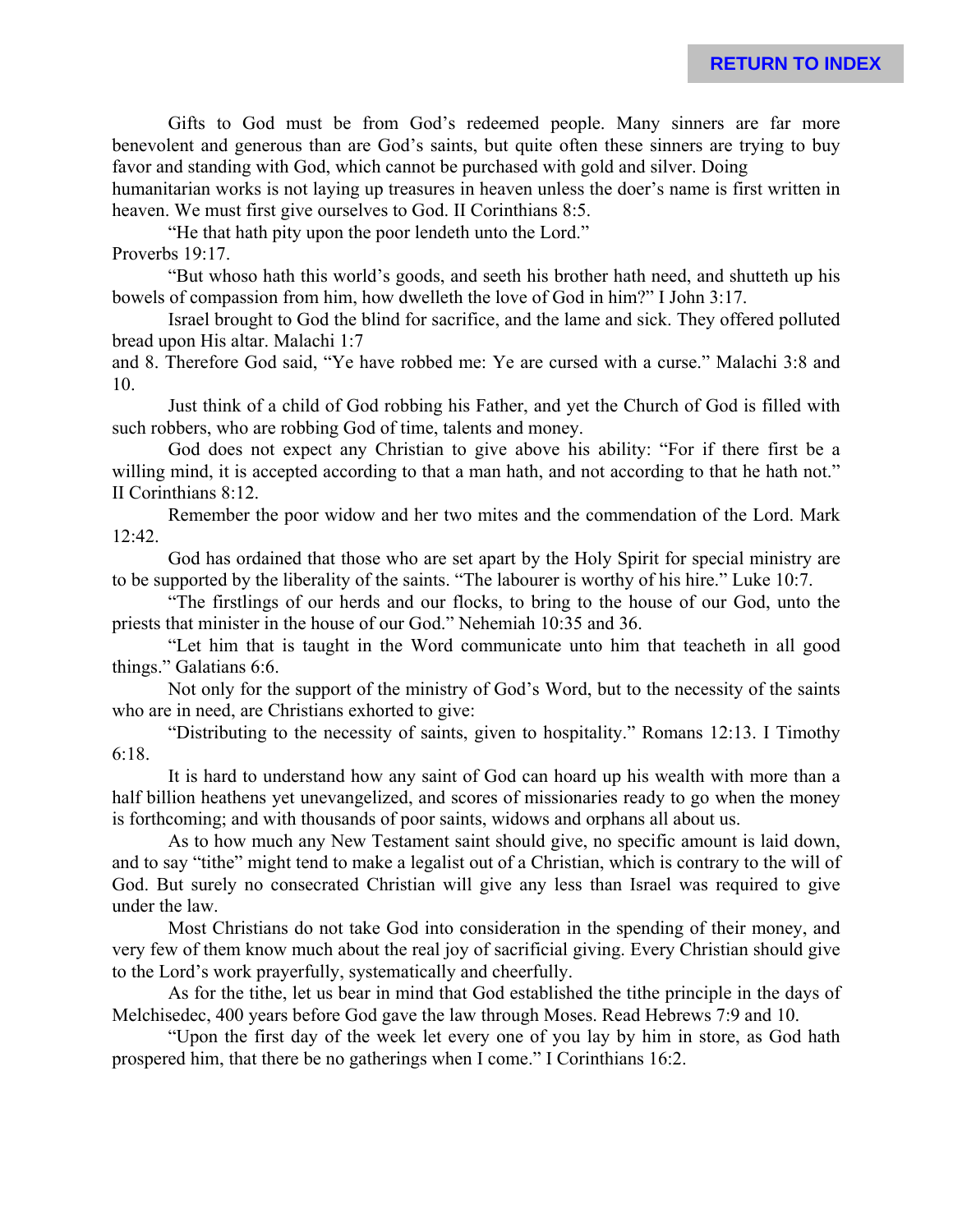### **THE CHRISTIAN AND THE SECOND COMING OF CHRIST**

We have briefly considered the promise of our Lord Jesus Christ, "I will send the Holy Spirit." This promise He has fulfilled. Another promise, "I will come again," is awaiting fulfillment

The Christian is instructed to "come behind in no gift; waiting for the coming of our Lord Jesus Christ." I Corinthians 1:7. Waiting for the coming of our Lord Jesus Christ is not waiting to die and go to Him. The Lord Jesus Christ does not come when the saint falls asleep; the saint departs to be with the Lord. Philippians 1:23, "Precious in the sight of the Lord is the death of His saints." Psalm 116:15. The Lord Jesus Christ died and abolished death that He might deliver us from the fear of death. Hebrews 2:14 and 15. Surely He is with every saint in the hour of death. But the second coming of Christ is something entirely different, and the saint who is not awaiting His coming is a disobedient child of God. Many people, who are ignorant of this precious doctrine, think that Christians who are waiting for the coming of the Lord have the date of His coming all set. Comparatively few Christians who know the Bible are unwise enough to try to fix the time of the Lord's return. He may not come for many years; but He may come within a few moments. We have no right to say that He is not coming this day, this very hour. We do know that He is coming and every Christian should be watching and waiting for His return.

The fact of the second coming of Jesus Christ is stated in such plain language in the Bible. If we believe in salvation and heaven, because of our faith in the Bible, why should we doubt when Paul says For this we say unto you by the Word of the Lord that we which are alive and remain unto the coming of the Lord shall not precede them which are asleep?" I Thessalonians 4:15. This was not some theory or opinion of one who was deceived; but a glorious reality revealed to the same apostle who delivered unto us the glorious gospel of Christ whereby we are saved. "This we say unto you by the Word of the Lord:" Remember these are the words of the Lord:

"That we which are alive and remain unto the coming of the Lord."

"Shall not precede them which are asleep."

The Word of the Lord is, that many saints will be alive when the Lord comes. The Word of the Lord further states that these same saints will go to heaven without dying. But they will not go before, or without, the saints who up to that moment have departed to be with the Lord.

"The Lord Himself shall descend from heaven with a shout, with the voice of the archangel, and with the trump of God; and the dead in Christ shall rise first: Then we which are alive and remain shall be caught up together with them in the clouds, to meet the Lord in the air, and so shall we ever be with the Lord." I Thessalonians 4:16 and 17.

With such plain language, the child of God should not need to accept any man's theory of the second coming of Christ, and certainly he should not be persuaded by any man's argument that Christ is not coming the second time.

God says, "This same Jesus, which is taken up from you into heaven, shall so come in like manner as ye have seen Him go into heaven." Acts 1:11. Who is coming? The same Jesus. The same Jesus Who died on the cross for our sins and rose again; the same Jesus Who went into heaven after His resurrection. This same Jesus is coming back from heaven.

We should learn the difference between the coming of Christ to earth as the Son of man, after the rapture of the Church and His coming for the Church, which is the blessed hope.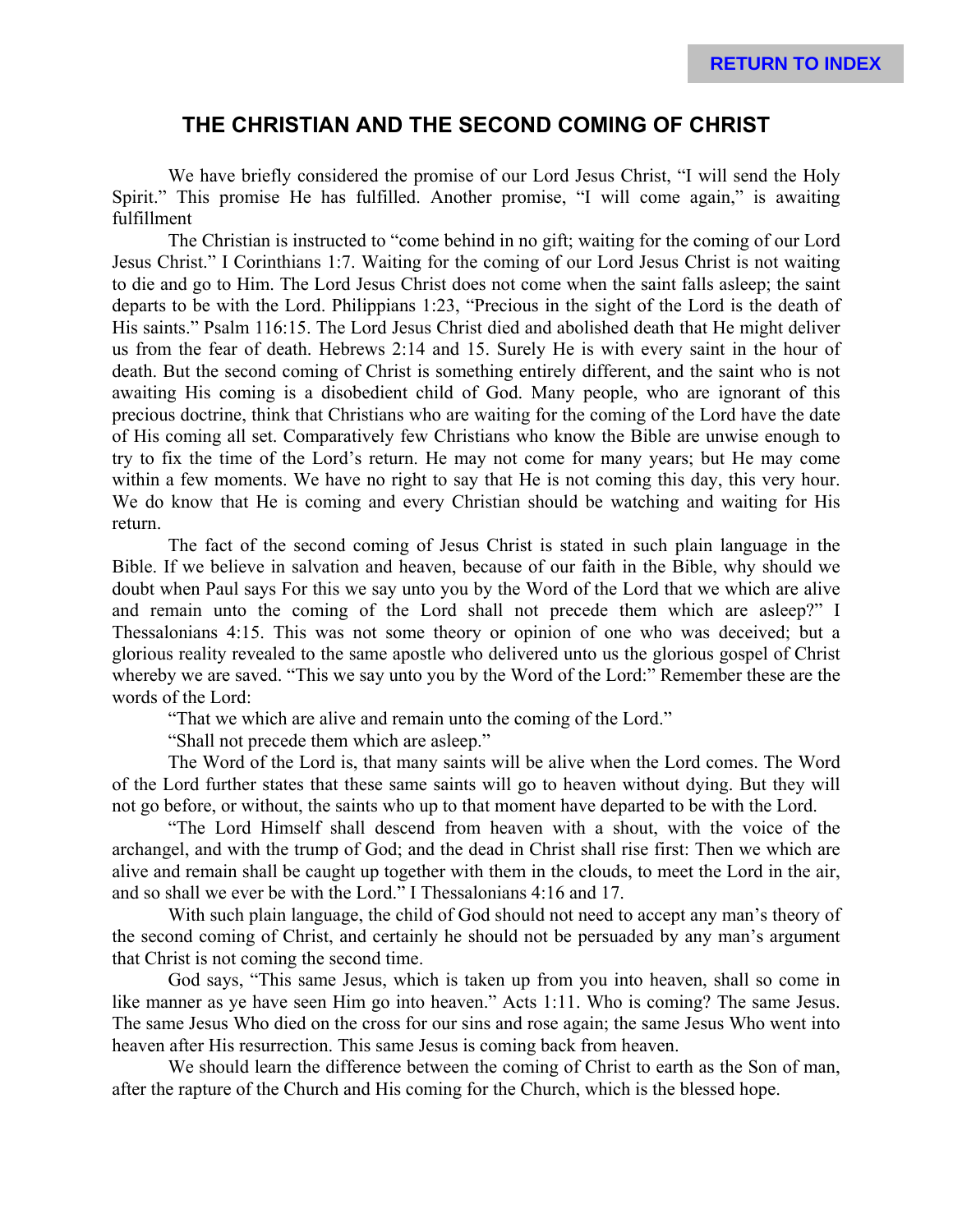The coming of the Lord is called, "The blessed hope." Titus 2:13. It is also the purifying hope. I John 3:3. Why any Christian should be identified with the scoffers who are crying, "where is the promise of His coming," it is hard to understand. II Peter 3:4. No doctrine is more clearly taught in the Scriptures than is the second coming of Christ. None should be more precious to the saint who loves the Lord, and who certainly should rejoice at the thought of going to heaven without dying. "For we that are in this tabernacle do groan, being burdened; not for that we would be unclothed, but clothed upon, that mortality might be swallowed up of life." II Corinthians 5:1 to 4.

Saints who fall asleep before the second coming of Christ will be unclothed until He comes, at which time they will be clothed upon with their house which is from heaven. Those who are alive and are caught up when the Lord comes will have the unspeakable joy of being clothed upon without having been unclothed. Some Bible teachers think the house from heaven is received immediately at death, and differs from the incorruptible body when Christ comes.

If you say that you are not interested in having such an experience, it is because this glorious hope has never filled your soul.

Read these promises of the Lord's coming:

| Matthew $24:27$ to 30   | I Thessalonians 4:15  |
|-------------------------|-----------------------|
| Matthew 25:6            | I Thessalonians 5:2   |
| Matthew 26:64           | I Thessalonians 5:23  |
| Mark 13:26              | II Thessalonians 1:10 |
| Mark 14:62              | II Thessalonians 2:1  |
| Luke 21:27              | I Timothy 6:14        |
| John 21:22              | II Timothy $4:1$      |
| Romans 11:26            | I Peter 1:7           |
| Philippians 3:20 and 21 | I Peter $5:4$         |
| Colossians 3:4          | I John $2:28$         |
| James 5:7               | I John $3:2$          |
| I Corinthians 11:26     | Hebrews 9:28          |
| I Corinthians 15:23     | Hebrews 10:37         |
| I Thessalonians 2:19    | Jude 14               |
| I Thessalonians 3:13    | Revelation 1:7        |
|                         |                       |

"For our citizenship is in heaven; from whence also we look for our Saviour, the Lord Jesus Christ: Who shall change our vile body, that it may be fashioned like unto His glorious body." Philippians 3:20 and 21.

Man has a body as well as a soul. When Christ saves the man, the redemption of that man's body is included in his salvation. Our souls are saved here and now, when we receive the end of our faith. I Peter 1:9. Because the Christian's saved soul is dwelling in an earthly tabernacle, a body of humiliation, which is decaying day by day, we which have the firstfruits of the Spirit, even we ourselves groan within ourselves, waiting for the adoption, to-wit the redemption of our body. Romans 8:23. We are not waiting for death. We are waiting for the redemption of our bodies. We have been begotten into an inheritance that is incorruptible, for which we must have an incorruptible body. This body, we can never receive until the second coming of the Lord Jesus Christ. I Peter 1:1 to 8. Therefore if the second coming of Christ is not included in our message, we are not preaching the full story of salvation.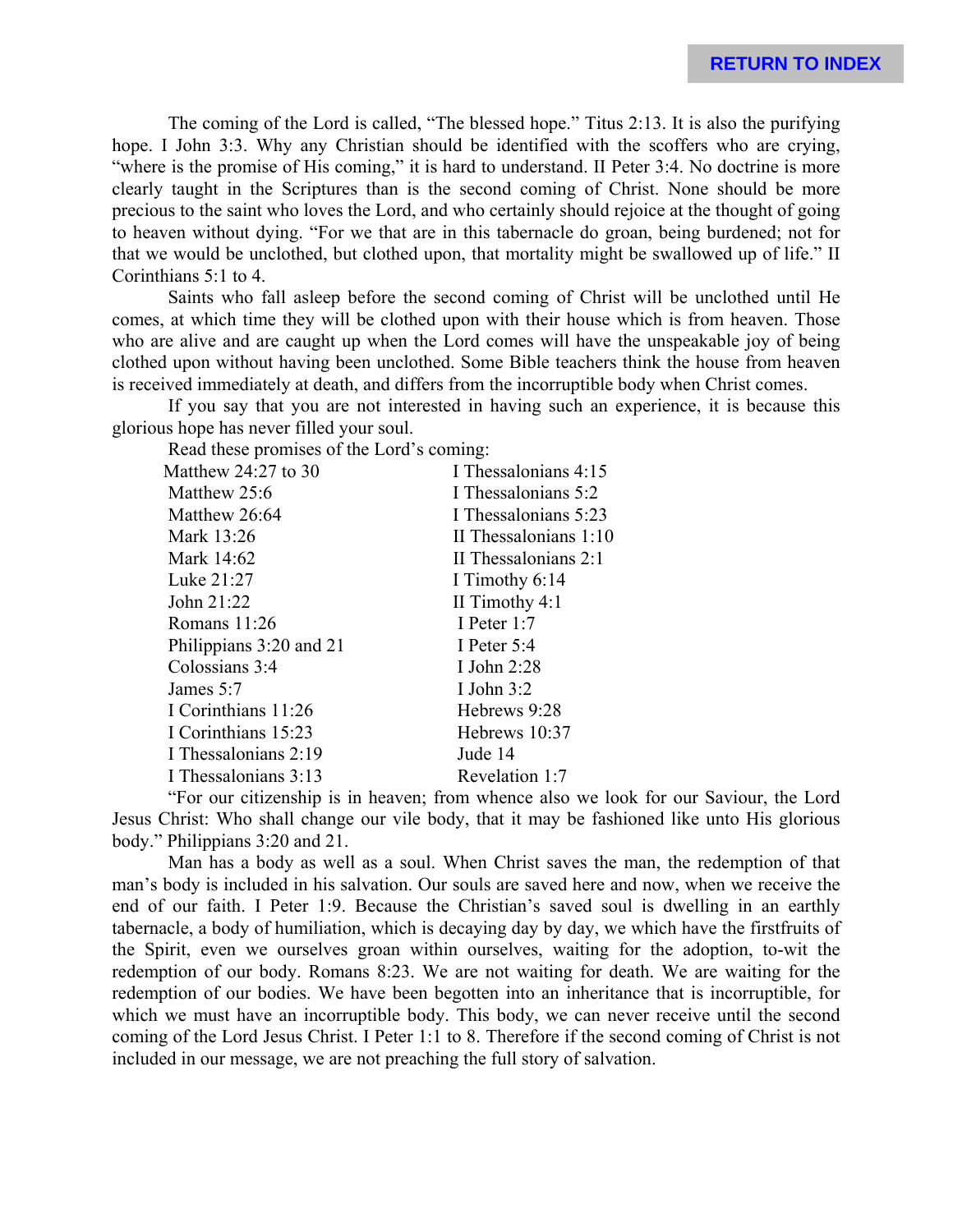Nineteen hundred years ago the Lord Jesus Christ received His resurrection body, and became the firstfruits of them that slept. I Corinthians 15:20. "Christ the firstfruits; afterward that they are Christ's at His Coming." I Corinthians 15:23.

"If ye then be risen with Christ seek those things which are above, where Christ sitteth on the right hand of God. Set your affection on things above, not on things of the earth. For ye are dead, and your life is hid with Christ in God. When Christ, who is our life, shall appear, then shall ye also appear with him in glory." Colossians 3:1 to 4.

#### **AT HIS COMING**

They that are Christ's will receive their resurrection bodies at His coming or appearing for the Church. They that are Christ's will not receive their bodies before His coming; but at His coming. They that are not Christ's will not receive their resurrection bodies at His coming for His saints."

They that are Christ's at His coming shall not come into condemnation. John 5:24. "He that believeth on the Son is not condemned." John 3:18. Romans 8:1. The believer's judgment is in the past. When Christ went to the cross, He said, "Now is the judgment of this world." John 12:31. When the sinner acknowledges that the judgment which God pronounced upon the Saviour was the sinner's judgment, and by faith accepts that Saviour and His finished work, the judgment due that sinner is lifted, and he passes out of death into life.

There will be another judgment of the world by the same One who died on the cross. Acts 17:31. All judgment has been committed into the hands of the Son. John 5:22. Every sinner who does not meet Jesus Christ as Saviour must meet Him as judge, at the White Throne.

"And death and hades were cast into the lake of fire. This is the second death. And whosoever was not found written in the book of life was cast into the lake of fire." Revelation 20:14 and 15.

Therefore, there is no such thing as a general judgment day for saint and sinner.

Christians must all appear before the judgment-seat of Christ. II Corinthians 5:10.

As the sin question was settled by Christ for every believer, God's purpose in bringing Christians to the judgment seat of Christ is to reward them for their works. II Corinthians 5:10. Matthew 16:27. I Corinthians 3:14. The judgment seat of Christ, before which saints shall appear, should not be confused with the White Throne before which sinners shall appear.

''There shall be a resurrection of the dead, both of the just and unjust." Acts 24:15. But a thousand years at least will intervene between the resurrection of the just, which will take place at Christ's coming, and the resurrection of the unjust, which will take place after Satan meets his final doom. Revelation 20:5. John 5:28. Matthew 24:41.

Between the resurrection of the just and the unjust, the Messianic kingdom of heaven shall be set up on this earth with Israel, God's ancient people, in their own land of Palestine. Amos 9:11 to 15. There are several hundred prophecies in the Bible concerning this coming earthly kingdom, which is not the Church, or Body of Christ. Christians would have been saved from much confusion and misunderstanding, had they been clearly taught, that Israel is not the Body of Christ, and the earthly promises to the former are not to be confused with the heavenly promises to the latter.

At the judgment seat, the Saviour will dispense the crowns for faithful service.

1—The Incorruptible Crown .. . . . . . . . . . . . I Corinthians 9:25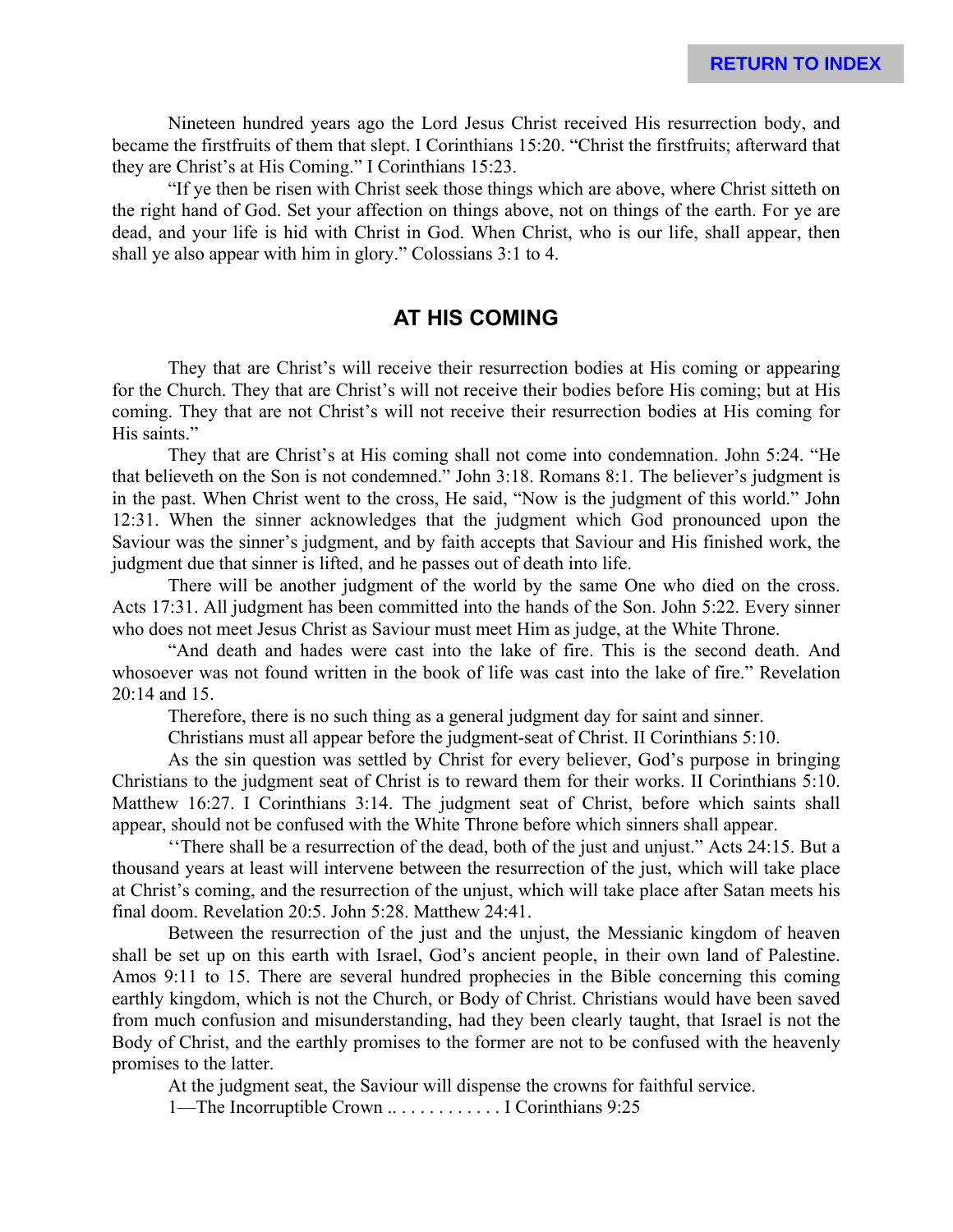|--|--|--|

3—The Crown of Life . . . . . . . . . . . . . . . . . James 1:12. Rev. 2:10

4—The Crown of Glory . . . . . . . . . . . . . . . . I Peter 5:4

5—The Crown of Righteousness . . . . . . . . . II Timothy 4:8

"Thou shall be recompensed at the resurrection of the just." Luke 14:14. The Lord will come for His Church. This we call "the rapture." Then later He will come to earth. This is really the Second Coming of Christ. Israel shall be saved. Romans 11:25.

It is rather difficult to state all the details of the Lord's coming for His Body and His coming to Israel, but both facts are declared in God's Book.

# **THE VERY HEART OF CHRISTIANITY**

The Christian's calling was given him in Christ Jesus before the world began.

"But is now made manifest by the appearing of our Saviour Jesus Christ, who hath abolished death, and hath brought life and incorruptibility to light through the gospel." II Timothy 1:9 and 10.

In the death, resurrection, and coming again of our Lord Jesus, we have this gospel which brings to the believer, life and incorruptibility.

Christ was made after the power of a deathless life. Hebrews 7:16. He could truthfully say, therefore, "I have power to lay my life down and power to take it again." John 10:17 to 19. Through death He destroyed him that had the power of death, that is, the devil. Hebrews 2:14. By His resurrection from death we have the hope of incorruptibility. I Peter 1:3 and 4. This incorruptibility which He hath brought to light in this gospel, will be realized by believers at the coming of Christ.

"When Christ, who is our life, shall appear then shall ye also appear with Him in glory." Colossians 3:4.

Our life is a Person; so also is our resurrection. John 11:25.

He is our peace, our hope, our holiness, our righteousness, our redemption.

The law of the Spirit of life in Christ Jesus hath made us free from the law of sin and death. Romans 8:2. This law of life nullifies the law of death in Adam.

When we sit with the saints at the Lord's table and break bread, we should always remember; "As often as ye eat this bread, and drink this cup, ye do show the Lord's death till He come." I Corinthians 11:26.

The Lord's command to the Christian is, "Occupy till I come." Luke 19:13.

"Watch ye therefore: for ye know not when the master of the house cometh, at even, or at midnight, or at the cock-crowing, or in the morning: Lest coming suddenly He find you sleeping, And what I say unto you I say unto all, Watch." Mark 13:35 to 37.

Watching and waiting for the Lord's return should be the attitude of every believer.

Two young women were in the station waiting room, each waiting the arrival of a train which would bring home a lover.

The first woman was sitting calmly in the waiting room reading, lost in the story of her book, until suddenly aroused by the announcement of her train and walked leisurely to the exit-gate and met her lover. To be sure she was glad to see him. But the other young woman walked up and down the platform, several times her eyes were fixed on the board which indicated the time of arrival of trains; now and then she would shift her gaze down the track. As